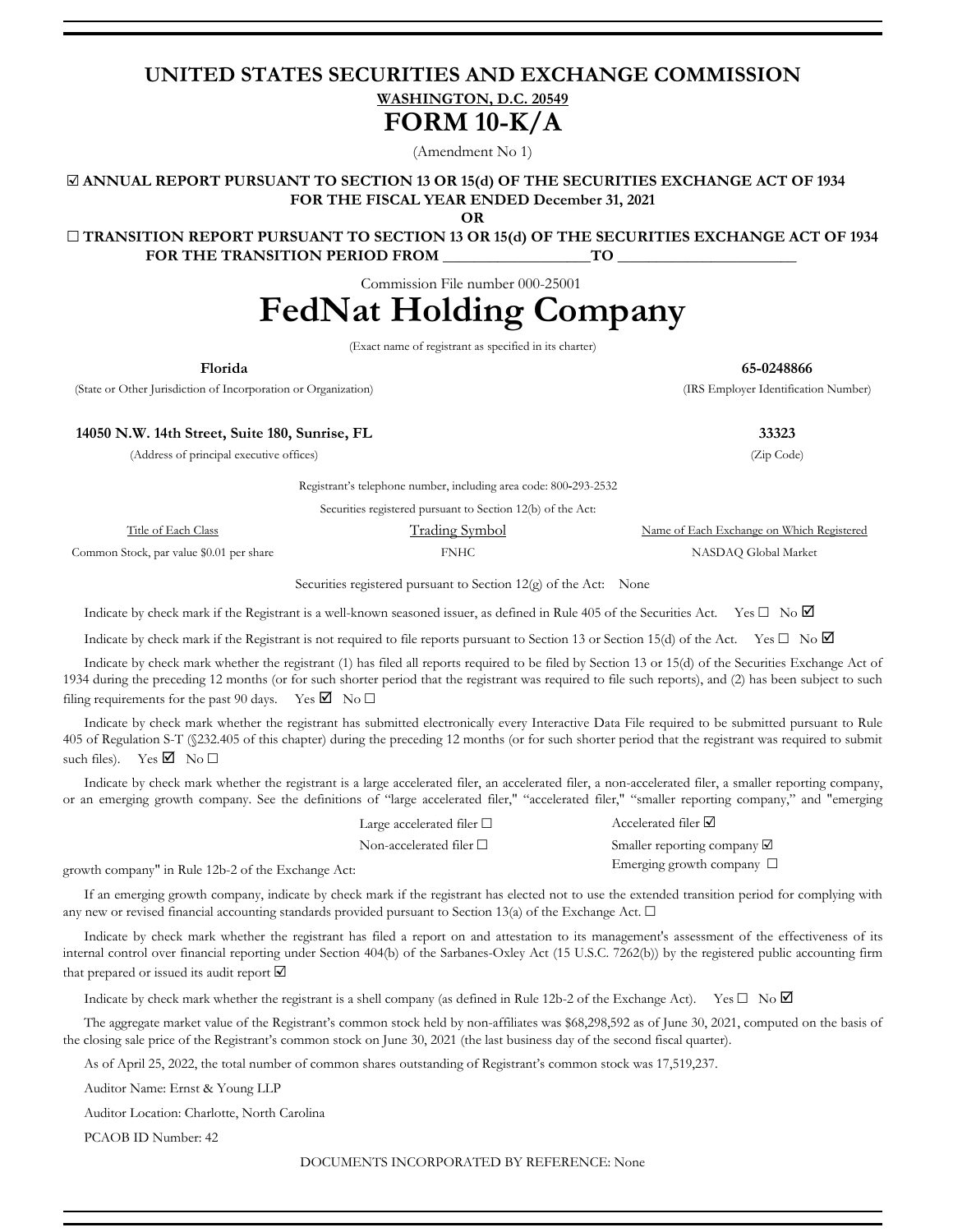# **FEDNAT HOLDING COMPANY TABLE OF CONTENTS**

| <b>EXPLANATORY NOTE</b> |                                                                    |                 |
|-------------------------|--------------------------------------------------------------------|-----------------|
|                         |                                                                    |                 |
| <b>PART III</b>         |                                                                    |                 |
|                         |                                                                    |                 |
| <b>ITEM 10</b>          | DIRECTORS, EXECUTIVE OFFICERS AND CORPORATE GOVERNANCE             |                 |
|                         |                                                                    |                 |
| <b>ITEM 11</b>          | <b>EXECUTIVE COMPENSATION</b>                                      | $7\phantom{.0}$ |
|                         |                                                                    |                 |
| <b>ITEM 12</b>          | SECURITY OWNERSHIP OF CERTAIN BENEFICIAL OWNERS AND MANAGEMENT AND | 27              |
|                         | <b>RELATED STOCKHOLDER MATTERS</b>                                 |                 |
|                         |                                                                    |                 |
| <b>ITEM 13</b>          | CERTAIN RELATIONSHIPS AND RELATED TRANSACTIONS, AND DIRECTOR       | 29              |
|                         | <b>INDEPENDENCE</b>                                                |                 |
|                         |                                                                    |                 |
| <b>ITEM 14</b>          | PRINCIPAL ACCOUNTANT FEES AND SERVICES                             | 29              |
|                         |                                                                    |                 |
| <b>PART IV</b>          |                                                                    |                 |
|                         |                                                                    |                 |
| <b>ITEM 15</b>          | EXHIBITS AND FINANCIAL STATEMENT SCHEDULES                         | 31              |
|                         |                                                                    |                 |
| <b>SIGNATURES</b>       |                                                                    |                 |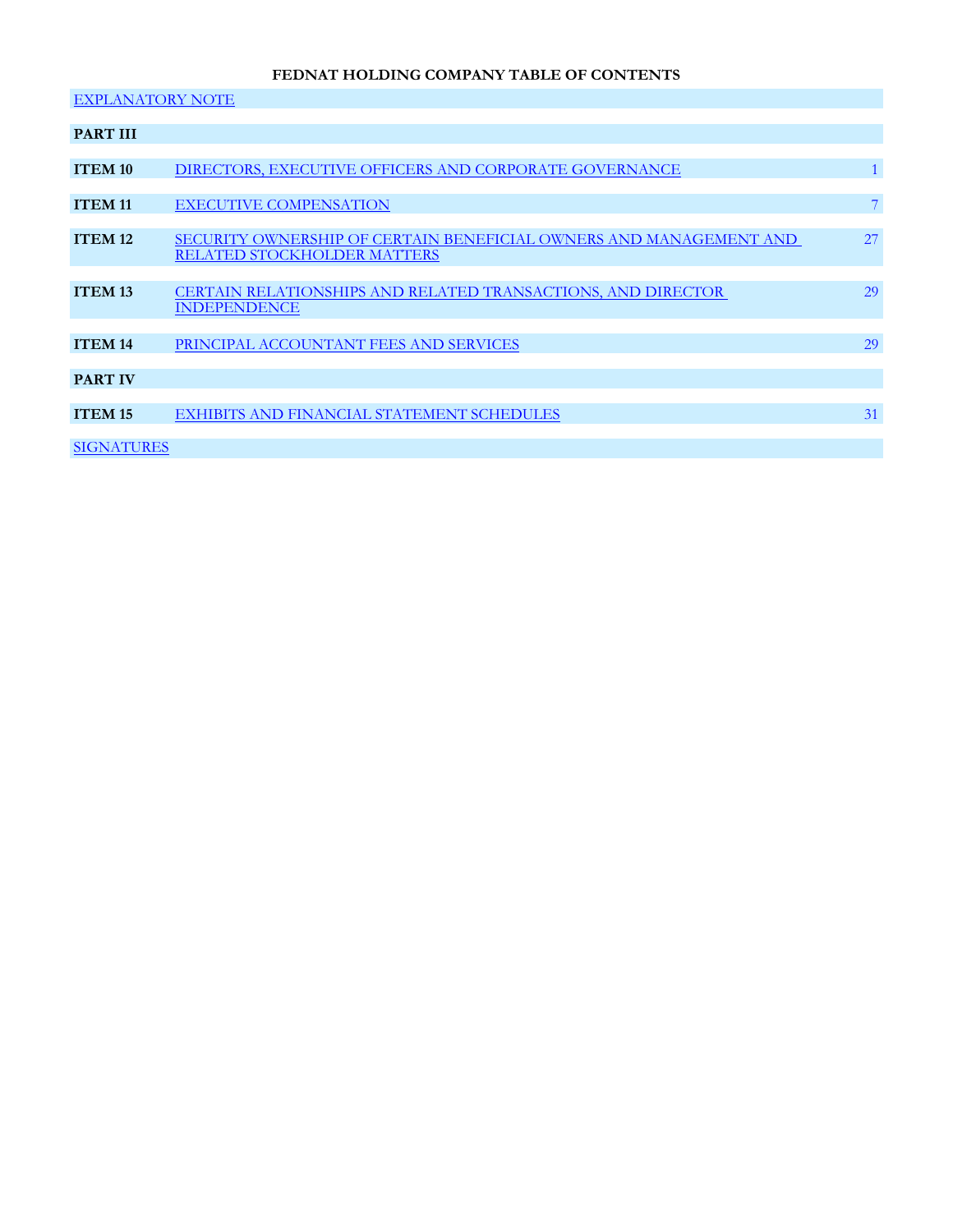# **EXPLANATORY NOTE**

<span id="page-2-0"></span>The purpose of this Amendment No. 1 on Form 10-K/A ("Amendment No. 1") is to include the information required by Items 10 through 14 of Part III of Form 10-K, which was omitted from FedNat Holding Company's (the "Company") Annual Report on Form 10-K for the fiscal year ended December 31, 2021 as filed on April 25, 2022 (the "Original Form 10-K"). Except as expressly set forth in this Amendment No. 1, no portion of the Original Form 10-K is being amended or updated by this Amendment No. 1.

Pursuant to Rule 12b-15 under the Securities Exchange Act of 1934, as amended (the "Exchange Act"), Amendment No. 1 also contains new certifications of the Company's Chief Executive Officer and Chief Financial Officer pursuant to Section 302 of the Sarbanes-Oxley Act of 2002. Because no financial statements are included in Amendment No. 1, and Amendment No. 1 does not contain or amend any disclosure with respect to Items 307 or 308 of Regulation S-K promulgated by the U.S. Securities and Exchange Commission under the Exchange Act, paragraphs 3, 4 and 5 of the Section 302 certifications have been omitted. In addition, because no financial statements are included in Amendment No. 1, new certifications of the Company's Chief Executive Officer and Chief Financial Officer pursuant to Section 906 of the Sarbanes-Oxley Act of 2002 are not required to be included with Amendment No. 1.

# **PART III**

# **ITEM 10. DIRECTORS, EXECUTIVE OFFICERS AND CORPORATE GOVERNANCE**

Certain information with respect to our continuing directors and our executive officers as of March 31, 2022 is set forth below:

| Name                              | Age | <b>Position with Company</b>                                        |
|-----------------------------------|-----|---------------------------------------------------------------------|
| Michael H. Braun                  | 54  | Chief Executive Officer, President and Director (term expires 2022) |
| Jenifer G. Kimbrough(1)(2)(4)(5)  | 50  | Director (term expires 2022)                                        |
| David W. Michelson $(1)(2)(4)(5)$ | 64  | Director (term expires 2022)                                        |
| David K. Patterson $(2)(3)(4)(5)$ | 69  | Director (term expires 2023)                                        |
| Thomas A. Rogers (4)(5)           | 70  | Director (term expires 2023)                                        |
| Roberta N. Young (2)(3)(5)        | 72  | Director (term expires 2023)                                        |
| Bruce F. Simberg $(1)(3)(4)(5)$   | 73  | Chairman of the Board, Director (term expires 2024)                 |
| Ronald A. Jordan                  | 54  | Chief Financial Officer                                             |

- (1) Strategic Review Committee Member
- (2) Audit Committee Member
- (3) Investment Committee Member
- (4) Compensation Committee Member
- (5) Nominating Committee Member

**Michael H. Braun** has served as our Company's Chief Executive Officer since 2008, and its President since 2009. Prior to his appointment to CEO, Mr. Braun was our Chief Operating Officer (COO), where he was responsible for all aspects of the Company's operations including underwriting, claims, marketing, and strategic product development. Mr. Braun also serves as President of FedNat Insurance Company (FNIC), a subsidiary of FNHC, a role he was appointed to in 2003, and has also been a member of the Company's Board of Directors since 2005. Mr. Braun has served as President of Monarch Insurance Company since its inception in 2015 and served as President of American Vehicle Insurance Company from 2010 until 2011. Prior to joining the Company, Mr. Braun was Managing Partner for an independent insurance brokerage agency group, which was acquired by the Company in 1998. As Managing Partner, he held operational, marketing, and business development duties. Mr. Braun holds a B.S. from University at Buffalo's School of Management.

Mr. Braun's 20-year tenure with the Company, together with his substantial experience in all aspects of insurance company operations, including product development, strategy, reinsurance and underwriting, have been critical to the Company's longevity in the homeowners insurance market.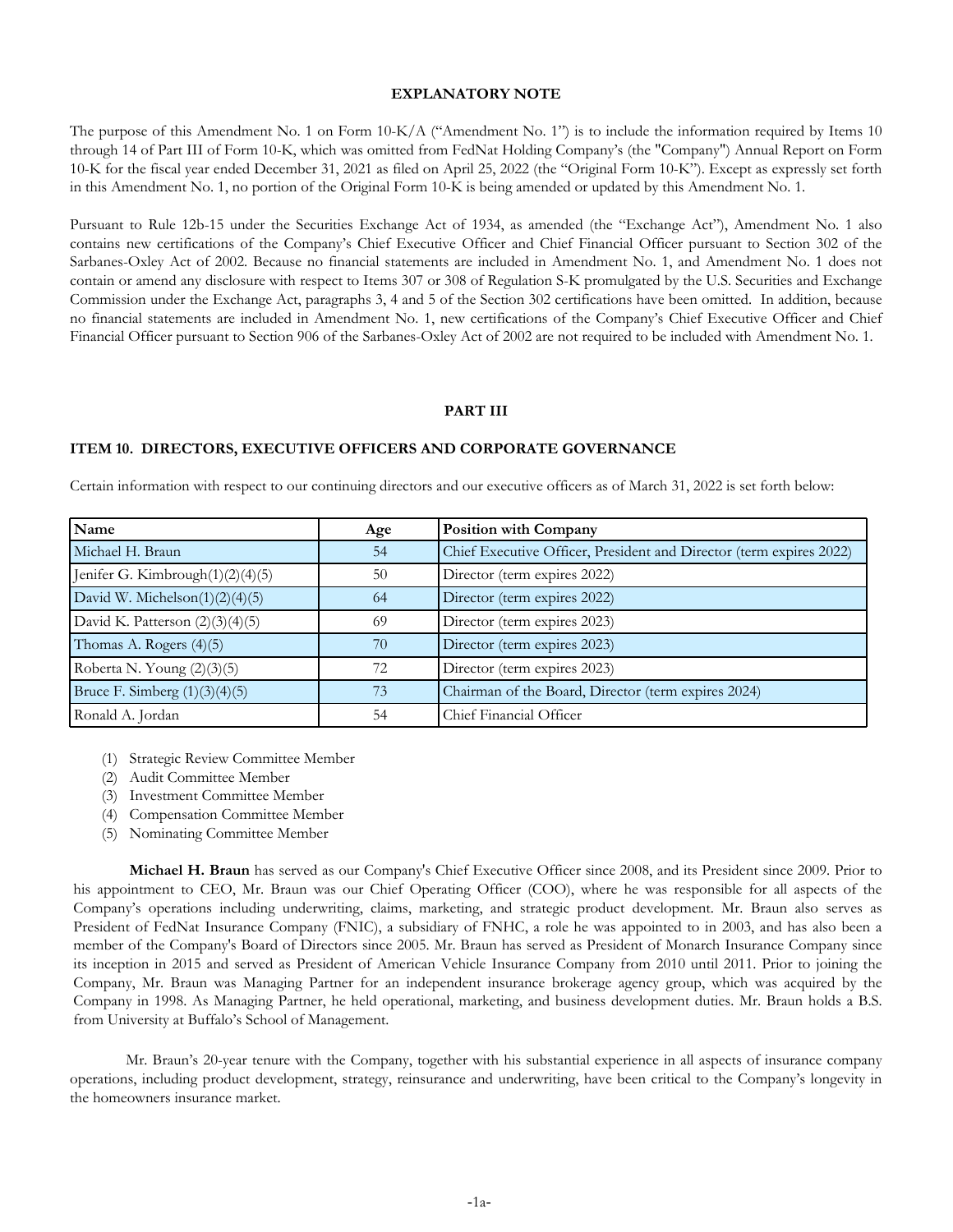**Jenifer G. Kimbrough** has served as a director of the Company since April 2009, including her membership on the Strategic Review Committee and the Board's standing audit (for which she serves as Chair), compensation and nominating committees. Ms. Kimbrough serves as Managing Director, Chief Financial Officer at Oakworth Capital Bank since October 2015, prior to which Ms. Kimbrough was the Vice President of Compliance and Audit for Surgical Care Affiliates from March 2010 to October 2015. Prior to 2010, Ms. Kimbrough served as the Vice President of Assurance and Process Improvement. Prior to 2007, Ms. Kimbrough was the Senior Vice President of Investor Relations at Regions Financial Corporation. From 1993 to 2003, Ms. Kimbrough served as an Audit Senior Manager at Ernst & Young LLP. Ms. Kimbrough received her certification as a Certified Public Accountant ("CPA") from the Alabama State Board of Public Accountancy in 1994 and obtained a Bachelor of Science degree in Commerce & Business Administration (Accounting) from The University of Alabama in 1993. Ms. Kimbrough is a member of several professional societies, including Alabama State Society of Certified Public Accountants and American Institute of Certified Public Accountants ("AICPA"). Additionally, she served on the AICPA Women's Initiative Executive Committee and as National President of the AWSCPA and serves in various volunteer leadership capacities. Ms. Kimbrough does not serve on the board of directors of any other publicly traded company.

Ms. Kimbrough brings her significant knowledge in compliance and audit, from both the issuer's perspective and the auditor's perspective, to the Company and the Board. Ms. Kimbrough is a member of the Board's Strategic Review, Audit, Compensation and Nominating Committees (please see "Standing Board Committees" below).

**David W. Michelson** first joined the Board in August 2019 as a Board observer pending completion of regulatory reviews and was elected to the Board at the 2019 Annual Meeting. He serves on the Strategic Review Committee and the Board's standing audit, compensation (for which he serves as Chair) and nominating committees. Mr. Michelson is a 26-year veteran of publicly traded specialty property and casualty insurer National Interstate Corporation ("National Interstate"), where he served as President and Chief Executive Officer from 2008 until 2016. He also served as a director of National Interstate from 2009 until 2016. During Mr. Michelson's tenure, National Interstate delivered a consistent record of underwriting profitability, which culminated in the company being acquired by a global diversified insurance group in 2016. Mr. Michelson is also a member of the board of directors of Protective Insurance Corporation, a publicly traded specialty property and casualty insurer focused on the commercial automobile insurance market. Prior to National Interstate, Mr. Michelson was responsible for all P&C business at Torchmark Corporation, which included a portfolio of personal property products in the Southeastern U.S.

Mr. Michelson brings his C-suite experience with a publicly traded specialty property and casualty insurer to the Company and the Board. Mr. Michelson is a member of the Board's Strategic Review, Audit, Compensation and Nominating Committees (please see "Standing Board Committees" below.

**David K. Patterson** first joined the Board in August 2019 as a Board observer pending completion of regulatory reviews and was elected to the Board at the 2019 Annual Meeting. Mr. Patterson brings to the Board his more than 40 years of operational and executive leadership experience in the property and casualty insurance industry. Most recently he was Chairman and President of ESIS, Inc. ("ESIS"), the risk management services subsidiary of Ace Limited (now Chubb Limited), which he joined in 2004 and for which he served as President and Chairman from 2005 to 2015. Prior to joining ESIS, Mr. Patterson was the President and Chief Executive Officer of Kemper National Services, Inc., a claims service organization serving the property and casualty insurance operations of Kemper National, from 1994 to 2003. While at Kemper, Mr. Patterson served in a variety of regional and home office senior leadership roles in claims, systems and operations.

Mr. Patterson brings his extensive experience with risk management and claims management to the Company and the Board. Mr. Patterson is a member of the Board's Audit, Investment, Compensation and Nominating Committees (please see "Standing Board Committees" below).

**Thomas A. Rogers** has served as a director of the Company since October 2015. Mr. Rogers has more than 40 years' experience in the reinsurance industry, including 22 years serving in senior executive officer positions with Aon Benfield Inc. until his retirement in 2014 as its Vice Chairman. Prior to Aon Benfield, Mr. Rogers spent 18 years with both reinsurance underwriting and intermediary companies and specialized in the development and management of specialized property and casualty lines. Mr. Rogers received his Bachelor of Science degree from Drexel University. Mr. Rogers does not serve on the board of directors of any other SEC reporting company.

Mr. Rogers' significant knowledge of reinsurance underwriting, including day-to-day insurance operations, and in specialized property and casualty lines provides the Board with expertise that is highly relevant to the Company's current operations and beneficial in connection with possible future expansion of the Company's business lines. Mr. Rogers is a member of the Board's Compensation and Nominating Committees (please see "Standing Board Committees" below).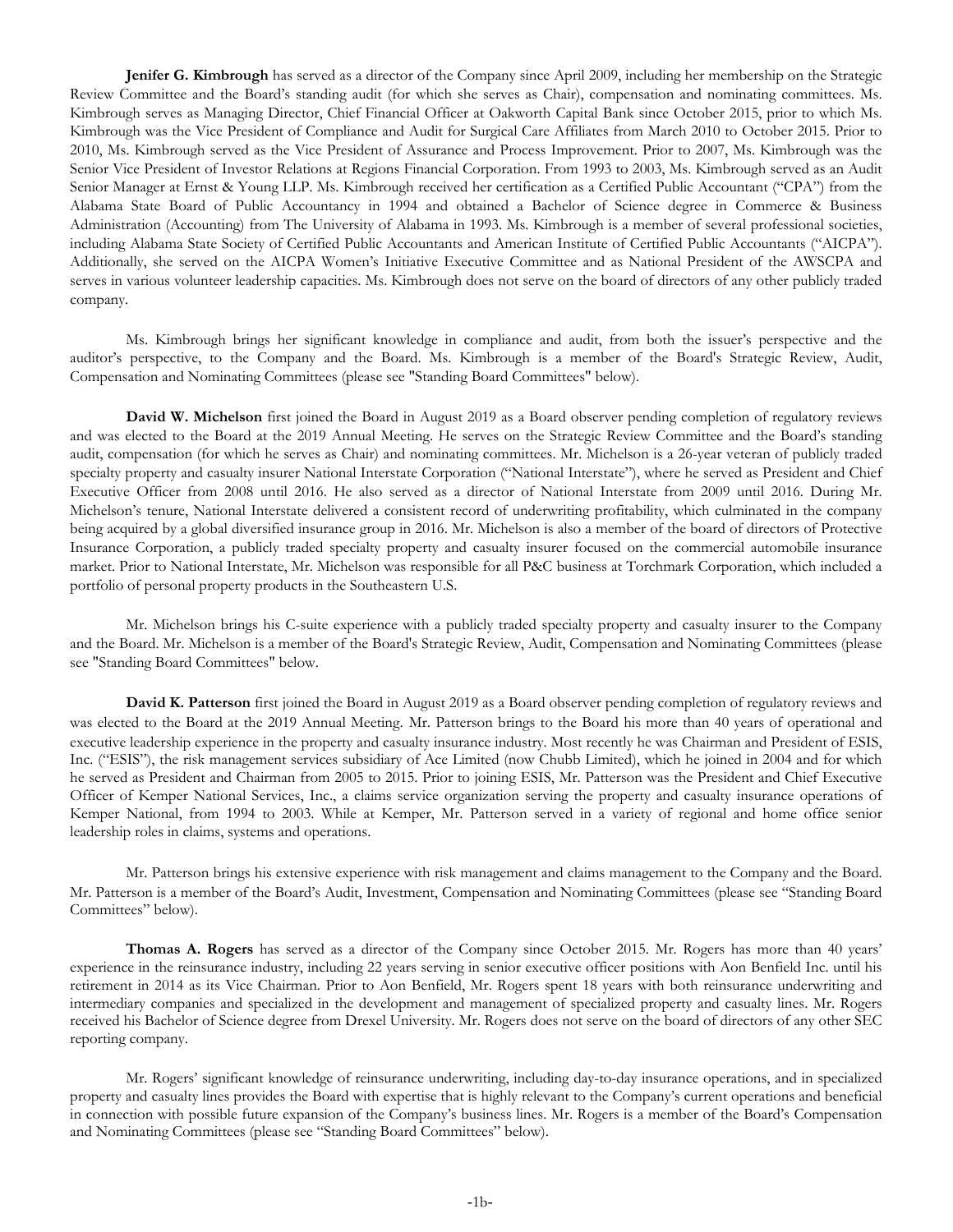**Roberta N. Young** has served as a director of the Company since September 2017. Mrs. Young brings to the Board with more than 40 years' experience as a CPA and licensed in both Florida and Texas. She has extensive experience in auditing many different types of companies, including SEC companies and insurance companies and in tax preparation and consulting. Most recently, Mrs. Young was a director of tax at BDO USA, LLP ("BDO") from August 2016 to May 2017. Mrs. Young currently provides tax and consulting services to individuals and companies in South Florida. She was a partner of Goldstein Schechter Koch, CPAs ("GSK"), from 2014 until BDO acquired GSK in August 2016. She started her career in Florida with De Meo, Young McGrath in 1988 becoming partner in 1992 and was managing partner for 4 years. The firm merged with GSK in 2014. Mrs. Young does not serve on the board of directors of any other SEC reporting company.

Mrs. Young's more than 40 years of experience in accounting and auditing, including in particular for public companies in the insurance industry, provides the Board with another expert in accounting, auditing and financial reporting. Mrs. Young is a member of the Board's Audit and Nominating Committees and she also serves as Chair of the Investment Committee (please see "Standing Board Committees" below).

**Bruce F. Simberg** rejoined the Board in January 2016, and serves as Board Chair, after serving as a director of the Company also from January 1998 to March 2015. Mr. Simberg has been a practicing attorney since October 1975, most recently as managing partner of Conroy Simberg, P.A. ("Conroy Simberg"), a law firm in Hollywood, Florida, since October 1979. At Conroy Simberg, one of the most well- known insurance defense law firms in Florida with more than 150 lawyers, Mr. Simberg is responsible for directing the firm's liability department, including its homeowners' and first party property and coverage practices. Mr. Simberg has been actively involved in the Board's committees, including the Board's standing Compensation, Nominating and Investment committees and serves as Chair of the Board's Strategic Review Committee. Mr. Simberg received his Bachelor of Science degree from Emory University and his Juris Doctor from the University of Miami. Mr. Simberg does not serve on the board of directors of any other SEC reporting company.

Mr. Simberg has significant historical knowledge and understanding of the Company's development, as well as significant experience in insurance-related and other litigation and risk assessment matters. Mr. Simberg is a member of the Board's Strategic Review, Investment, Compensation and Nominating Committees (please see "Standing Board Committees" below).

**Ronald A. Jordan** was appointed as Chief Financial Officer of the Company in April 2017. Mr. Jordan brings to the Company more than 25 years' experience in accounting and financial reporting, including most recently as Chief Accounting Officer of Hatteras Financial Corp., a mortgage real estate investment trust based in Winston-Salem, North Carolina, from 2013 to 2016. Prior to that position, Mr. Jordan held various positions at Lincoln Financial Group from 2003 to 2012, including Senior Vice President, Financial Planning and Strategic Initiatives, from 2011 to 2012, Vice President and General Auditor from 2006 to 2011, and Vice President and Controller from 2003 to 2006. From 1996 to 2003, Mr. Jordan held positions in financial reporting and accounting at Jefferson Pilot Corporation, CNA Insurance, and Bankers Life & Casualty. Mr. Jordan began his career at Arthur Andersen, LLP from 1989 to 1996. Mr. Jordan is a CPA and Certified Internal Auditor (inactive), and received his Bachelor of Business Administration degree in accounting, with high distinction, from the University of Michigan.

#### **Corporate Governance**

Our Board remains focused on our Company's corporate governance in order to assure strong Board accountability and effective shareholder rights policies. Our Board takes into account feedback received from shareholders and others regarding its corporate governance and executive compensation practices. With that feedback in mind, we have maintained our previously updated executive compensation practices, as described more fully below under the caption "Compensation Discussion and Analysis," and our corporate governance practices, as described below:

- Currently, six of our seven directors are independent.
- The Board continues to separate the roles of Board Chair and Chief Executive Officer.
- The Company's Bylaws provide for a majority voting standard for uncontested elections of directors.
- Our shareholder vote on executive compensation ("say-on-pay") occurs annually.
- The Company's Articles of Incorporation and Bylaws provide that the shareholder vote required to amend certain provisions is a majority of shares outstanding.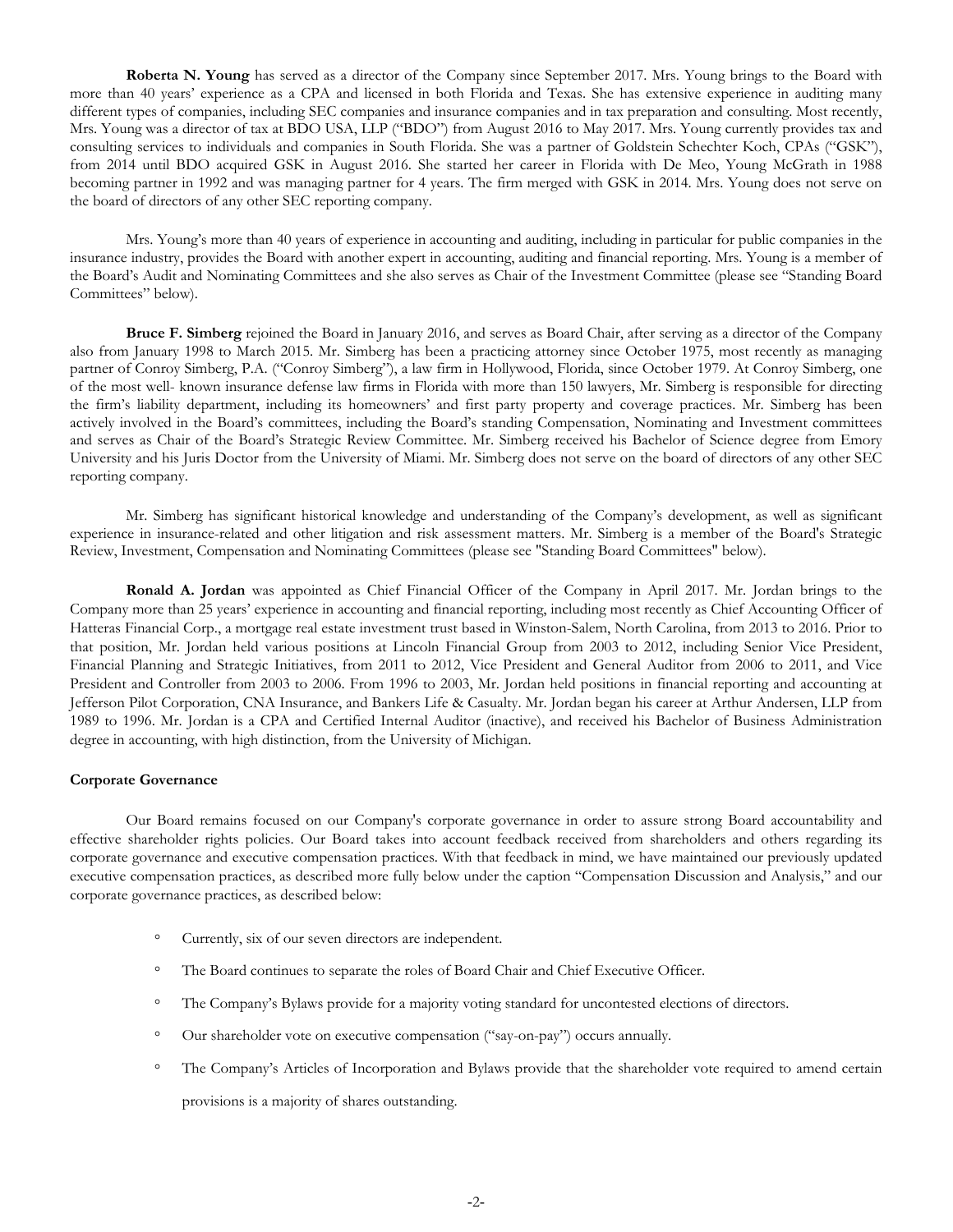- The Company's Articles of Incorporation and Bylaws provide that the percentage of shares required to call a special meeting is 25%.
- We maintain stock ownership and retention guidelines applicable to our directors, as well as our Chief Executive Officer and Chief Financial Officer. Under these guidelines, our outside, non- employee directors are each required to hold shares of the Company's common stock with a value of at least four times their annual retainer. The guidelines further provide that the outside directors should achieve the guideline amounts within five years of the policy's adoption and, until the guideline amounts are achieved, our directors must retain 66-2/3% of any shares received as equity grants from the Company, net of shares withheld or sold to pay taxes.
- The Board prohibits directors and executive officers from hedging or pledging the Company's common stock, without exception.
- The Board maintains corporate governance guidelines, which memorialize the corporate governance practices followed by the Board and the Company.
- The Company's 2018 Omnibus Incentive Compensation Plan (the "Omnibus Incentive Plan") prohibits option repricing and requires that grants have a required minimum of one year vesting.
- The Board adopted the most restrictive definition of "independence" when appointing the members of its Compensation and Nominating committees.

The Board believes that these governance practices represent a meaningful alignment of its corporate governance practices with the interests of its shareholders and current best practices, and reflect the feedback that the Board has received through its ongoing shareholder outreach efforts. As is our standard practice, we will continue to engage with our shareholders and will take feedback we receive from them into account as we evolve our corporate governance practices according to the needs of our business.

#### **Leadership Structure**

The Board Chair is elected by the members of the Board and typically presides at all meetings of the Board. Bruce F. Simberg currently serves as our Board Chair, a position he has held since 1998 other than the period from March 2015 to January 2016. The responsibilities of the Company's Board Chair are: (i) presiding at all meetings, including presiding at executive sessions of the Board (without management present) at every regularly scheduled Board meeting, (ii) serving as a liaison between management and the independent directors, (iii) providing input regarding meeting agendas, time schedules and other information provided to the Board, and (iv) being available for direct communication and consultation with major shareholders. Our Board Chair also has the authority to call meetings of the independent directors. The Chief Executive Officer is the only member of management on the Board.

### **Board Composition**

The Company believes that its Board as a whole should encompass a diverse range of talents, skills, perspectives, experiences, and tenure on the Board, enabling the Board to provide sound guidance with respect to the Company's operations and interests. Our Board currently includes directors with tenure on the Board ranging from two and a half years to 23 years, with four of our directors having joined the Board within the past seven years. Two of our directors are female. Our directors have a range of relevant experience, from hands on management experience in the insurance industry to insurance brokerage to audit and financial accounting. In addition, the Company's policy has been that at least a majority of its directors must qualify as independent under the continued listing rules of The Nasdaq Stock Market (the "Nasdaq Rules"); in recent years, all of the directors except for the Chief Executive Officer have been independent as defined in the Nasdaq Rules.

The Nominating Committee identifies candidates for election to the Board of Directors; reviews their skills, characteristics and experience; and recommends nominees for director to the Board for approval. The Nominating Committee's Charter provides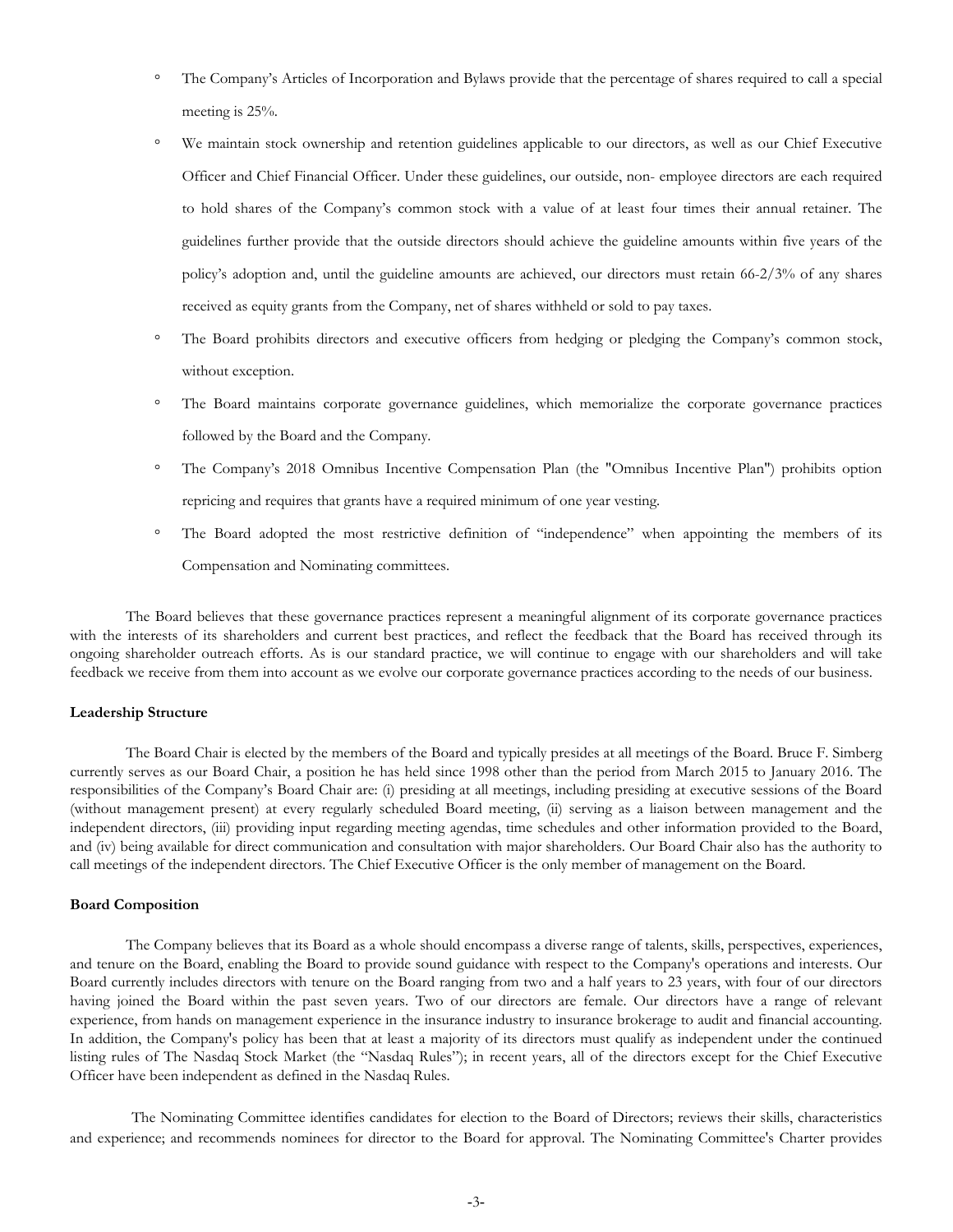that the Board of Directors as a whole should be balanced and diverse, and consist of individuals with various and relevant career experience, relevant technical skills, industry knowledge and experience, financial expertise and local or community ties. Minimum individual requirements include strength of character, mature judgment, familiarity with the Company's business and industry, independence of thought and an ability to work collegially. The Board believes that the qualifications of the directors, as set forth in their biographies above provide them with the qualifications and skills to serve as a director of our Company**.**

#### **Board Self-Assessment Process**

The Board believes that ongoing self-assessment is important to strengthening its performance and fulfilling its role on behalf of the Company's shareholders. To that end, the Board conducts an annual evaluation process that begins by asking each Board member to complete a comprehensive evaluation form that addresses the Board's overall performance and a self-evaluation of the individual director's performance. Overall Board performance is evaluated based on, among other things, the conduct of Board meetings, the composition of the Board, the quality of information provided to the Board, Board effectiveness, and access to management. Individual performance is evaluated to determine, among other things, whether the director continues to be able to devote the necessary time to Board and committee matters, whether the director's skills are best utilized, and whether the director contributes to Board decision making. In addition, the Audit Committee conducts an annual evaluation of its performance, including a review of the effectiveness of its processes, the composition of the Committee, the Committee's interactions with management and the Company's auditors, and the Committee members' understanding of the Company's risks, controls and compliance. These evaluation forms are reviewed by the Board Chair or the Audit Committee Chair, and by the entire Board or Audit Committee, and are discussed in detail at a Board or Audit Committee meeting, as applicable.

### **Board Continuing Education**

The Company encourages its directors to remain current in corporate governance, compliance and industry topics facing publicly traded insurance companies such as the Company. In that regard, the Company provides directors with the opportunity to attend seminars and conferences on director education, board leadership, current issues facing the insurance industry generally and the Florida and coastal insurance markets in particular, governance, risk management and other subjects of interest to Board members and relevant to the Company. Certain of our directors also obtain significant continuing education relevant to the Company in connection with their professional licenses and certifications in accounting, finance and law.

# **Corporate Governance Guidelines**

The Board has adopted Corporate Governance Guidelines, which memorialize the corporate governance practices followed by the Board and the Company. Among other things, the guidelines address the following matters relating to the Board and its committees:

- Director qualifications generally and guidelines on the composition of the Board and its committees;
- Director responsibilities and the standards for carrying out such responsibilities;
- Board membership criteria;
- Board committee requirements;
- Director compensation;
- Director access to management and independent advisors;
- Director orientation and continuing education requirements; and
- Chief Executive Officer evaluation, management succession and Chief Executive Officer compensation.

The Corporate Governance Guidelines are reviewed at least annually by the Board.

#### **Risk Oversight**

The Board's role in connection with risk oversight is to oversee and monitor the management of risk practiced by the Company's management in the performance of their duties. The Board does this in a number of ways, principally through the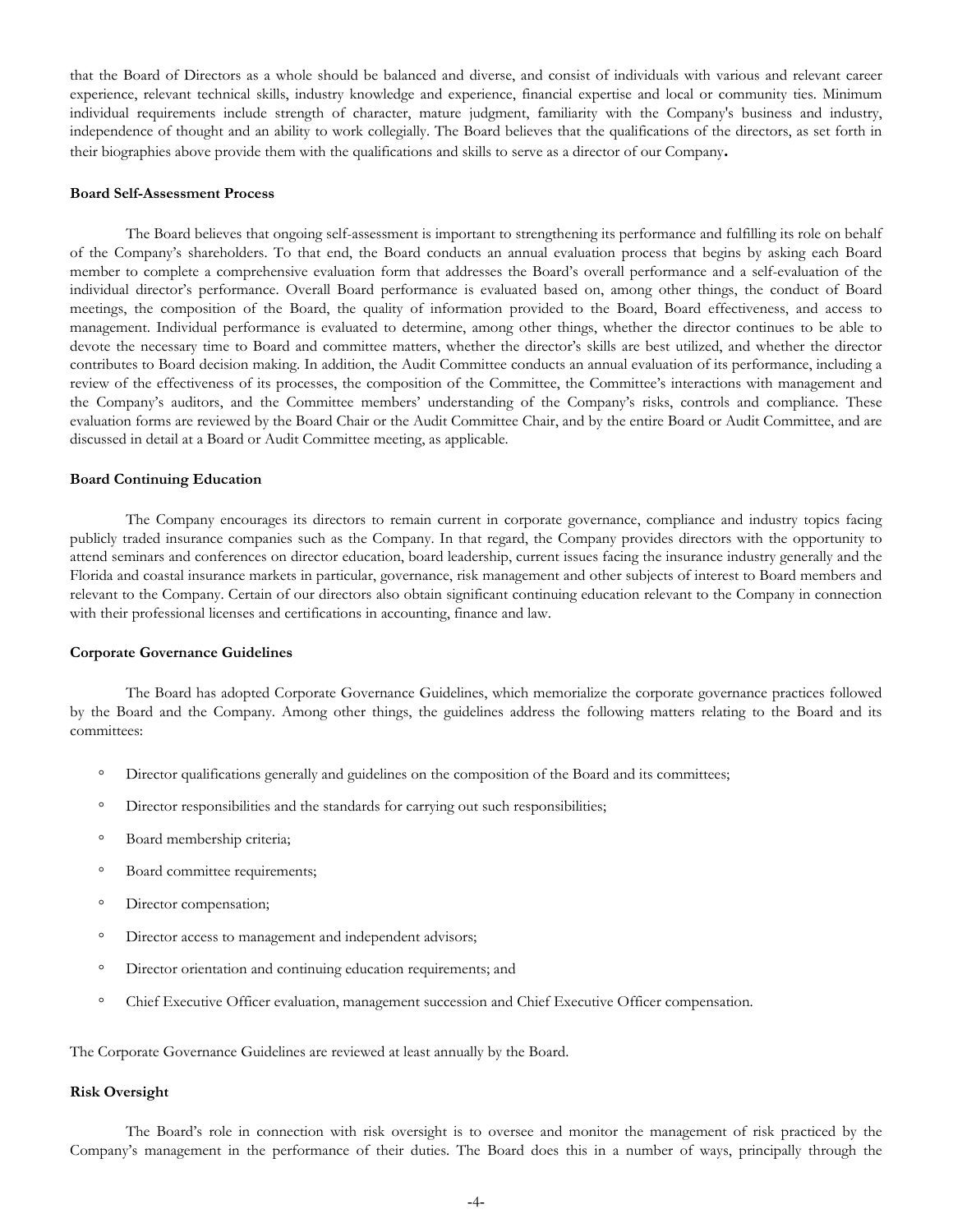oversight responsibility of committees of the Board, but also as part of the strategic planning process. For example, our Audit Committee oversees management of risks related to accounting, auditing and financial reporting, maintaining effective internal controls over financial reporting, and information security and technology risks. Our Nominating Committee oversees risk associated with corporate governance and the Company's code of conduct, including compliance with listing standards for independent directors and conflicts of interest. Our Compensation Committee oversees the risk related to our executive compensation plans and arrangements and is responsible for reviewing and recommending our non-employee director compensation plans and arrangements. Our Investment Committee oversees the risks related to managing our investment portfolio. The full Board receives reports on a regular basis regarding each committee's oversight from each committee chair when reporting on their committee's actions at regular Board meetings, as well as overseeing the development and implementation of strategic initiatives.

# **COVID-19 Response**

Together with our management, our Board of Directors identified the extraordinary nature of the COVID-19 pandemic and the likelihood it would impact the overall economy, the insurance industry and our insureds, and the way in which we conduct our business. Our longstanding policies have permitted remote work for eligible employees; therefore, we were able to transition quickly to a fully remote working environment. Our Board of Directors has been monitoring and overseeing our management's response to the pandemic, including our personnel safety guidelines, cybersecurity protocols and customer service levels. Our management and Board of Directors are continuing to oversee our responses as the pandemic and its impact continue into 2022.

### **Meetings of the Board and Committees**

During 2021, the Board of Directors held 10 regular meetings, seven special meetings and took actions by written consent on three occasions. During 2021, no director attended fewer than 94% of the Board and committee meetings held during this period. The Board of Directors encourages, but does not require, its directors to attend the Company's Annual Meeting. All of our directors attended our 2021 Annual Meeting.

# **Board Independence**

The Board has determined that all of its directors and director candidates are independent pursuant to the Nasdaq Rules, with the exception of the Company's Chief Executive Officer. The Board has also used the stricter definition of "independence" utilized by shareholder advisory services in determining the members of the Compensation and Nominating committees since 2017.

The independent directors of the Board regularly meet in executive sessions without management present. These sessions, which generally occur at every regularly scheduled Board meeting, are led by the Board Chair. Executive sessions allow the independent directors to discuss, among other issues, management performance and compensation.

To facilitate the Board's oversight functions and to take advantage of the knowledge and experience of its members, the Board has created several standing committees. These committees, the Audit, Investment, Nominating and Compensation committees, allow regular risk oversight and monitoring, and deeper analysis of issues before the Board. The Audit, Compensation, Investment and Nominating committees are composed exclusively of independent directors. The membership of the standing committees is reviewed from time to time, and specific committee assignments are proposed and appointed by the Board. Each committee holds regularly scheduled meetings and confers between regularly scheduled meetings as needed.

Charters for the Audit, Compensation and Nominating committees, and the Corporate Governance Guidelines, are available upon the Company's website at www.FedNat.com and are also available in print to any shareholder upon request from our Corporate Secretary.

In addition, in October 2020, the Board established the Strategic Review Committee, which is discussed further below.

#### **Standing Board Committees**

*Audit Committee*. As of December 31, 2021, the Audit Committee was composed of Jenifer G. Kimbrough, who served as the Audit Committee Chair, David W. Michelson, David K. Patterson and Roberta N. Young. Each member was determined to be "independent" as defined under the Nasdaq Rules applicable to the Company and SEC rules for Audit Committee membership. Ms. Kimbrough and Mrs. Young, who are Certified Public Accountants, were designated as "financial experts" as that term is defined in the applicable rules and regulations of the Exchange Act based on their understanding of U.S. generally accepted accounting principles ("GAAP") and financial statements; their ability to assess the general application of GAAP in connection with the accounting for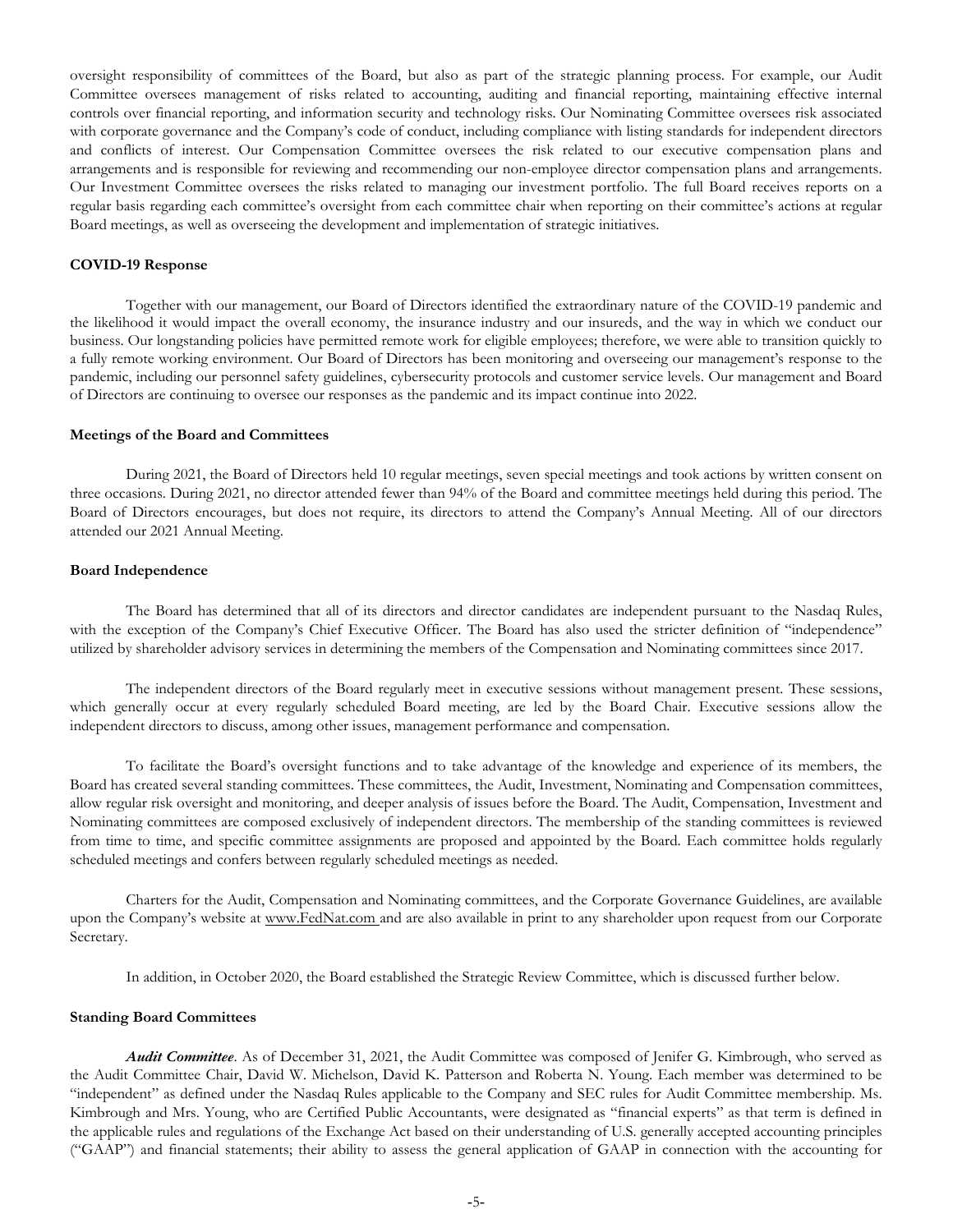estimates, accruals and reserves; their experience preparing, auditing, analyzing and evaluating financial statements that present a breadth and level of complexity of accounting issues that are generally comparable to the breadth and complexity of issues that can reasonably be expected to be raised by the Company's financial statements, or experience actively supervising one or more persons engaged in such activities; their understanding of internal controls and procedures for financial reporting; and their understanding of audit committee functions. The Audit Committee held four regular meetings in fiscal 2021 and two special meetings.

Pursuant to its written charter, the duties and responsibilities of the Audit Committee include, but are not limited to, (a) the appointment of the independent certified public accountants and any termination of such engagement, (b) reviewing the plan and scope of independent audits, (c) reviewing significant accounting and reporting policies and operating controls, (d) having general responsibility for all related auditing and financial statement matters, and (e) reporting its recommendations and findings to the full Board of Directors. The Audit Committee pre-approves all auditing services and permitted non-audit services (including the fees and terms thereof) to be performed by the independent accountants, subject to the *de minimis* exceptions for non-audit services described in Section  $10A(i)(1)(B)$  of the Exchange Act that are approved by the Audit Committee prior to the completion of the audit.

To ensure prompt handling of unexpected matters, the Audit Committee delegates to the Audit Committee Chair the authority to amend or modify the list of approved permissible non-audit services and fees. The Audit Committee Chair will report action taken to the Audit Committee at the next committee meeting. The Chief Financial Officer is responsible for tracking all independent auditor fees against the budget for such services and reports at least annually to the Audit Committee.

*Compensation Committee*. As of December 31, 2021, the Company's Compensation Committee was composed of Jenifer G. Kimbrough, David W. Michelson, David K. Patterson, Thomas A. Rogers and Bruce F. Simberg. Each member is independent as defined by the Nasdaq Rules. The Compensation Committee performs the duties and responsibilities pursuant to its charter, which includes reviewing and approving the compensation of the Company's executive officers. Mr. Michelson serves as the Compensation Committee Chair. During fiscal 2021, the Compensation Committee held five regular meetings and seven special meetings.

The Compensation Committee has worked with compensation and governance consultants in prior years to assist the Board in updating the Company's corporate governance practices generally, assist with a review and update of the Company's executive compensation practices, and assist with the Company's shareholder engagement program. The Compensation Committee also regularly reviews internally compiled data about the compensation practices of our competitors. For the 2021 fiscal year, the Company engaged the firm of MacKenzie Partners to assist the Board with research related to executive compensation practices and our peers, and assist with the Company's shareholder engagement program. MacKenzie Partners also provided proxy solicitation services to the Company.

*Nominating Committee*. As of December 31, 2021, the Company's Nominating Committee was composed of Jenifer G. Kimbrough, David W. Michelson, David K. Patterson, Thomas A. Rogers, Bruce F. Simberg and Roberta N. Young. Mr. Simberg serves as the Nominating Committee Chair. Each member is independent as defined by the Nasdaq Rules. During fiscal 2021, the Nominating Committee held one regular meeting.

The Nominating Committee continues to identify qualified candidates for director positions. In recommending proposed nominees to the full Board, the Nominating Committee is charged with building and maintaining a Board that has a mix of talent, experience and perspectives to achieve the Company's business objectives. The Nominating Committee considers all aspects of a candidate's qualifications with a view to creating a Board with a diversity of qualifications, qualities and skills, as well as diversity of gender and race. Qualities also considered important by the Nominating Committee when assessing director candidates include strength of character, mature judgment, familiarity with the Company's business and industry, independence of thought and an ability to work collegially.

The Nominating Committee will consider candidates for director who are recommended by its members, by other Board members and by management of the Company and who have the experience and skill set best suited to benefit the Company and its shareholders. The Nominating Committee will consider nominees recommended by our shareholders if the shareholder submits the nomination in compliance with the advance notice, information and other requirements described in our Bylaws and applicable securities laws. The Nominating Committee evaluates director candidates recommended by shareholders in the same way that it evaluates candidates recommended by its members, other members of the Board, or other persons.

Shareholders who wish to recommend nominees to the Nominating Committee should submit their recommendation in writing to the Secretary of the Company at its executive offices pursuant to the requirements contained in Article III, Section 13 of the Company's Bylaws. This section provides that the notice shall include: (a) as to each person who the shareholder proposed to nominate for election, (i) name, age, business address and residence address of the person, (ii) the principal occupation or employment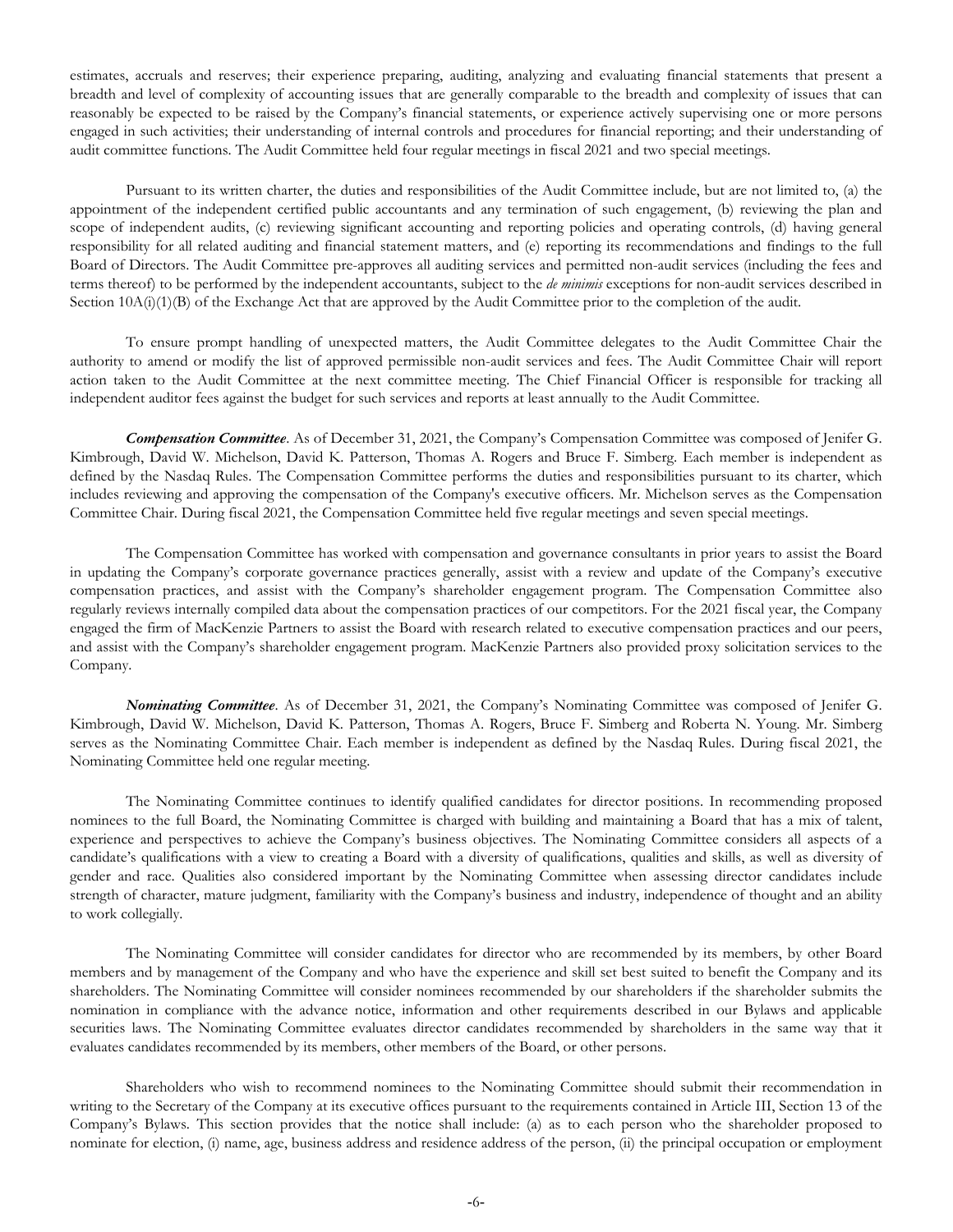<span id="page-9-0"></span>of the person, (iii) the class and number of shares of capital stock of the Company which are beneficially owned by the person, (iv) the consent of each nominee to serve as a director of the Company if so elected and (v) any other information relating to the person that is required to be disclosed in solicitation for proxies for the election of directors pursuant to Rule 14A under the Exchange Act; and (b) as to the shareholder giving the notice, (i) the name and record address of the shareholder, and (ii) the class and number of shares of capital stock of the Company which are beneficially owned by the shareholder. The Company may require any proposed nominee to furnish such other information as may reasonably be required by the Company to determine the eligibility of such proposed nominee to serve as a director of the Company. To be timely, a shareholder's notice shall be delivered to or mailed and received at the Company's principal executive offices not less than 60 days nor more than 90 days prior to the meeting. If we give less than 70 days' notice or prior public disclosure of the date of the meeting date, however, notice by the shareholder to be timely must be so received not later than the close of business on the tenth day following either the date we publicly announce the date of our annual meeting or the date of mailing of the notice of the meeting, whichever first occurs.

*Investment Committee.* As of December 31, 2021, the Company's Investment Committee was composed of David K. Patterson, Bruce F. Simberg and Roberta N. Young. The Investment Committee manages our investment portfolio through its oversight of third-party asset management firms, pursuant to its adopted Investment Policy Statement. Ms. Young serves as the Investment Committee Chair. During fiscal 2021, the Investment Committee held four regular meetings.

*Strategic Review Committee.* In October 2020, the Board established a Strategic Review Committee, and appointed Bruce F. Simberg, Jenifer G. Kimbrough and David W. Michelson to serve as its members. The Strategic Review Committee has been charged with overseeing a review of the Company's business plan, capital deployment, geographic footprint and long-term strategy to identify strategic alternatives in an effort to create enhanced value for the Company's stakeholders, in particular its shareholders. These strategic alternatives are not limited in their scope and could include, among other things, changes in the Company's strategy or operations, a strategic business combination or other possible transaction involving the Company, or continuing to execute on the Company's current business plan. This Committee has generally met at least weekly and more often as appropriate since its inception. Beginning in August 2021, the Committee has enlisted the assistance of Steven Hale, the Company's largest shareholder, as an advisor to the Committee.

# **Code of Conduct**

We have adopted a Code of Conduct for all employees, officers and directors of the Company. A copy of our Code of Conduct is available on our web site at www.FedNat.com.

# **ITEM 11. EXECUTIVE COMPENSATION**

#### **Compensation Discussion and Analysis**

The following Compensation Discussion and Analysis describes the components and objectives of the Company's executive compensation program for fiscal 2021 for our "Named Executive Officers," describes the process through which the decisions regarding executive compensation have been made, and describes the results of this decision-making process. Our Named Executive Officers for fiscal 2021 were our Chief Executive Officer and President, our Chief Financial Officer and our Chief Operating Officer. The following Compensation Discussion and Analysis reflects the compensation paid to our Named Executive Officers for fiscal 2021 and the Compensation Committee's decisions with respect to the compensation for fiscal 2022 for the Named Executive Officers.

# **Philosophy of the Company's Executive Compensation Programs**

The Compensation Committee of the Board is responsible for establishing, implementing and monitoring adherence to the Company's compensation philosophy and oversees our compensation programs for our Named Executive Officers. With respect to executive compensation, the Compensation Committee's primary goals are to attract and retain the most qualified, knowledgeable, dedicated and seasoned executives possible; provide challenging but attainable goals by which to measure performance; reward them for their contributions to the development of the Company's business; and align the executives' compensation and incentives with the Company's performance and the interests of our shareholders. The Compensation Committee also endeavors, while compensating our Named Executive Officers for their performance, to structure the Company's compensation programs so as to not encourage unnecessary or excessive risk-taking. The Compensation Committee believes that crafting incentives so as to not encourage unnecessary or excessive risk taking is especially important in the homeowners insurance industry in the Company's home state of Florida. Finally, the Compensation Committee considers the potential impact of the current and expected economic environment in which the Company operates on the Company's ability to achieve the performance goals.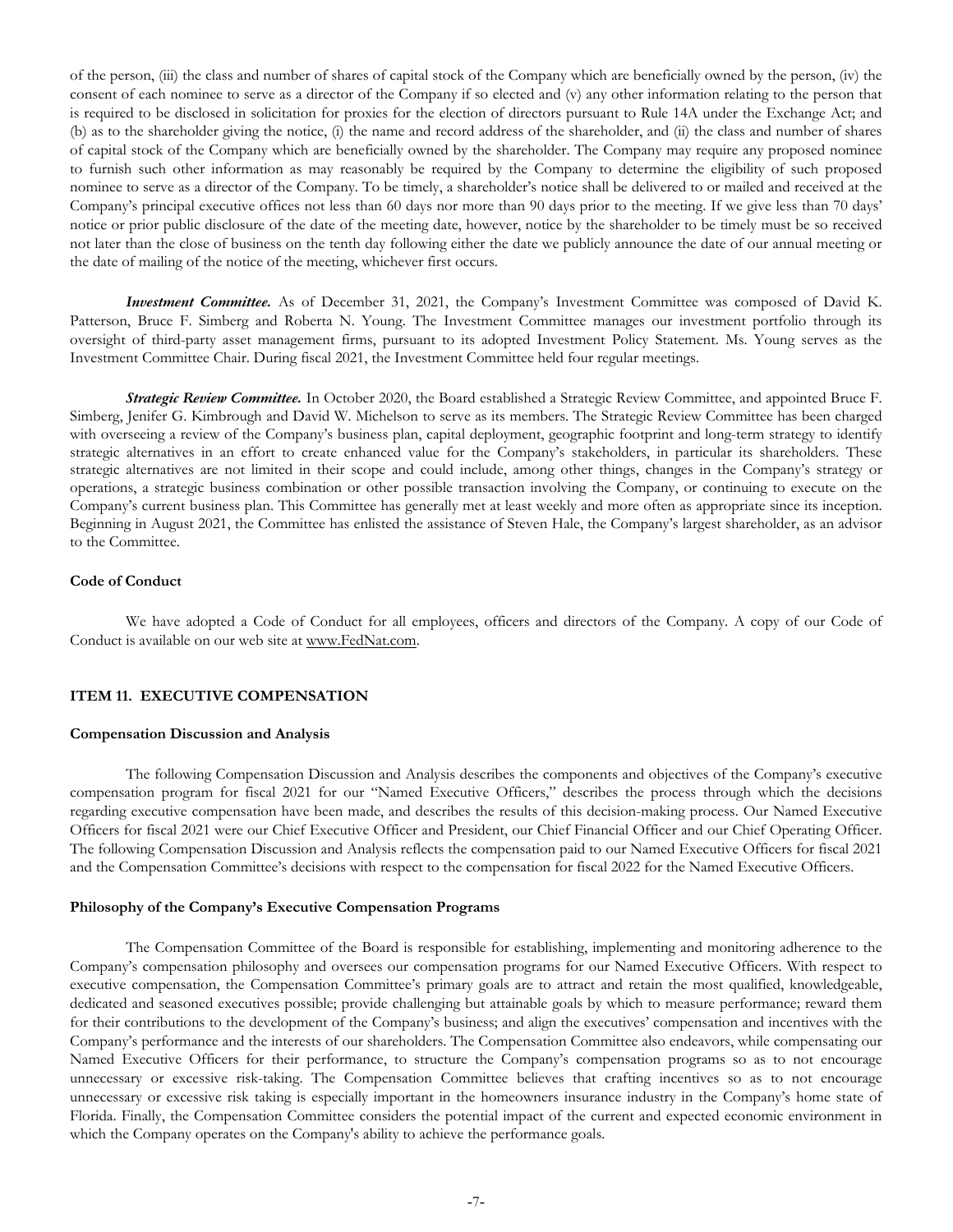The Compensation Committee is committed to ensuring our compensation programs are strongly aligned with the Company's long-term business strategy. The Committee seeks to continuously and rigorously evaluate its compensation plans to reflect strong governance practices and shareholder feedback.

|              | What We Do                                                                                                                                                                                                                                                                                                                                                         |                            | What We Do Not Do                                                                                               |
|--------------|--------------------------------------------------------------------------------------------------------------------------------------------------------------------------------------------------------------------------------------------------------------------------------------------------------------------------------------------------------------------|----------------------------|-----------------------------------------------------------------------------------------------------------------|
|              | Incorporate long-term performance-based criteria in the<br>equity awards to our Chief Executive Officer, with the<br>result that a significant portion of our Chief Executive<br>Officer's incentive compensation is subject to measurable<br>financial objectives.                                                                                                | $\mathcal{\mathcal{X}}$    | No change-in-control excise tax gross-ups.                                                                      |
| $\checkmark$ | Include objective financial metrics in both the short-term<br>and long-term components of our incentive compensation<br>plan.                                                                                                                                                                                                                                      | $\mathcal{X}$              | No grants of equity to our directors or management team<br>at a price per share less than book value per share. |
| ✓            | Maintain a clawback policy that allows for the recovery of<br>previously paid incentive compensation in the event of a<br>restatement of our financial statements.                                                                                                                                                                                                 | $\mathcal{\mathcal{X}}$    | No tax gross-ups on perquisites.                                                                                |
| ✓            | Maintain rigorous stock ownership and retention<br>guidelines for our executive officers and directors.                                                                                                                                                                                                                                                            | $\mathcal{\mathcal{X}}$    | No excessive perquisites.                                                                                       |
| ✓            | Continue a robust shareholder outreach program to solicit<br>investor feedback on compensation plan design and<br>disclosure, which we will continue in connection with this<br>Annual Meeting.                                                                                                                                                                    | $\boldsymbol{\mathcal{X}}$ | No hedging or pledging of the Company's common stock.                                                           |
| ✓            | Require a "double trigger" for change-in-control payments<br>to our Named Executive Officers, meaning that payments<br>will not be triggered without a qualifying termination<br>following a change in control, and to provide that any<br>such change in control payment would be based on the<br>average of the preceding three years' actual bonuses<br>earned. | $\boldsymbol{\mathcal{X}}$ | No option repricing or repurchases of underwater options<br>without shareholder approval.                       |

# **The Company's 2021 Performance**

As an industry, the Florida property insurance industry lost over \$1.5 billion in 2021 and over \$1.6 billion in 2020, driven by catastrophe losses, higher catastrophe reinsurance costs, and an adverse claims environment stemming in large part from litigation abuse and other forms of social inflation of claim costs. The Company's financial results for 2021 reflect the impact of an elevated number of severe weather events, including seven named storms that made landfall in the U.S. The total impact of 2021 catastrophe losses on the Company was over \$800 million on a gross basis, which was reduced to \$86 million, pre-tax, net of amounts ceded to our reinsurance partners and other recoveries including related claims handling revenues. Over 80% of these net catastrophe losses stemmed from the Company's non-Florida books of business, despite those books representing less than 40% of our gross written premium. The Company is taking action to reduce its exposure to catastrophe losses and earnings volatility by implementing a strategy to exit the non-Florida markets and re-focus on our Florida operations, where our approved rates have increased substantially, and where recent legislative actions have begun to improve the claims litigation environment. The Company also is taking action to improve the results of its Florida book, including proactively increasing rates, further tightening underwriting standards, and controlling expenses. The Company's responses to the challenges faced in 2021included the following:

- As of the 2021 year end, we maintained an appropriate capital position in our three insurance carriers, while conserving liquidity at the holding company, ending the year with risk-based capital ratios in excess of 300% in our insurance carriers and \$40 million of liquidity at the holding company.
- During 2021, we implemented rate increases in our Florida book to improve that represent over \$80 million of potential incremental gross earned premium in 2021 as compared to 2020, assuming no change to our underlying book of business.
- We executed a rigorous exposure management strategy that reduced total insured value and policy counts by 18% and 22%, respectively, with only a 3% decline in gross written premium.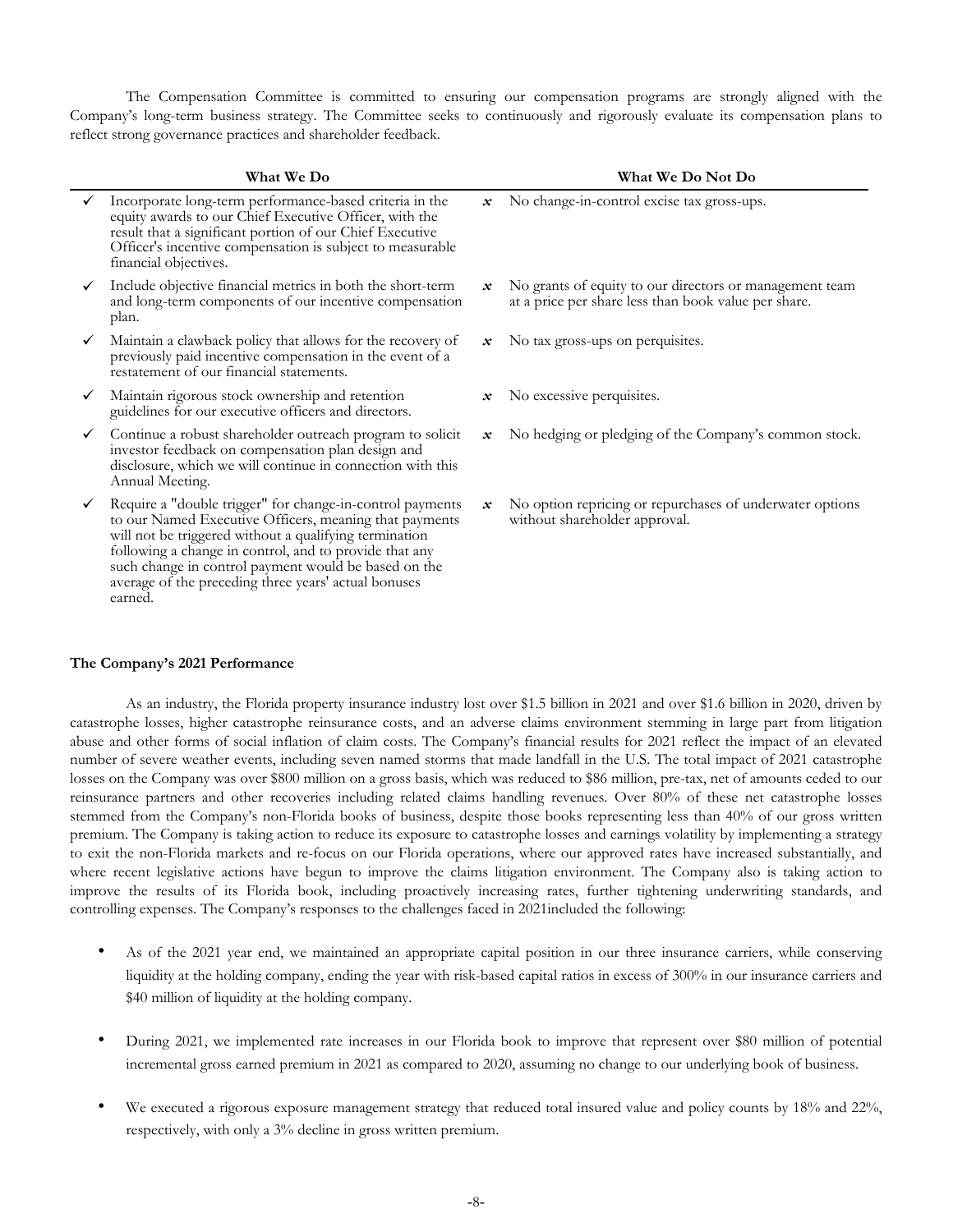- We successfully navigated disruption to the U.S. economy and to our own operations by the ongoing COVID-19 pandemic.
- During 2021, we carefully managed our investment portfolio in response to capital market implications from the COVID-19 pandemic, and did not experience any credit losses in the portfolio.
- Our Board of Directors continued its efforts via a Strategic Review Committee to oversee a review of the Company's business plan, capital deployment, geographic footprint and long-term strategy in order to identify strategic alternatives in an effort to preserve value for our stakeholders.

# **Results of Our Evaluations**

The following table summarizes the Compensation Committee's compensation decisions for 2021 for our Named Executive Officers, consistent with how the Compensation Committee views total compensation. This table reflects both the "Target" bonus amounts as approved by the Compensation Committee and the actual achievement thereof (as detailed in the footnotes to the table). The Compensation Committee reached its compensation decisions based on its evaluation of the Company's performance relative to the incentive criteria established at the beginning of 2021, while taking into account actual progress made toward important Company initiatives and the impact of the continued elevated level of severe weather. For comparative purposes, the table also presents 2020 and 2019 compensation decisions for our Named Executive Officers. While the table below summarizes how the Compensation Committee views compensation, it is not a substitute for the tables and disclosures required by the SEC's rules, which are included below. Further detail on how individual pay decisions were made and descriptions of the elements of compensation can be found following this table.

When determining the number of shares that a given dollar-denominated grant represents, the Company follows the practice of flooring the per-share value at book value per share, if the grant date share price is less than book value per share. This has the effect of reducing the number of shares granted for grants that occur when book value per share exceeds the actual share price. Herein, we refer to the grant value computed on the basis of the greater of the share price or book value per shares as the "ascribed value." In the table that follows, for performance-based grants and time vested awards that are granted on a dollar-denominated basis, both the target and actual amounts are presented on the basis of ascribed value. Time-vesting awards that are defined based a specific share count are valued using the grant date share price. The column labeled "Equity Awards at Grant Date Fair Value" presents all share grants on the basis of the grant date share price, and is useful for reconciling the table below with the tables and disclosures required by the SEC rules, later in this document.

|                                   |      |                            |                | Annual Incentive and<br><b>Other Cash Awards</b> |                              | Long-Term Incentive<br>and Other Share-Based<br>Awards | <b>Total Compensation</b> | Equity<br>Awards        |         |
|-----------------------------------|------|----------------------------|----------------|--------------------------------------------------|------------------------------|--------------------------------------------------------|---------------------------|-------------------------|---------|
| Named<br>Executive<br>Officer     | Year | <b>Base Salary</b><br>Rate | Target         | Actual                                           | Actual-to-<br>Target<br>Date |                                                        | Target                    | Actual-to-<br>Date      |         |
| Michael H.<br>Braun,              | 2021 | $1,000,000$ \$<br>\$       | $500,000$   \$ |                                                  | $500,000$   \$<br>S          |                                                        | 2,000,000<br> \$          | $1,000,000$   \$<br> \$ | 252,016 |
| Chief<br>Executive<br>Officer and | 2020 | 1,000,000                  | 500,000        |                                                  | 1,500,000                    | 591,000                                                | 3,000,000                 | 1,591,000               | 897,082 |
| President<br>(1)                  | 2019 | 1,000,000                  | 1,050,000      |                                                  | 700,000                      |                                                        | 2,750,000                 | 1,000,000               | 699,997 |
| Ronald A.<br>Jordan,<br>Chief     | 2021 | 350,000                    | 175,000        | 100,000                                          | 175,000                      | 5,300                                                  | 700,000                   | 455,300                 | 93,506  |
| Financial                         | 2020 | 350,000                    | 210,000        | 50,000                                           | 140,000                      | 11,575                                                 | 700,000                   | 411,575                 | 107,494 |
| Officer (2)                       | 2019 | 325,000                    | 195,000        | 100,000                                          | 130,000                      | 34,254                                                 | 650,000                   | 459,254                 | 164,251 |
| Patrick<br>McCahill,              | 2021 | 350,000                    | 100,000        |                                                  | 100,000                      |                                                        | 550,000                   | 350,000                 | 50,402  |
| Chief<br>Operating                | 2020 | 350,000                    |                | 145,000                                          |                              | 11,575                                                 | 350,000                   | 506,575                 | 11,575  |
| Officer (3)                       | 2019 |                            |                |                                                  |                              |                                                        |                           |                         |         |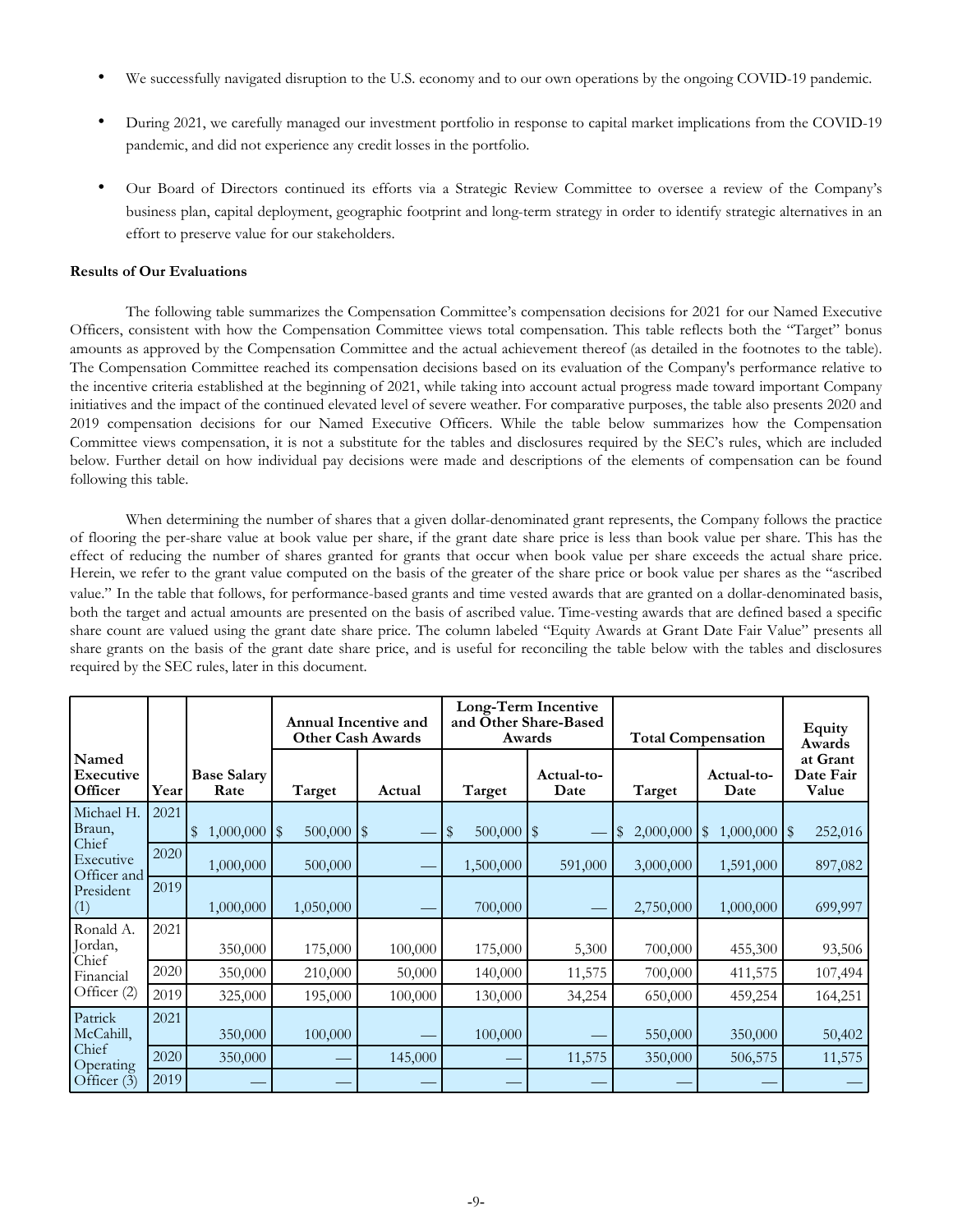- (1) No annual incentive award was paid to Mr. Braun for 2021, 2020 or 2019. The 2021 long-term incentive award of 54,431 shares of restricted stock (at Target payout level) was granted in 2021 for performance-based goals to be met over a threeyear period from 2021 to 2023. Such goals were not met in 2021, resulting in the forfeiture to date of 18,144 shares (or \$167,000 based on the grant date ascribed value) from this grant. The 2020 long-term incentive award of 28,985 shares of restricted stock (at Target payout level) was granted in 2020 for performance-based goals to be met over a three-year period from 2020 to 2022. Such goals were not met in 2020 and 2021, resulting in the forfeiture to date of 19,324 shares (or \$333,000 based on the grant date ascribed value) from this grant. In recognition of certain accomplishments along with a desire to maintain long-term compensation alignment between the Company and the CEO, Mr. Braun was granted 50,000 shares of restricted stock (or \$591,000 based on the grant date share price) in 2020 that time-vest over five years. The 2019 long-term incentive award of 38,824 shares of restricted stock (at Target payout level) was granted in 2019 for performancebased goals to be met over a three-year period from 2019 to 2021. Such goals were not met in 2019, 2020 and 2021, resulting in the forfeiture of 38,824 shares (or \$700,000 based on the grant date ascribed value) from this grant.
- (2) No annual incentive award was paid to Mr. Jordan for 2021, 2020 or 2019. The 2021 long-term incentive award of 19,052 shares of restricted stock (at Target payout level) was granted in 2021 for performance-based goals to be met over a threeyear period from 2021 to 2023. Such goals were not met in 2021, resulting in the forfeiture to date of 6,351 shares (or \$58,000 based on the grant date ascribed value) from this grant. Mr. Jordan was granted 10,000 shares of restricted stock (or \$5,000 based on the grant date share price) in 2022 that time-vest over 5 years. The 2020 long-term incentive award of 8,115 shares of restricted stock (at Target payout level) was granted in 2020 for performance-based goals to be met over a threeyear period from 2020 to 2022. Such goals were not met in 2020 and 2021, resulting in the forfeiture to date of 5,410 shares (or \$93,000 based on the grant date ascribed value) from this grant. In recognition of the successful integration of the Maison Companies, the execution of the quota-share treaty on FNIC's non-Florida book of business and other achievements, in March 2021, Mr. Jordan received a cash bonus of \$50,000 and a grant of 2,500 shares of restricted stock (or \$12,000 based on the grant date share price) that time-vest over five years. The 2019 long-term incentive award of 7,210 shares of restricted stock (at Target payout level) was granted in 2019 for performance-based goals to be met over a three-year period from 2019 to 2021. Such goals were not met in 2019, 2020 and 2021, resulting in the forfeiture to date of 7,210 shares (or \$130,000 based on the grant date ascribed value) from this grant. In recognition of the successful execution of the acquisition of the Maison Companies and other achievements during 2019, in March 2020, Mr. Jordan received a cash bonus of \$100,000 and a grant of 2,898 shares of restricted stock (or \$34,000 based on the grant date share price) that will vest over five years.
- (3) No annual incentive award for 2021 was paid to Mr. McCahill, who resigned his position with the Company effective December 31, 2021. The 2021 long-term incentive award of 10,886 shares of restricted stock (at Target payout level) was granted in 2021 for performance-based goals to be met over a three-year period from 2021 to 2023 was forfeited. Mr. McCahill joined the Company in September 2020 and was not a participant in the 2020 incentive compensation plan. He received a cash sign-on bonus of \$100,000 upon joining the Company. The 2020 cash bonus paid in March 2021 (\$45,000) was pursuant to the terms of Mr. McCahill's offer letter. In recognition of Mr. McCahill's contributions to operational and expense efficiencies and other achievements, in March 2021, Mr. McCahill received a grant of 2,500 shares of restricted stock (or \$12,000 based on the grant date share price) that time-vest over five years, all of which were forfeited due to his departure.

#### **Realized Pay and Pay-for-Performance Alignment**

We design our compensation program so that a substantial portion of our Chief Executive Officer's pay is "at-risk," meaning that the amount he may actually receive in any given year is dependent upon our stock price performance and achievement of other objective financial goals. As a result, we believe that Mr. Braun's compensation correlates strongly to the Company's financial performance.

The compensation reported in our Summary Compensation Table each year reflects the accounting value of our long-term awards, which is calculated based on potential outcomes, and does not necessarily represent the value our CEO ultimately realizes from those awards. Similarly, our CEO's annual incentive award may pay out at levels more or less than the target depending on whether certain financial goals are met.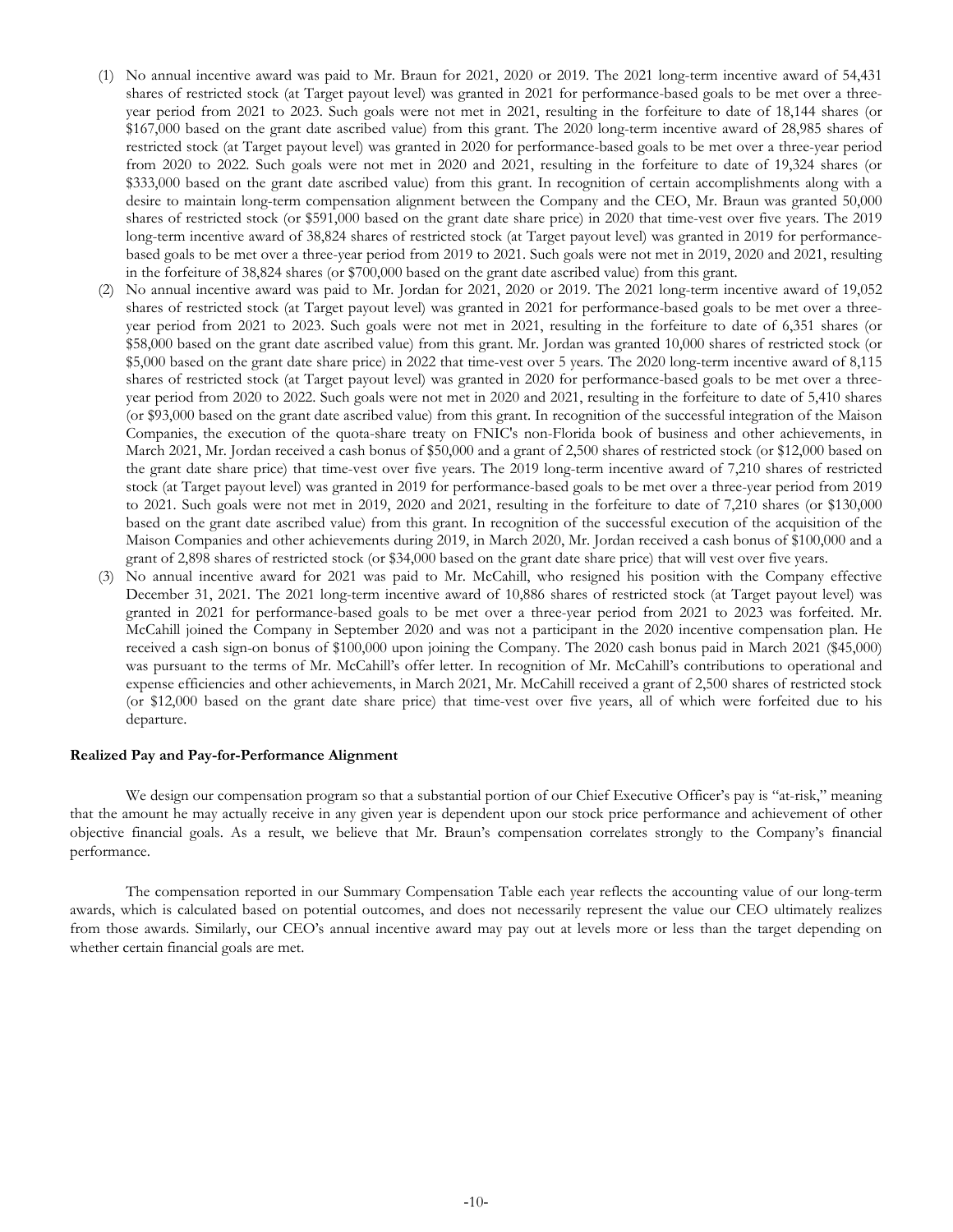Because Mr. Braun's compensation is variable from year to year, we believe that it is useful to compare his "Realized Pay" for the 2019, 2020 and 2021 fiscal years with his "Target" pay over the same period, as illustrated by the chart below:



CEO Target and Realized Pay

For purposes of this chart, we define:

- "Target" pay as the compensation that Mr. Braun would receive if annual incentive awards are earned and long-term incentive awards vest at target levels, excluding "All Other Compensation" (which includes matching contributions to the Company's 401(k) plan and other secondary benefits); and
- "Realized Pay" as the sum of (i) actual base salary received, plus (ii) actual annual incentive compensation earned (if any), plus (iii) the market value of time-based restricted stock granted (if any), plus (iv) the vest date market value of performance-based restricted stock that vested (if any), during the applicable year.

# **Shareholder Outreach and "Say-on-Pay"**

In our 2021 advisory shareholder vote on executive compensation, our say-on-pay proposal received the affirmative vote of 73.69% of the shares voted on the proposal. In response to this vote result, the Compensation Committee undertook a holistic review of our executive compensation plan designs, taking into consideration feedback from our engagement with shareholders. These efforts are designed to better understand and address investor objectives and concerns, while continuing to evolve our compensation practices in a way that both meets the Board's compensation goals and benefits our shareholders. Specifically, the Compensation Committee made several modifications to our incentive plan designs for fiscal 2022. The Committee believes that this revised approach is well aligned with our objectives of attracting, retaining, and motivating our senior executive team going forward. These incentive plan changes are further summarized below in "Changes for 2022 Plan." The Compensation Committee will continue to consider the outcome of the annual say-on-pay proposal when making future compensation decisions for our executives. Further, we will continue to actively engage with stockholders as needed to receive their feedback. Overall, we believe the positive input received through our engagement efforts confirm the structural soundness of our executive compensation program.

We value shareholder feedback and facilitate and encourage extensive annual shareholder interaction. In recent years, we have regularly engaged with our shareholders to seek their feedback on our strategy, executive compensation, and corporate governance practices. In the first quarter of 2022, we have contacted the Company's top 25 shareholders, representing 44% of our outstanding common stock. The Company plans to maintain accessibility with all of our shareholders and proactively facilitate dialogue with our largest shareholders including a variety of topics, such as company performance and strategy, environmental, social and governance issues, diversity and inclusion, our compensation philosophy, the Board's oversight of risk management, and other matters. We intend to continue this outreach process in connection with our 2023 Annual Meeting. We may also hold discussions with the major proxy advisory firms to learn more about their perspectives, policies and evaluation of our executive compensation program.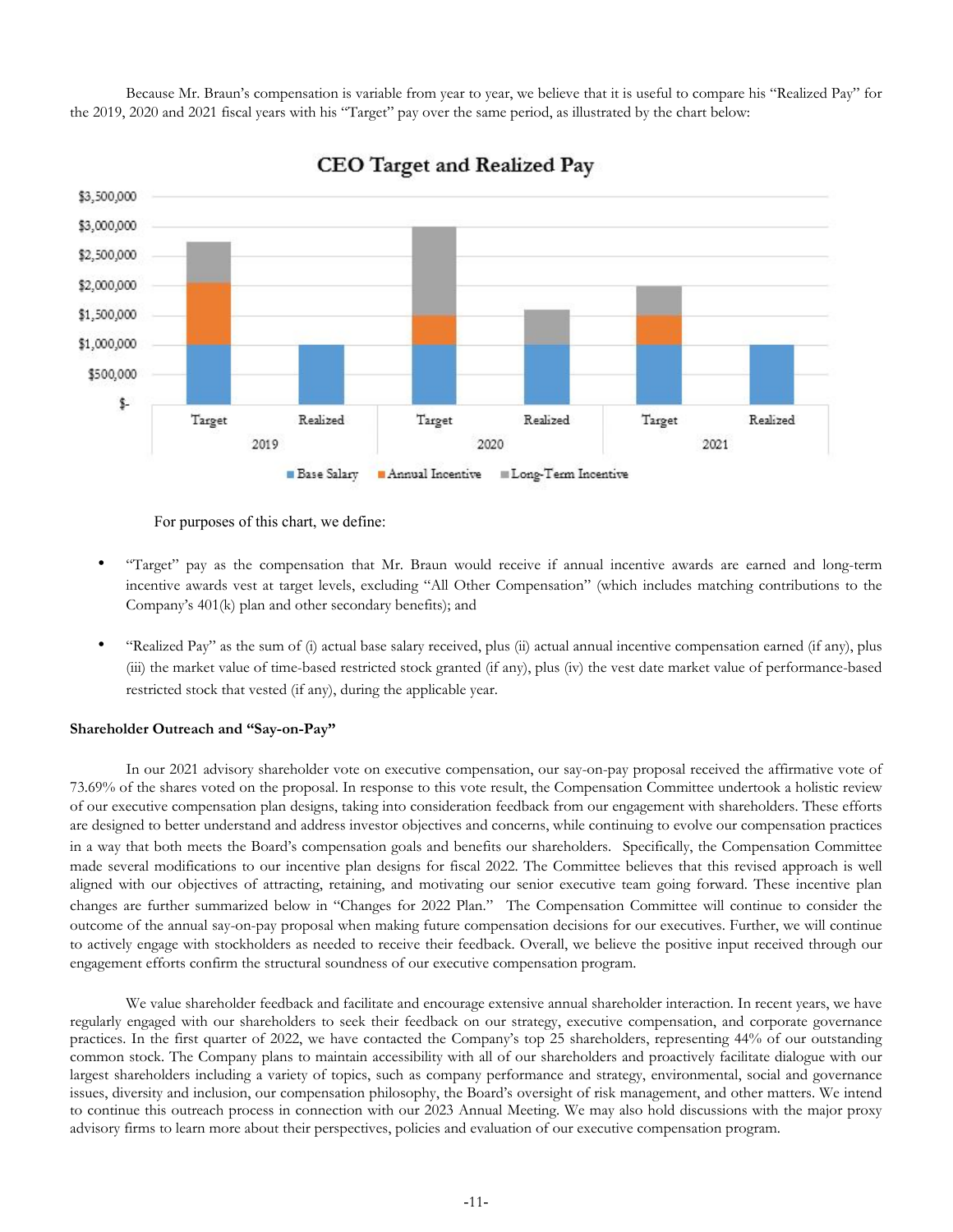The Compensation Committee carefully considered the shareholder feedback and guidance it has received over the years and continued to refine the positive changes to our executive compensation program previously implemented.

| What We Heard                                                                                                                                                                                                                                                                 | <b>How We Responded</b>                                                                                                                                                                                                                                                                                                                                                                                                                                                                                                                                                                                                                                                                                                                                                                                                                                                                              |
|-------------------------------------------------------------------------------------------------------------------------------------------------------------------------------------------------------------------------------------------------------------------------------|------------------------------------------------------------------------------------------------------------------------------------------------------------------------------------------------------------------------------------------------------------------------------------------------------------------------------------------------------------------------------------------------------------------------------------------------------------------------------------------------------------------------------------------------------------------------------------------------------------------------------------------------------------------------------------------------------------------------------------------------------------------------------------------------------------------------------------------------------------------------------------------------------|
| The metrics used to determine awards under the short and<br>long-term incentive plans should be different from one<br>another and closely tied to Company performance, but<br>that the Compensation Committee should retain a<br>reasonable level of discretionary authority. | The Compensation Committee approved a formula-based<br>$\blacksquare$<br>short and long-term incentive plan structure for evaluating<br>our Chief Executive Officer's performance, with a portion<br>of his incentive award based on annual financial goals that<br>reflect the Company's financial and operating performance<br>on a year-to-year basis, and a portion based on long-term<br>financial goals that reflect the growth realized by the<br>Company's shareholders over a more extended horizon.<br>For the 2020 plan, we reduced the short-term component<br>of the Chief Executive Officer's performance-based<br>incentive opportunity from 60% to 50%. For the 2021<br>plan, we eliminated the time-based equity component that<br>had been a component of the 2020 plan, thereby reducing<br>the CEO's total incentive opportunity by \$1 million across<br>all payout thresholds. |
| The use of increase in gross revenues as a performance<br>metric may encourage growth at the expense of overall<br>profitability.                                                                                                                                             | We have eliminated the performance-based metric related<br>to increasing in gross revenues, which is consistent with<br>our focus on returning to profitability.                                                                                                                                                                                                                                                                                                                                                                                                                                                                                                                                                                                                                                                                                                                                     |
| The Company should clearly disclose the performance<br>metrics, goals and weighting that were considered when<br>determining our Named Executive Officers' incentive<br>compensation payouts.                                                                                 | We have substantially revamped and restructured our<br>Compensation Discussion and Analysis to provide a more<br>detailed and transparent presentation of the alignment<br>between pay and performance. Although the Company<br>does not provide earnings guidance, and accordingly has<br>not disclosed the specific measurement levels for certain<br>performance metrics, we have expanded our disclosures to<br>provide certain measurement levels and otherwise describe<br>how the measurement levels were determined. We have<br>also included a complete discussion of the performance<br>goals met and not met.                                                                                                                                                                                                                                                                             |
| The Company should consider amending its executive<br>employment agreement(s) from a "single-trigger" for the<br>payment of change of control bonus to a "double-trigger"<br>for payment.                                                                                     | We amended our Chief Executive Officer's employment<br>$\blacksquare$<br>agreement to provide for a "double-trigger" for payment<br>of his change of control bonus and to modify the<br>calculation of that bonus to be based on the average of the<br>Chief Executive Officer's actual bonuses received for the<br>three years prior to the change of control. This same<br>provision was incorporated into the employment<br>agreement executed with our Chief Financial Officer.                                                                                                                                                                                                                                                                                                                                                                                                                  |

# **Evaluation Process**

The Compensation Committee conducts an annual review of the total compensation of our executive officers, executive compensation, as well as the mix of elements used to compensate our Named Executive Officers. This review is based in part on an analysis of feedback from shareholders and current best practices in executive compensation and in part on a survey of executive compensation paid by various comparable publicly traded property and casualty insurance companies as reported in each company's proxy statement. In evaluating executive compensation programs of peer companies, the Compensation Committee considers both a group of direct peers and a broader group of peers.

 For 2021, our direct peer group encompassed publicly traded companies that compete with us in the Florida homeowners insurance market, a market with unique performance characteristics and competitive factors:

• Heritage Insurance Holdings, Inc. (NYSE: HRTG)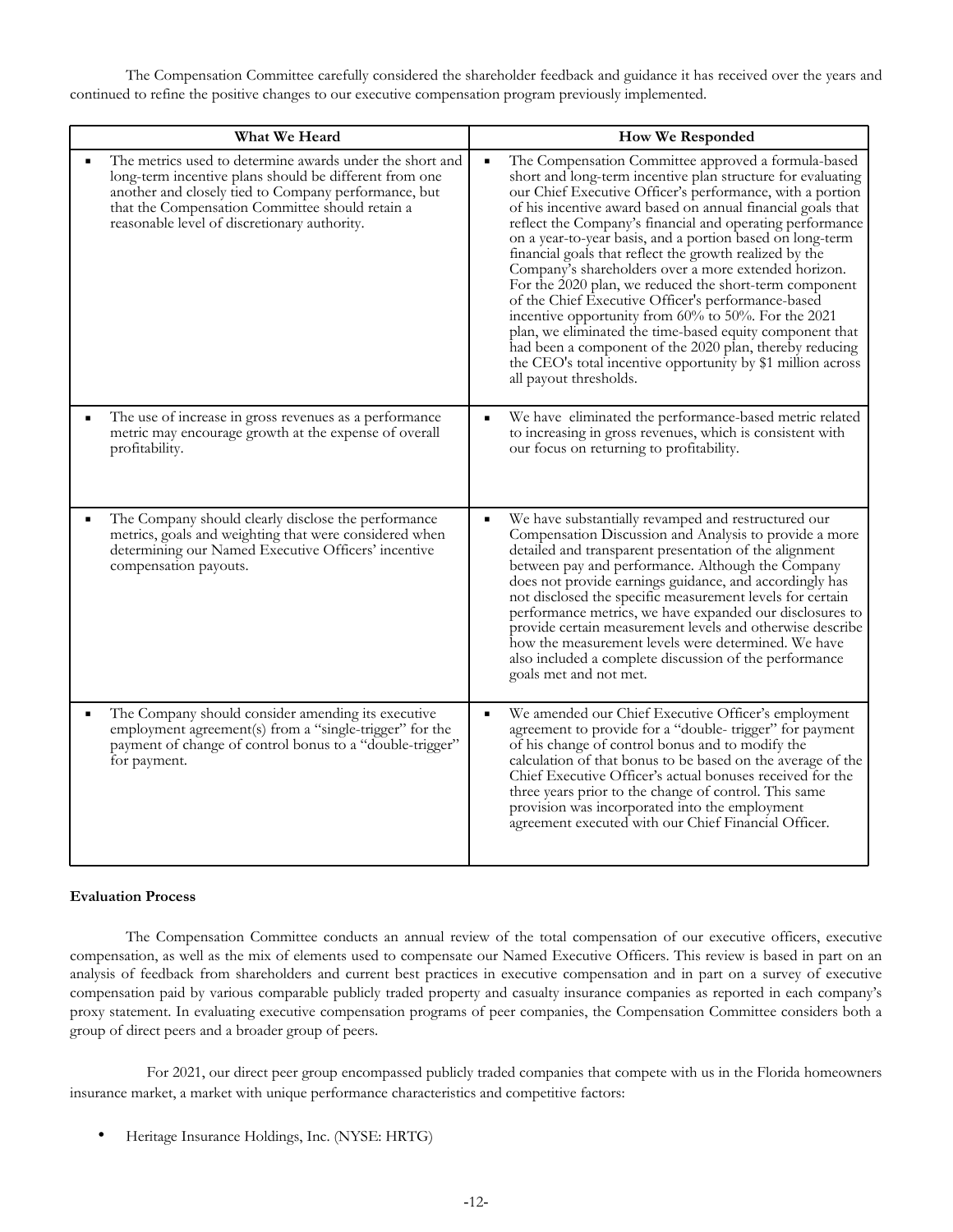- HCI Group, Inc. (NYSE: HCI)
- United Insurance Holdings Corp. (NASDAQ: UIHC)
- Universal Insurance Holdings, Inc. (NYSE: UVE).

This direct peer group remains the same for 2022.

In addition to the four Florida-based insurance companies listed above, the Company included the following companies in its peer group for comparison purposes for 2021:

- Safety Insurance Group Inc. (NASDAQ: SAFT)
- Donegal Group Inc. (NASDAQ: DGICA)
- Greenlight Capital Re Ltd. (NASDAQ: GLRE)
- Hallmark Financial Services (NASDAQ: HALL)
- First Acceptance Corp. (NYSE: FACO)
- Protective Insurance Corp (Baldwin & Lyons) (NASDAQ: PTVCB)
- Palomar Holdings Inc. (NASDAQ: PLMR)
- Kingstone Cos Inc. (NASDAQ: KINS)
- Global Indemnity Ltd (NASDAQ: GBLI)
- AMBAC Financial Group (NASDAQ: AMBC)

This broader peer group includes companies that have a closer alignment with the Company's core business and that are of comparable size. These additional peers provide the Compensation Committee with a broader perspective of compensation practices among relevant insurance companies. The Committee assessed the competitiveness of the Company's compensation program in comparison to the entire peer group, as well as the subset of the Company's direct peers listed above who are the Company's primary publicly traded competitors in the Florida homeowners insurance market.

We also consider the industry knowledge and experience of our Committee members to be an important component of our compensation review process. Our Committee members each have substantial management experience in running businesses in the insurance, reinsurance, financial services and accounting industries, many of which have substantial management teams. As a result, their personal experience extends to developing and implementing management compensation and incentive programs, enabling our Committee members to use that experience when reviewing the Company's executive compensation programs and working with MacKenzie Partners to make appropriate updates.

#### **Elements of Compensation**

 The Compensation Committee has been committed to updating the Company's executive compensation programs to reflect the Company's growth and the evolution of best practices, and to reflect the feedback received as a result of our outreach to our largest shareholders. In that regard, the Compensation Committee approved in 2016 and 2017 a significant revamp of the Company's compensation practices, in particular the incentive compensation of the Company's Chief Executive Officer and President. These updated compensation practices have been carried forward into 2021 and 2022. The Company's executive compensation programs for its Named Executive Officers consist of elements described below.

*Base Salary.* The Compensation Committee annually reviews the base salaries of the Named Executive Officers, and considers a number of factors, such as each Named Executive Officer's level of responsibility, performance during the prior fiscal year (with respect to specific areas of responsibility and on an overall basis), past and present contributions to and achievement of Company goals, historical compensation levels of the Named Executive Officer, and the Company's financial condition and results of operations.

 Because of the unique performance characteristics and competitive factors in the Florida homeowners' insurance industry, the Compensation Committee believes comparing the Company's executive compensation to that of its direct peer group of Floridabased insurers, Heritage Insurance Holdings, Inc. (NYSE: HRTG), HCI Group, Inc. (NYSE: HCI), United Insurance Holdings Corp. (NASDAQ: UIHC) and Universal Insurance Holdings, Inc. (NYSE: UVE), provides the most meaningful insights into executive compensation. The unique factors that strongly influence the financial results of the Florida homeowners' insurers include, among other things: the significance and complexities of exposure management, the potential occurrence of one or more severe hurricanes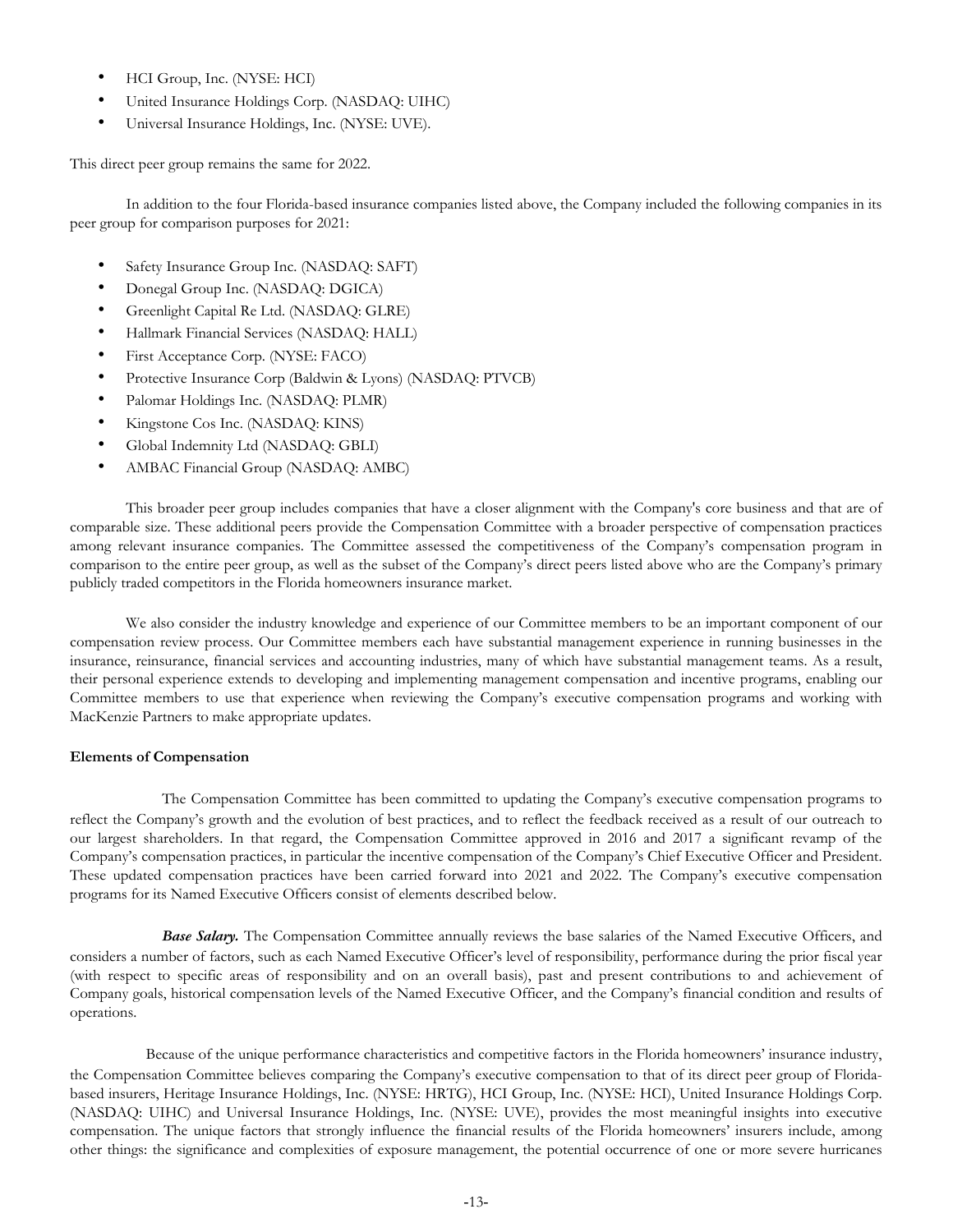that can materially affect financial performance and that has driven national competitors from the market, the existence and large presence with the Florida market of a state-controlled insurer-of-last-resort in Citizens Property Insurance Corporation ("Citizens") and the extent to which Citizens is seeking or reducing policies at any time and the market impact of fluctuations in its risk appetite, the significant percentage of properties in high-risk coastal areas, and the litigiousness of the Florida market. Because of the similarity of our operations, this peer group also represents the market in which we most directly compete for executive talent. Accordingly, the Compensation Committee's analyses focus significantly on our Chief Executive Officer's base salary as compared to the annual base salaries of the chief executive officers of our Florida-based direct peer group, as described in the table below:

| Company                            | 2019 Annual<br><b>CEO</b><br>Salary (A) |           |               | 2020 Annual<br><b>CEO</b><br>Salary (A) |  |
|------------------------------------|-----------------------------------------|-----------|---------------|-----------------------------------------|--|
| FedNat Holding Company             | ₩                                       | 1,000,000 | \$            | 1,000,000                               |  |
| Heritage Insurance Holdings, Inc.  | S.                                      | 2,302,529 | S             | 1,000,000                               |  |
| Universal Insurance Holdings, Inc. | \$                                      | 804,375   | \$            | 1,000,000                               |  |
| HCI Group, Inc.                    | \$                                      | 950,000   |               | 986,539                                 |  |
| United Insurance Holdings Corp.    |                                         | 1,000,000 | $\mathbf{\$}$ |                                         |  |
| Median (excluding FNHC)            | \$                                      | 975,000   |               | 993,270                                 |  |

### (A) As reported in each company's proxy statement.

The data from the table above enabled the Compensation Committee to measure our Chief Executive Officer's base salary against the base salary levels for the chief executive officers of our Florida-based direct peer group. For 2021, based on the Company's results for 2020 and a comparison of Mr. Braun's salary to that of the direct peer group, Mr. Braun's base salary remained the same. The Compensation Committee also determined that Mr. Braun's salary would remain unchanged for 2022.

Based on an analysis of market rates for 2021, our Chief Financial Officer's base salary was set at \$350,000. The Compensation Committee also determined that Mr. Jordan's salary would be adjusted to \$365,000 for 2022, reflective of cost of living adjustment and the increased demands of the role in the context of the activities of the Strategic Review Committee.

*Incentive Compensation.* Consistent with the Company's pay-for-performance philosophy of compensating our Named Executive Officers for the Company's achievements for the prior year and their roles in those achievements, and reflecting the feedback received over the years from outreach to our largest shareholders, in 2017 the Compensation Committee completely revamped the incentive compensation of our Chief Executive Officer, and has continued to refine it in each subsequent year. As part of this revamp, the Compensation Committee required for the annual bonus that the Company's net income achieve a specified minimum threshold, in addition to the performance criteria described below. The revamped pay-for-performance compensation structure also includes a discretionary component that allows the Compensation Committee to consider achievement in other Company initiatives when determining the annual award.

The Compensation Committee determined the specific target levels for 2021 for the chosen performance metrics for both the annual and long-term components by extrapolating the Company's recent actual performance results with respect to each metric. The Committee also considered the Company's projected and longer-term historic performance, as well as that of the direct peer group of Florida-based homeowners insurers and of the property and casualty insurance industry generally, when determining the target levels for each metric. However, the performance levels selected for 2021 were driven by the Committee's view of long-term shareholder expectations versus the headwinds the Company is currently facing. As such, the performance levels selected two of the three non-discretionary metrics were higher in 2021 than in 2020. The target levels of the metrics are intended to incentivize our Chief Executive Officer to direct the Company's future in a reasonable and efficient manner, while the maximum levels are intended to reward extraordinary accomplishments. The threshold levels reflect that, while the Company's results can be severely impacted by events completely beyond the Company's control, the Company's ability to manage its exposure, effectively structure its reinsurance program and take other steps to improve expense control can mitigate the impact of those events. As described further below, no cash payouts or vesting of performance-based shares were achieved during 2021 related to the 2021 measures.

*Annual Incentive Plan***.** For 2021, 50% of Mr. Braun's performance-based incentive compensation consisted of an annual bonus payable in cash based on targeted EBITDA (30%) and a discretionary component (20%). The introduction of a discretionary component was in keep with investor feedback supporting a reasonable degree of Compensation Committee discretion. The Compensation Committee determined that this structure for the annual incentive plan appropriately reflected the key measure of the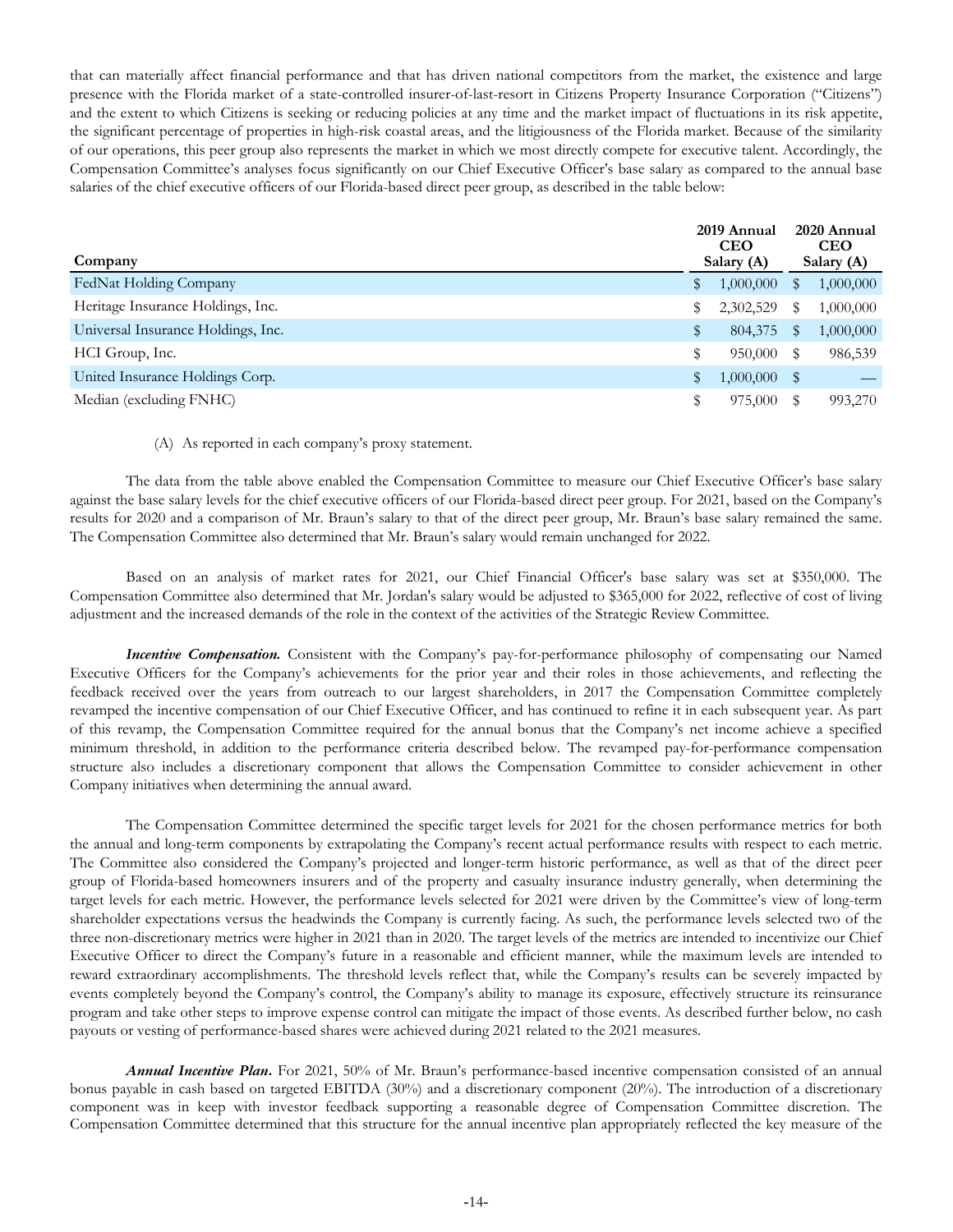Company's results of operations on a year- to-year basis, provided incentives to grow the Company's business in a cost-effective way, and enabled the Compensation Committee to reward important achievement of the Company's initiatives.

For 2021, the Company's actual EBITDA was negative and well below the Threshold level of payout of \$16.3 million. Further, the Company's net income for 2021 was below the \$4 million minimum threshold determined by the Compensation Committee for payouts under the annual incentive plan to occur. As a result, Mr. Braun did not receive a bonus under the annual component of the incentive plan for 2021.

 *Long-Term Incentive Plan.* The remaining 50% of Mr. Braun's 2021 performance-based incentive compensation consisted of a long-term incentive bonus payable in equity, based in equal parts on return on equity ("ROE"), excluding investment gains and losses, and increasing book value per share, excluding changes in accumulated other comprehensive income ("AOCI"). These components are measured over successive one-year performance periods (but the goals are not modified from period to period), and the equity granted vests 1/3 annually beginning one year after the grant date.

The performance metrics selected by the Compensation Committee for the 2021 long-term incentive plan are appropriate measures of the Company's success over a longer time horizon, with particular emphasis on the measurements that are meaningful to the Company's shareholders and relevant to the Company's long-term business strategy and also contemplate the unique aspects of the Company's business, in particular the material impact of hurricanes and other severe weather events that are inherently difficult to predict during any one year. The Compensation Committee believes that the annual measurement of the ROE and increase in book value per share metrics provides an appropriate means of measuring long-term performance in an industry where external events (i.e. hurricanes), pricing cycles, and claims trends (such as assignment of benefits and likelihood of litigation) can have a material impact on the Company's appetite for growth and its financial and operational results.

*2021 Achievement – Year 1 of 2021 Plan.* The Company's performance for 2021 as compared to the metrics used in our Chief Executive Officer's long-term incentive plan was as follows:

- ROE, excluding investment gains and losses, was negative and well below the Threshold level of payout of 10%; and
- Increase in book value per share, excluding changes in AOCI, was negative and below the Threshold level of payout of 8%.

As a result, Mr. Braun forfeited 18,144 performance-based shares (or \$167,000 based on the grant date ascribed value) that had been granted for 2021 under the long-term incentive plan.

*2021 Achievement - Year 2 of 2020 Plan*. 2021 represented year two of the long-term portion of Mr. Braun's 2020 incentive compensation. The Company's performance as compared to the metrics used was as follows:

- ROE, excluding investment gains and losses, was negative and well below the Threshold level of payout of 6%; and
- Increase in book value per share, excluding changes in AOCI, was negative and below the Threshold level of payout of 3%.

As a result, Mr. Braun forfeited 9,662 performance-based shares (or \$167,000 based on the grant date ascribed value) that had been granted for 2020 under the long-term incentive plan.

*2021 Achievement - Year 3 of 2019 Plan*. 2021 represented year three of the long-term portion of Mr. Braun's 2019 incentive compensation. The Company's performance as compared to the metrics used was as follows:

- ROE, excluding investment gains and losses, was negative and below the Threshold level of payout of 10%; and
- Increase in book value per share, excluding changes in AOCI, was negative and below the Threshold level of payout of 8%.

As a result, Mr. Braun forfeited 12,941 performance-based shares (or \$233,000 based on the grant date ascribed value) that had been granted for 2019 under the long-term incentive plan.

*2021 Achievement - 2021, 2020, and 2019 Plans Combined.* For the 2021, 2020, and 2019 long-term incentive plans on a combined basis, total long-term incentive compensation forfeited by our Chief Executive Officer based on the Company's 2020 performance was approximately \$567,000, based on the related grant date ascribed values.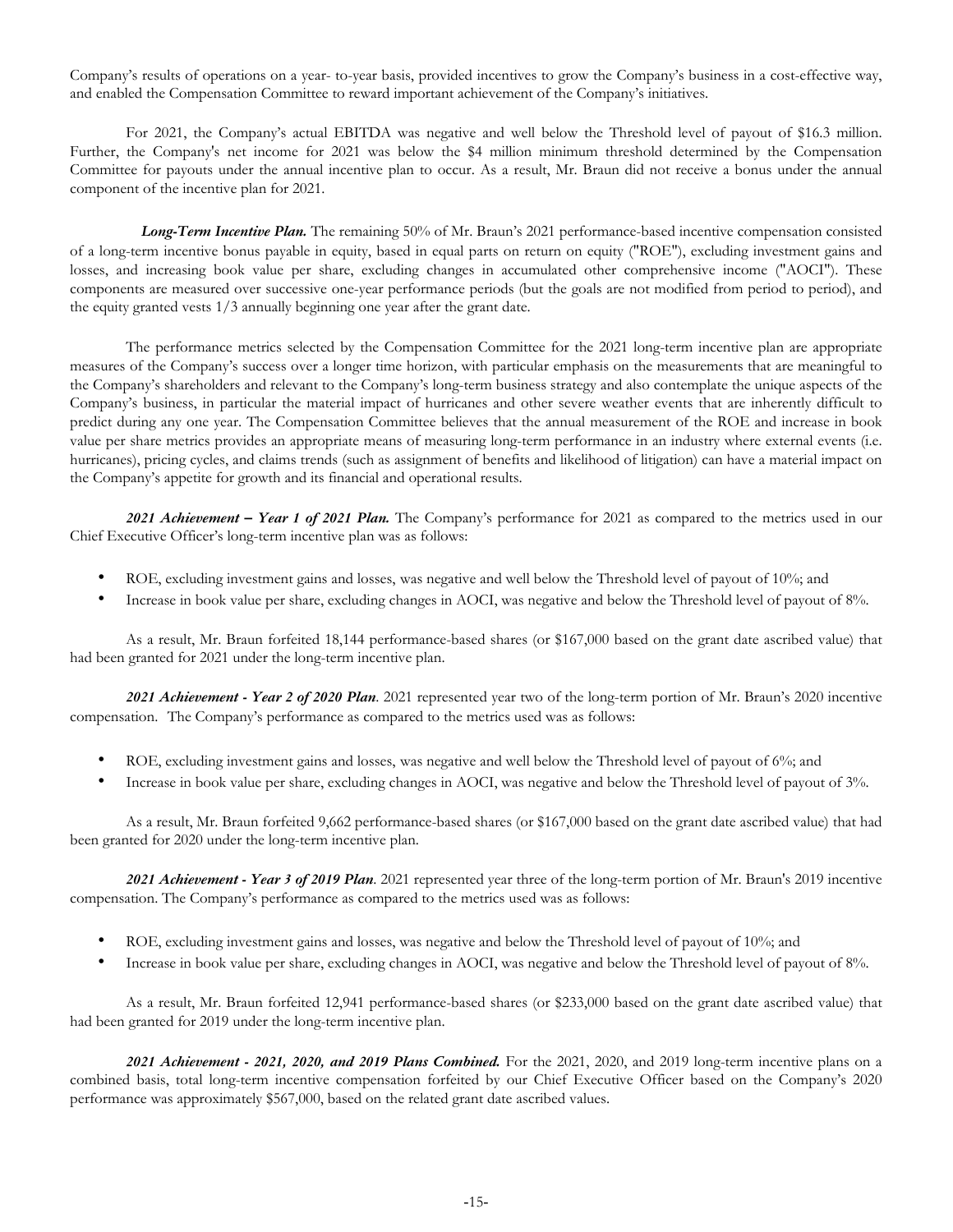*Changes for 2022 Plan.* As detailed under "Shareholder Outreach and Say on Pay" above, the Company has proactively sought shareholder input on its compensation practices. Based in part on feedback received from shareholders in recent years, and also taking into account current and expected economic and industry trends likely to impact Florida-based homeowners insurers, the Compensation Committee approved several changes to the incentive compensation plan for 2022, which the Company believes retains the goals of relating executive compensation to Company growth and shareholder returns, and retaining executive leadership. The Company's low stock price was the most over-arching consideration in designing the 2022 Plan, as the number of performance-based shares that would have been granted under past practices would have represented excessive dilution risk to existing shareholders. As a result, for 2022, the long-term portion of the Plan will be a cash-based incentive rather than equity-based incentive. The Compensation Committee views this as an appropriate action in light of the Company's share price that protects shareholders from the potential for excessive dilution in the event the performance objectives are met. The Compensation Committee expects that the long-term portion of the 2023 Plan would revert to equity-based compensation.

**Compensation of our Chief Executive Officer.** The performance-based components, including the relative weightings and Payout Factors, of the CEO incentive compensation plan for 2022 are as follows:

| 2022 Annual Incentive Plan:                        |        | <b>CEO Payout Factors</b> |        |         |
|----------------------------------------------------|--------|---------------------------|--------|---------|
|                                                    |        |                           |        |         |
| <b>Performance Metrics</b>                         | Weight | <b>Threshold</b>          | Target | Maximum |
| <b>EBITDA</b>                                      | 0.30   | 0.50                      | 1.00   | 2.00    |
| <b>Discretionary Component</b>                     | 0.20   | 0.50                      | 1.00   | 2.00    |
| Total                                              | 0.50   |                           |        |         |
| 2022 Long-Term Incentive Plan (Performance-Based): |        | <b>CEO Payout Factors</b> |        |         |
|                                                    |        |                           |        |         |

| <b>Performance Metrics</b>       | Weight | Threshold | Target   | Maximum |
|----------------------------------|--------|-----------|----------|---------|
| <b>ROE</b>                       | 0.25   | 0.50      | $.00 \,$ | 2.00    |
| Increase in Book Value per Share | 0.25   | 0.50      | .00      | 2.00    |
| Total                            | 0.50   |           |          |         |

Note: The potential payout for each metric is calculated as base salary x Payout Factor x Weight.

The Threshold, Target and Maximum measurement levels were determined by the Compensation Committee with reference to the historical performance of the property and casualty insurance industry generally, adjusted to reflect the unique characteristics of the Florida property insurance market, and the Company specifically. Each level was developed such that the threshold level was reasonably achievable with good Company performance, the target level was achievable with superior Company performance, and the maximum level was achievable with exemplary Company performance. It should be specifically noted that the Company does not provide earnings guidance, nor does it intend that the measurement levels provided be interpreted as financial projections or indicative of the Company's expectations as to its financial results for any current or future periods. Accordingly, the Company is not providing the measurement levels for the EBITDA, ROE or Book Value Per Share metrics at this time so as to avoid any interpretation of forward earnings guidance. Consistent with the Company's prior practices, the Company will disclose its results with respect to all of these performance metrics in its 2023 proxy statement.

The Compensation Committee maintained the EBITDA metric in the annual component of the plan, which along with a discretionary component comprises 50% of the 2022 Incentive Plan. ROE and increase in book value per share were maintained in the long-term component, which comprises 50% of the 2022 Incentive Plan. The resulting total potential payouts are \$0.5 million, \$1.0 million and \$2.0 million at Threshold, Target and Maximum, respectively, with 50% attributable to the annual incentive (payable in cash) and 50% attributable to the long-term incentive (also payable in cash, as described above). The Compensation Committee believes the performance-based components of the 2022 Incentive Plan appropriately balance our Chief Executive Officer's focus on both the short-term and long-term success of the Company.

The total payout for both the annual and long-term incentive bonuses on a combined basis will be based on Mr. Braun's base salary of \$1,000,000 for 2022, at the Threshold, Target and Maximum payout factors indicated in the table above. No payouts will be made under the performance-based component of the Annual Incentive Plan unless the Company's 2022 net income is above a minimum threshold as determined by the Compensation Committee.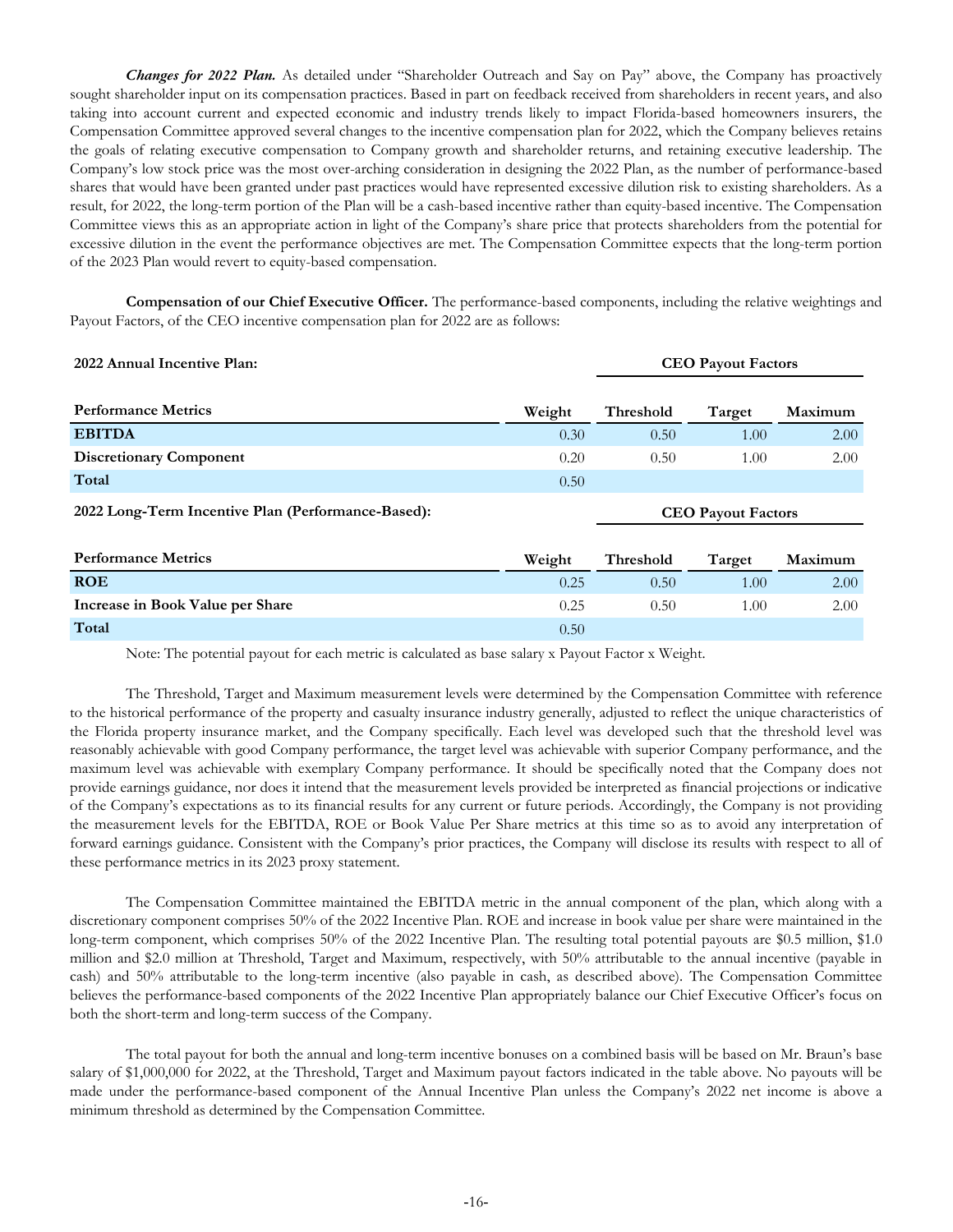The Compensation Committee determined that Mr. Braun will receive no increase in base salary for 2022 when determining the Threshold, Target and Maximum percentages of base salary for his 2022 Incentive Plan. In addition, the Compensation Committee believes that our Chief Executive Officer's prospective maximum payout under his annual and long-term incentive compensation plan for 2022 is well within the range of the actual awards made by the Company's direct peer group. The Compensation Committee believes that the Company's performance measures, as amended, are appropriate when compared to the Company's broader peer group as well.

The table below outlines our Chief Executive Officer's total 2022 Incentive Plan, including the performance-based and timebased components:

| 2022 CEO Incentive Plan | <b>CEO Payout Factors</b> |
|-------------------------|---------------------------|
|                         |                           |

| Annual - Performance-Based:      | Weight | Threshold       | Target         | Maximum         |  |
|----------------------------------|--------|-----------------|----------------|-----------------|--|
| <b>EBITDA</b>                    | 0.30   | 150,000<br>S    | 300,000<br>\$  | 600,000<br>\$   |  |
| <b>Discretionary Component</b>   | 0.20   | 100,000         | 200,000        | 400,000         |  |
| Total                            | 0.50   | 250,000         | 500,000        | 1,000,000       |  |
|                                  |        |                 |                |                 |  |
| Long-Term - Performance-Based:   |        |                 |                |                 |  |
| <b>ROE</b>                       | 0.25   | 125,000         | 250,000        | 500,000         |  |
| Increase in Book Value per Share | 0.25   | 125,000         | 250,000        | 500,000         |  |
| Total                            | 0.50   | 250,000         | 500,000        | 1,000,000       |  |
|                                  |        |                 |                |                 |  |
| Total - Performance-Based        | 1.00   | - \$<br>500,000 | 1,000,000<br>S | 2,000,000<br>S. |  |

**Compensation of our Chief Financial Officer and Chief Operating Officer**. For 2021, our Chief Financial Officer, Ronald A. Jordan, received an annual base salary of \$350,000. He was also entitled to receive for 2021 an annual bonus, payable in stock and cash, with a target of 100% of his base salary and a maximum of 200% of his base salary, subject to the same performance criteria detailed above for the Chief Executive Officer. As described above, for 2021 the Company did not achieve Threshold performance, and Mr. Jordan did not receive any Annual Incentive Plan payments under the plan. In recognition of his strong leadership and talent retention within the Finance Department in light of extraordinary demands on his own and department resources resulting from the activities of the Strategic Review Committee, as well as with an eye towards retention given the headwinds our Company and industry are facing, the Compensation Committee in March 2022 awarded Mr. Jordan a cash bonus of \$100,000 and granted him 10,000 shares of restricted stock (or \$5,000 based on the grant date share price) that will vest over five years.

With respect to Mr. Jordan's award under his long-term bonus plan, as described above, the Company did not achieve during 2021 the Threshold level of either of the annually measured metrics used in our long-term plan for 2021, 2020 or 2019. As a result, Mr. Jordan forfeited 6,351 performance-based shares (or \$58,000 based on the grant date ascribed value) that had been granted for 2021 under the long-term incentive plan, 2,705 performance-based shares (or \$47,000 based on the grant date ascribed value) that had been granted for 2020 under the long-term plan and 2,403 performance-based shares (or \$43,000 based on the grant date ascribed value) that had been granted for 2019 under the long-term incentive plan. For the 2021, 2020, and 2019 long-term incentive plans on a combined basis, total long-term incentive compensation forfeited by our Chief Financial Officer based on the Company's 2021 performance was approximately \$148,000, based on the related grant date ascribed values.

For 2022, Mr. Jordan's base salary is \$365,000, an increase of 4.3% from 2021.

For 2021, our Chief Operating Officer, Patrick McCahill, received an annual base salary of \$350,000. Mr. McCahill resigned his position effective December 31, 2021 and therefore forfeited all 10,886 performance-based shares (or \$100,000 based on the grant ascribed value) that had been granted in March 2021 under the long-term incentive plan. Mr. McCahill also forfeited all 2,500 shares of time-based restricted stock (or \$12,000 based on the grant date share price) that had been granted to him in March 2021.

For our Chief Financial Officer, the incentive bonus for 2022 will be based on the same short-term and long-term metrics, weightings and payout factors as for our Chief Executive Officer, as disclosed above, and will be payable in cash for the short-term and long-term bonus, for the reasons described above. No payouts will be made under the performance-based component of the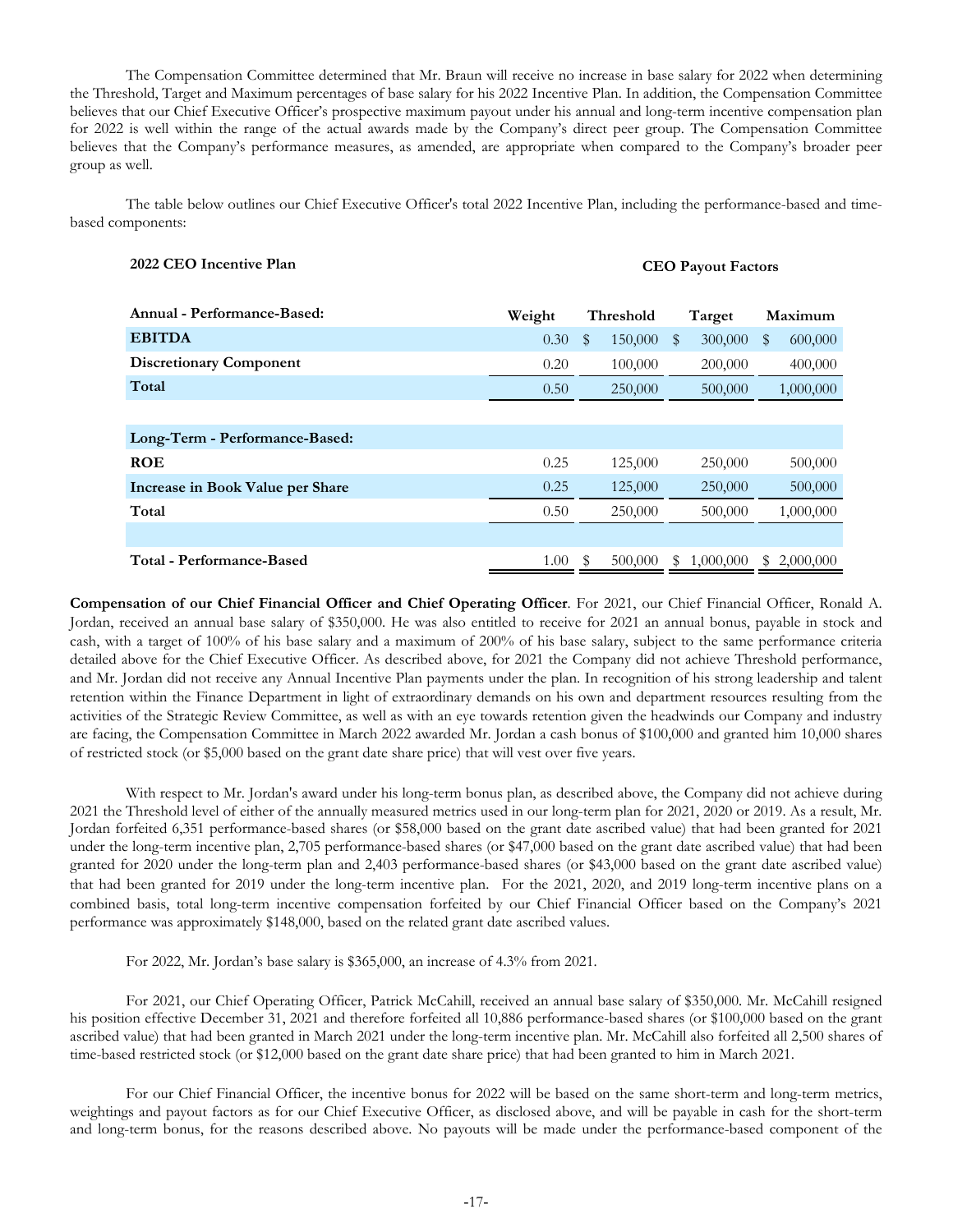Annual Incentive Plan unless the Company's 2022 net income is above a minimum threshold as determined by the Compensation Committee.

For 2022, the potential total incentive plan payouts to our Chief Financial Officer are \$182,500 at Threshold, \$365,000 at Target and \$730,000 at Maximum.

*2018 Omnibus Incentive Compensation Plan.* Our Omnibus Incentive Compensation Plan, which was adopted by the Board of Directors and approved by our shareholders in 2018, authorizes us to grant a variety of equity incentive awards, such as incentive stock options, non-qualified stock options, stock appreciation rights, dividend equivalent rights, restricted stock, restricted stock units, and performance shares to officers, directors and executive, managerial, administrative and professional employees of the Company and its subsidiaries. Awards may be granted singly, in combination, or in tandem. Our Compensation Committee is the administrator of the equity plans. The Compensation Committee reviews and approves equity awards to executive officers based upon a review of competitive compensation data, its assessment of individual performance, and retention considerations, as well as a review of the individual's existing share and option holdings. Equity grants have been made at the discretion of the Compensation Committee and/ or executive management members, who have been granted limited authority by the Compensation Committee. To date, only restricted stock has been granted under the Omnibus Incentive Plan. The Omnibus Incentive Plan prohibits repricing of stock options and prohibits cash buyouts of underwater options, and requires a minimum vesting period of one year (except that up to 5% of the shares reserved under the Omnibus Incentive Plan may be granted without the minimum vesting requirement).

*Other Employee Benefit Plans.* Our employees, including our Named Executive Officers, are entitled to various employee benefits. These benefits include medical and dental care plans; flexible benefit accounts; life, accidental death and dismemberment and disability insurance; a 401(k) plan; and paid vacation.

Under our 401(k) plan, the Company matches 100% of the first 6% of participant elective contributions subject to IRS limitations and, from time to time, the Board of Directors approves an additional discretionary profit-sharing contribution. No additional contribution was approved for 2021. The Board of Directors intends to review the Company's financial results annually to determine whether to approve a discretionary profit-sharing contribution in any future years.

**Other Compensation.** At the present time, we do not offer pension benefits or, except as described above, other forms of deferred compensation plans. The Compensation Committee periodically reviews the overall employment packages and benefits offered to the Company's Named Executive Officers. The Compensation Committee believes that the benefits and perquisites offered to the Named Executive Officers are currently set at competitive levels for comparable companies, requiring no further changes at this time. The Compensation Committee may, however, at its discretion, modify or increase the Named Executive Officers' executive benefits and perquisites, if it deems it appropriate or advisable.

*Clawback Policy.* The Board has adopted a clawback policy applicable to our Named Executive Officers and other current or former executive officers of the Company. Pursuant to this policy, the Company will have the right, in appropriate circumstances as determined by the Board in its sole discretion, to seek to recover all or any part of the cash or equity incentive-based compensation granted to our Named Executive Officers or such other executive officers during the three fiscal years preceding the date on which the Company is required to prepare an accounting restatement to correct a material error, if the restatement is required because of a knowing violation of SEC rules and regulations, GAAP, other applicable legal or regulatory requirements, or Company policy by a Named Executive Officer or such other executive officer. Incentive-based compensation subject to the policy includes any cash or equity compensation granted, earned or vested based wholly or in part on the attainment of a financial reporting measure. Financial reporting measures include measures that are based on accounting principles used in preparing the Company's financial statements, measures that are derived from information in the Company's financial statements, and stock price and total shareholder return. The Board will have the discretion to forgo such recovery if it determines that seeking such recovery would be unreasonable or not in the Company's best interests.

*Stock Ownership and Retention Guidelines.* The Board has implemented stock ownership guidelines applicable to our Named Executive Officers. Under these guidelines, our Chief Executive Officer is required to hold shares of the Company's common stock with a value of at least six times his annual salary rate, and our Chief Financial Officer is required to hold shares with a value of at least three times his annual salary rate. The guidelines further provide that the Named Executive Officers should achieve the guideline amounts within five years of becoming subject to the policy and, until the guideline amounts are achieved, the Named Executive Officers must retain 66-2/3% of any shares received as equity grants from the Company, net of shares withheld or sold to pay taxes. The Board also prohibits hedging or pledging the Company's common stock, without exception.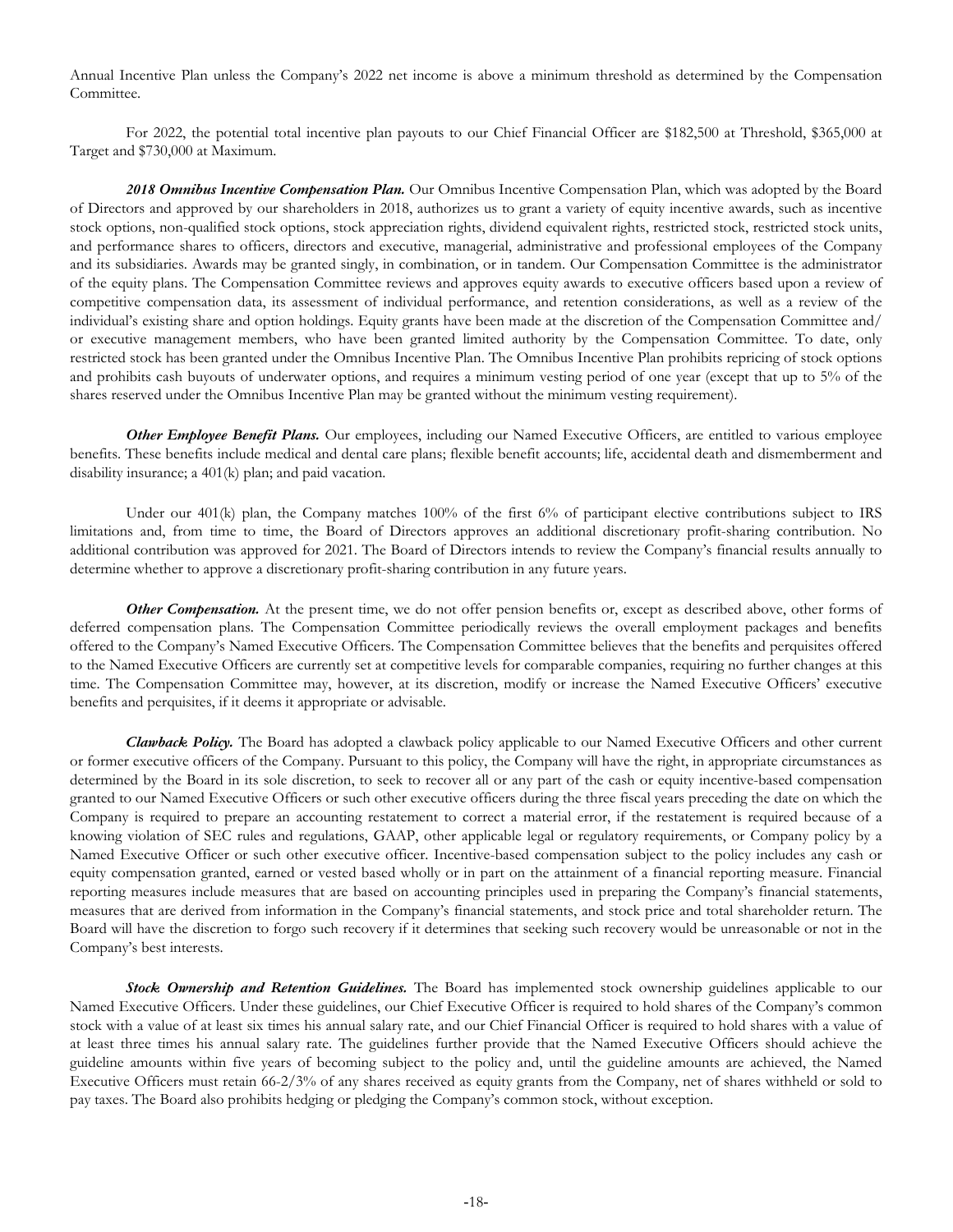# **Compensation Committee Report**

The Compensation Committee of the Company has reviewed and discussed the foregoing Compensation Discussion and Analysis with management. Based on our review and discussion with management, we have recommended to the Board of Directors that the Compensation Discussion and Analysis be included in the Company's SEC filings, including its proxy statement for the 2022 Annual Meeting of Shareholders.

# **Respectfully Submitted April 25, 2022**

- */s/ David W. Michelson, Committee Chair*
- */s/ Jenifer G. Kimbrough*
- */s/ Thomas A. Rogers*
- */s/ Bruce F. Simberg*
- */s/ David K. Patterson*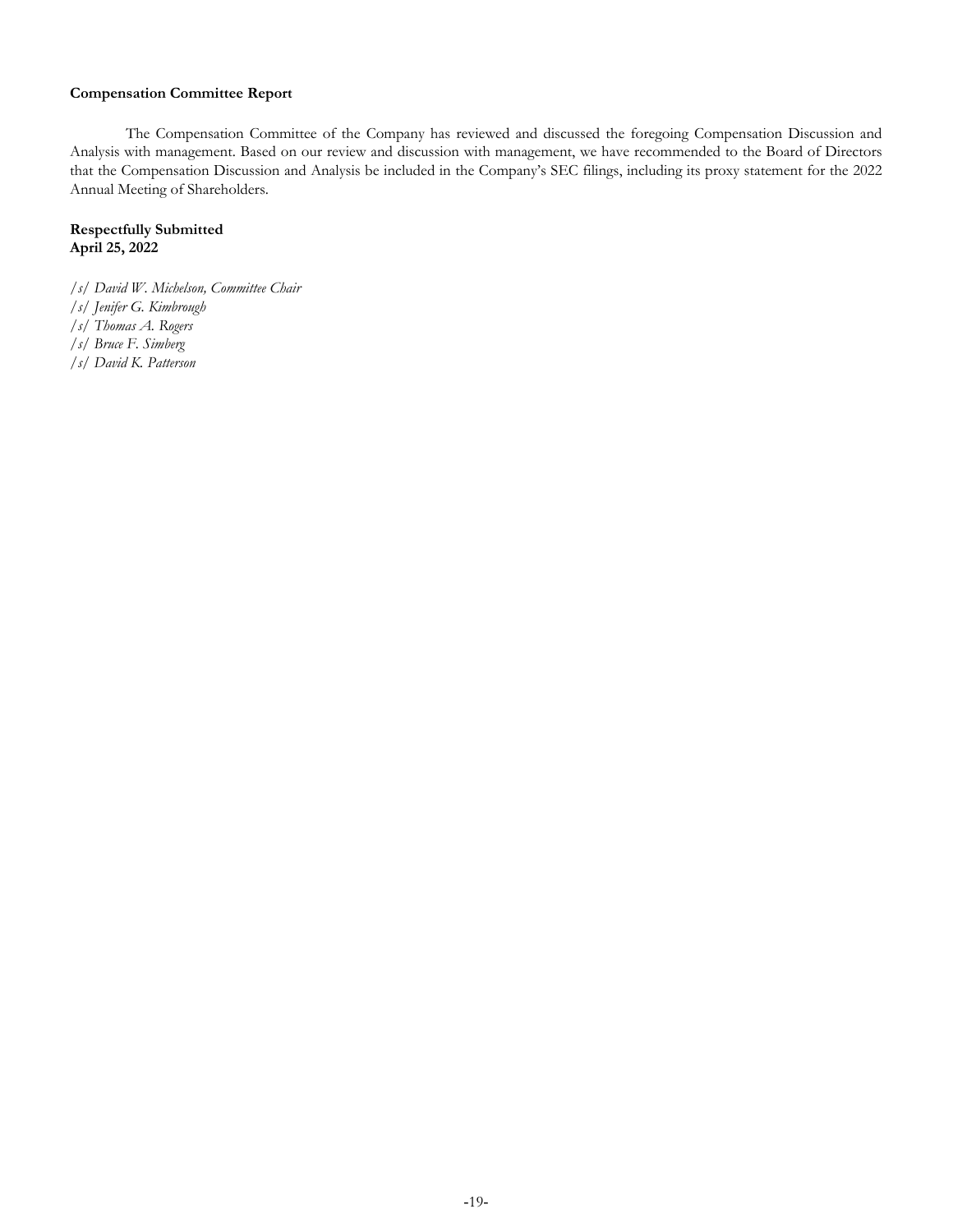# **Summary Compensation Table**

The following table sets forth information regarding compensation earned by, awarded to or paid to our Named Executive Officers for the years indicated:

| Name and<br>Principal<br>Position                     | Year | Salary              | Bonus $(1)$ | <b>Stock Awards</b> | Option<br>Awards | Non-Equity<br>Incentive Plan<br>Compensation<br>(2) | Nonqualified<br>Deferred<br>Compensation<br>Earnings | All Other<br>Compensation<br>(3) | Total       |
|-------------------------------------------------------|------|---------------------|-------------|---------------------|------------------|-----------------------------------------------------|------------------------------------------------------|----------------------------------|-------------|
| Michael H. Braun                                      | 2021 | $$1,000,000$ \ \ \$ |             | (4)<br>252,016      |                  |                                                     |                                                      | 17,400                           | \$1,269,416 |
| Chief Executive                                       | 2020 | 1,000,000           |             | (5)<br>897,082      | —                |                                                     |                                                      | 18,462                           | 1,915,544   |
| Officer, President                                    | 2019 | 1,000,000           |             | (6)<br>699,997      |                  |                                                     |                                                      | 16,800                           | 1,716,797   |
| Ronald A. Jordan                                      | 2021 | 350,000             | 100,000     | 93,506<br>7)        | __               |                                                     |                                                      | 17,400                           | 560,906     |
| Chief Financial                                       | 2020 | 350,000             | 50,000      | 107,494<br>(8)      | ___              |                                                     | __                                                   | 17,100                           | 524,594     |
| Officer                                               | 2019 | 325,000             | 100,000     | 164,251<br>(9)      |                  |                                                     |                                                      | 16,800                           | 606,051     |
| Patrick McCahill<br><b>Chief Operating</b><br>Officer | 2021 | 350,000             |             | 50,402<br>(10)      | __               |                                                     |                                                      | 17,400                           | 417,802     |
|                                                       | 2020 | 102,083             | 145,000     | 11,575<br>(11)      | __               |                                                     |                                                      | 1,615                            | 260,273     |
|                                                       | 2019 |                     |             |                     | __               |                                                     |                                                      |                                  |             |

(1) Reflects cash bonuses earned by the Named Executive Officer for the applicable fiscal year but that were paid in the following fiscal year. In addition, Mr. McCahill received a sign-on bonus of \$100,000 upon joining the Company in 2020. Mr. McCahill was not a participant in the Company's incentive compensation plan in 2020.

(2) Reflects annual incentive bonuses based on performance criteria for the stated year, each of which were paid in the following fiscal year.

(3) See table "All Other Compensation" below for an itemized disclosure of this element of compensation.

(4) Reflects long-term incentive award of 54,431 shares (at Target payout level) of restricted stock granted in 2021 for performance-based goals to be met over a three-year period from 2021 to 2023, of which certain goals were not met in 2021, resulting in the forfeiture of 18,144 shares (or \$84,000 based on the grant date share price), thus far, from this grant.

- (5) Reflects long-term incentive award of 28,985 shares (at Target payout level) of restricted stock granted in 2020 for performance-based goals to be met over a three-year period from 2020 to 2022, of which certain goals were not met in 2020 and 2021, resulting in the forfeiture of 19,324 shares (or \$204,000 based on the grant date share price), thus far, from this grant. In recognition of certain accomplishments along with a desire to maintain long-term compensation alignment between the Company and the CEO, Mr. Braun was granted 50,000 shares of restricted stock (or \$591,000 based on the grant date share price) that time-vest over five years.
- (6) Reflects long-term incentive award of 38,824 shares (at Target payout level) of restricted stock granted in 2019 for performance-based goals to be met over a three-year period from 2019 to 2021, of which certain goals were not met in 2019, 2020 and 2021, resulting in the forfeiture of 38,824 shares (or \$700,000 based on the grant date share price) from this grant.
- (7) Reflects (1) long-term incentive award of 19,051 shares (at Target payout level) of restricted stock granted in 2021 for performance-based goals to be met over a three-year period from 2021 to 2023, of which certain goals were not met in 2021, resulting in the forfeiture of 6,351 shares (or \$29,000 based on the grant date share price), thus far, from this grant; and (2) 10,000 shares of restricted stock (or \$5,000 based on the grant date share price) that time-vest over five years.
- (8) Reflects (1) long-term incentive award of 8,115 shares (at Target payout level) of restricted stock granted in 2020 for performance-based goals to be met over a three-year period from 2020 to 2022, of which certain goals were not met in 2020 and 2021, resulting in the forfeiture of 5,410 shares (or \$64,000 based on the grant date share price), thus far from this grant; and (2) 2,500 shares of restricted stock (or \$12,000 based on the grant date share price) that time-vest over five years.
- (9) Reflects (1) long-term incentive award of 7,210 shares (at Target payout level) of restricted stock granted in 2019 for performance-based goals to be met over a three-year period from 2019 to 2021, of which certain goals were not met in 2019, 2020 and 2021, resulting in the forfeiture of 7,210 shares (or \$130,000 based on the grant date share price) from this grant, and (2) 2,898 shares of restricted stock (or \$34,000 based on the grant date share price) granted in 2020 that time-vest over five-years.
- (10) Reflects long-term incentive award of 10,886 shares (at Target payout level) of restricted stock granted in 2021 for performance-based goals to be met over a three-year period from 2021 to 2023. Mr. McCahill resigned from his position during 2021 resulting in the forfeiture of 10,886 shares (or \$50,000 based on the grant date share price) from this grant.
- (11) Reflects 2,500 shares of restricted stock (or \$12,000 based on the grant date share price) that time-vest over five years, all of which were forfeited due to Mr. McCahill's resignation.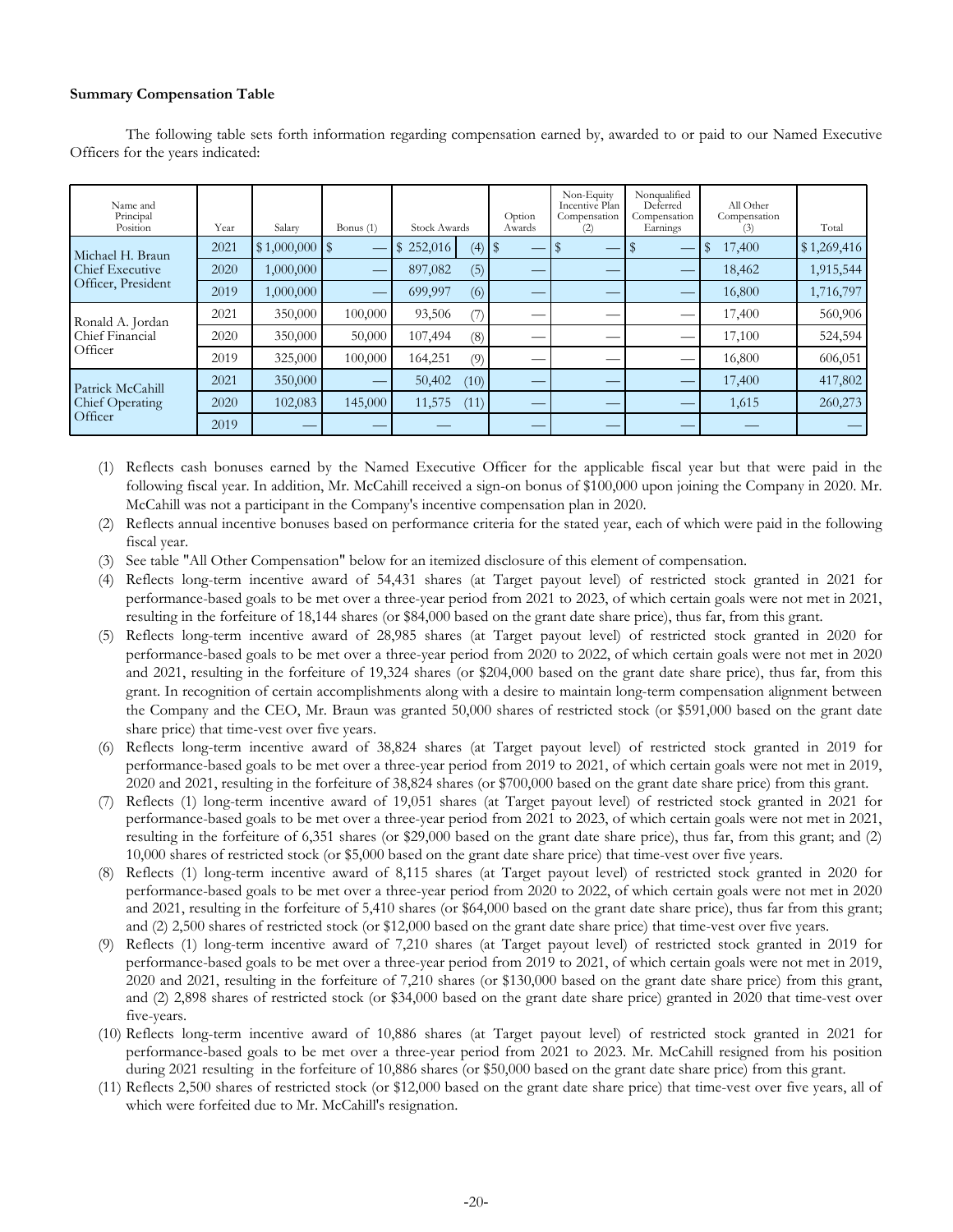# **ALL OTHER COMPENSATION**

| Name             | Year | Auto | Relocation<br>Fees | Insurance<br>Benefits (1) | Contribution to<br>$401(k)$ Plan $(2)$ | All Other<br>Compensation<br>Total |
|------------------|------|------|--------------------|---------------------------|----------------------------------------|------------------------------------|
|                  | 2021 | \$   | $\mathbb S$        |                           | $\frac{4}{3}$                          | 17,400                             |
| Michael H. Braun | 2020 |      |                    |                           | 18,462                                 | 18,462                             |
|                  | 2019 |      |                    |                           | 16,800                                 | 16,800                             |
|                  | 2021 |      |                    |                           | 17,400                                 | 17,400                             |
| Ronald A. Jordan | 2020 |      |                    |                           | 17,100                                 | 17,100                             |
|                  | 2019 |      |                    |                           | 16,800                                 | 16,800                             |
|                  | 2021 |      |                    |                           | 17,400                                 | 17,400                             |
| Patrick McCahill | 2020 |      |                    |                           | 1,615                                  | 1,615                              |
|                  | 2019 |      |                    |                           |                                        |                                    |

- (1) Represents premiums for medical insurance.
- (2) Represents matching contributions made by the Company on behalf of the Named Executive Officers to the Company's 401(k) plan.

# **Employment Agreements**

*Michael H. Braun, Chief Executive Officer and President.* We have been a party to an employment agreement with Michael H. Braun, our Chief Executive Officer and President, since 2012, which amended and restated Mr. Braun's prior employment agreement. In a 2015 amendment, the term of his employment agreement was extended to four years from the date of the amendment with automatic extensions so that at all times the balance of the term is not less than two years unless sooner terminated as provided in the employment agreement. Under his agreement, Mr. Braun's annual base salary, which may be increased at any time during the term of the agreement, is \$1,000,000. Mr. Braun is also entitled to receive such bonuses and increases as may be awarded by the Board of Directors. It also contains customary confidentiality and non-solicitation provisions.

Mr. Braun is entitled to receive certain payments upon the termination of employment under certain circumstances as set forth in his agreement, as amended. If his employment is terminated by us without Cause (as defined in his agreement), we must make a lump sum payment to the executive equal to two years' base salary (the "Termination Severance"). In addition, all unvested stock options and any other outstanding equity awards will become vested. If Mr. Braun's employment with us is terminated for Cause or as a result of his death or disability, he will be entitled to his base salary prorated through the date of the termination and any benefits due him as may be provided under the applicable plan, program or arrangement.

The agreement also provides for payments to him if he is employed by us on the date on which a Change of Control occurs. Under the agreements, a "Change of Control" will be deemed to have occurred if: (i) any person, including a "group" as defined in Section 13(d)(3) of the Exchange Act, becomes the owner or beneficial owner of our securities having 50% or more of the combined voting power of our then-outstanding securities that may be voted for the election of our directors (other than as a result of an issuance of securities initiated by us, or open market purchases approved by our Board, as long as the majority of the Board approving the purchases is the majority at the time the purchases are made), or (ii) the persons who were our directors before such transactions shall cease to constitute a majority of our Board, or any successor to us, as the direct or indirect result of or in connection with, any cash tender or exchange offer, merger or other business combination, sale of assets or contested election, or any combination of the foregoing transactions. If, following a Change in Control, Mr. Braun's employment is terminated by us (or any successor or subsidiary) without Cause or by the executive for Good Reason (as defined in his agreement), we will make a lump sum payment to the executive in an amount equal to two times the sum of his base salary immediately preceding the Change of Control plus the average of his actual bonus for the three fiscal years immediately preceding the Change of Control (the "Change of Control Severance"). Additionally, all unvested stock options and any other outstanding equity awards will become vested and the Company will provide Mr. Braun (and his family) with medical insurance for a period of two years after the date of such termination of employment at no cost and on the same terms and conditions as in effect on the date on which such termination of employment occurs.

If Mr. Braun is terminated by us without Cause prior to a Change of Control, and a Change of Control occurs within six months following such termination, then in addition to the Termination Severance described above, he will be entitled to an additional lump sum payment in an amount equal to (i) the Change of Control Severance, less (ii) the Termination Severance.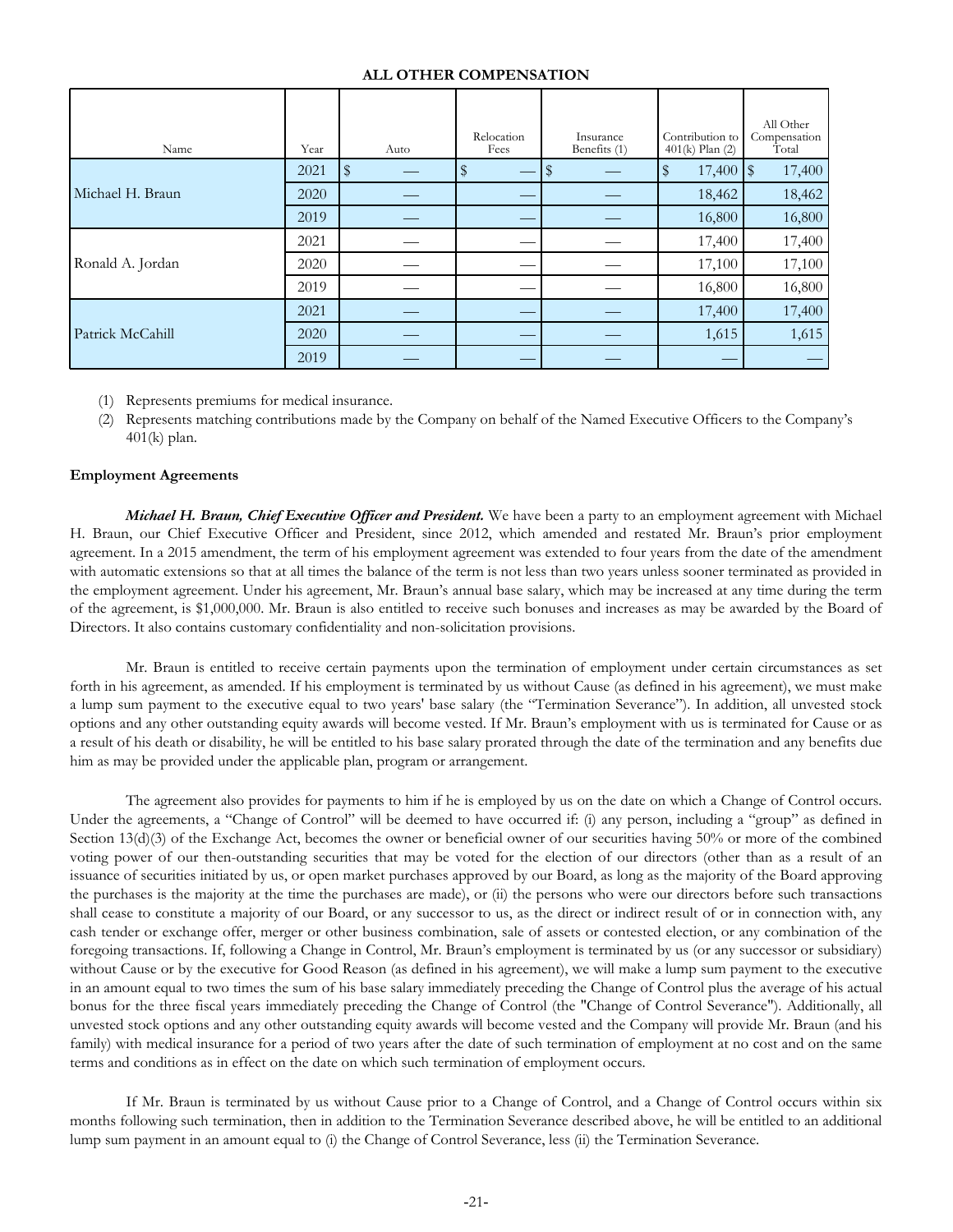As a condition to Mr. Braun's entitlement to receive the base salary amounts and equity award acceleration referenced above, he is bound by the terms of an agreement that sets forth certain restrictive covenants. Pursuant to the non-competition provisions of this agreement, as amended, he is prohibited from working in the insurance industry in any territories where the Company has been doing business for a period of two years from the date on which he terminates employment with the Company for any reason (other than without cause). For a period of two years after his employment is terminated, he is also prohibited from soliciting, for himself or for any third person, any employees or former employees of the Company, unless the employees have not been employed by the Company for a period in excess of six months, and from disclosing any confidential information that he learned about the Company during his employment.

*Ronald A. Jordan, Chief Financial Officer.* Mr. Jordan became the Company's Chief Financial Officer in April 2017. On January 8, 2019, we entered into an employment agreement with him, pursuant to which he is entitled to receive base salary and incentive compensation as determined by the Compensation Committee of the Company's Board of Directors. He is also entitled to receive medical insurance (including family coverage) and other benefits commensurate with that offered to other similarly situated employees.

The term of Mr. Jordan's employment agreement, as amended on November 4, 2020, is two years from the date of the amendment with automatic extensions so that at all times the balance of the term is not less than two years unless sooner terminated as provided in the employment agreement. If Mr. Jordan's employment is terminated by the Company without cause prior to a change of control of the Company (as defined in his employment agreement), Mr. Jordan will be entitled to receive in a lump sum payment severance equal to two times his annual base salary as in effect immediately prior to such termination ("Termination Severance") and any accrued but unpaid bonuses, incentive compensation and other benefits ("Accrued Obligations"). In addition, any outstanding equity awards will vest. The Company will also provide Mr. Jordan and his family medical insurance coverage for two years at no cost ("Extended Medical Coverage").

If Mr. Jordan's employment is terminated because of his death or disability (as defined in his employment agreement), Mr. Jordan will be entitled to receive the Termination Severance (less, in the case of his disability, any amounts paid to him under a longterm disability policy) and the Accrued Obligations. The Termination Severance will be paid in a lump sum in the case of his death, and in accordance with the Company's payroll practices, in the case of his disability. In addition, any outstanding equity awards will vest, and the Company will provide two years of Extended Medical Coverage to his family, in the case of his death, or to him and his family, in the case of his disability.

If Mr. Jordan's employment is terminated by the Company without cause or is terminated by him for Good Reason (as defined in his employment agreement) following a change of control of the Company, Mr. Jordan will be entitled to receive in a lump sum payment severance equal to two times the sum of (a) his annual base salary in effect immediately prior to date of the definitive agreement for the transaction resulting in the change of control plus (b) the average of his incentive bonuses (annual and long-term) awarded for the three fiscal years immediately preceding the termination of his employment ("Change of Control Severance"). In addition, any outstanding equity awards will vest. The Company will also provide Mr. Jordan and his family Extended Medical Coverage for two years.

If Mr. Jordan's employment is terminated by the Company without cause prior to a change of control, and a change of control occurs within six months of the termination of his employment, Mr. Jordan will be entitled to receive an additional payment equal to the difference between the Change of Control Severance to which he would have been entitled and the Termination Severance. If Mr. Jordan resigns, or is terminated by the Company for cause (as defined in the Employment Agreement), he will be entitled to receive only his base salary prorated through the date of termination and will forfeit any accrued but unpaid bonus or other incentive compensation or other benefits, unless otherwise provided under the applicable plan, program or arrangement.

Mr. Jordan's employment agreement also sets forth a reaffirmation of the restrictive covenants in Mr. Jordan's Confidential Information, Non-Solicitation and Non-Competition Agreement dated April 17, 2017.

#### **Equity-Based Compensation**

*Grants of Plan Based Awards***.** The following table provides information regarding restricted stock granted to our Named Executive Officers during 2021 under the Company's Omnibus Incentive Plan. Initial grants of performance-based shares are based on the Maximum potential level of achievement; however, such shares are not released to the executive until the requisite time period has passed and only if the related performance measures have been achieved. All shares associated with performance objectives not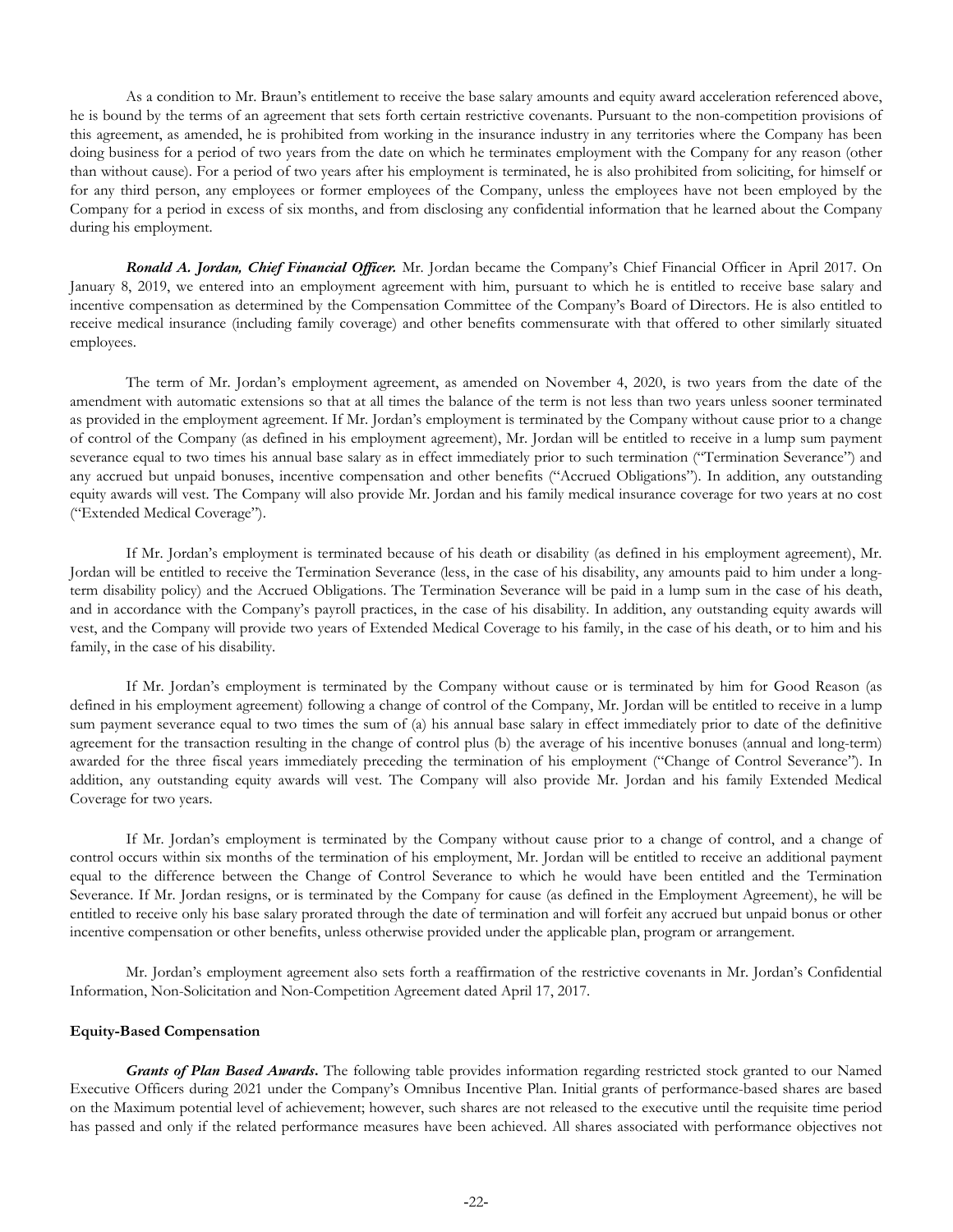achieved are forfeited by the executive and returned to the Company's pool of shares available to be granted under the Omnibus Incentive Plan in the future.

| Name                | <b>Grant Date</b> | All Other Equity<br>Awards /<br>Number of<br>Securities<br>Underlying<br>Options | Exercise or<br>Base<br>Price of<br>Equity<br>Awards | <b>Grant Date</b><br>Fair Value<br>of Equity<br>Awards (1) |
|---------------------|-------------------|----------------------------------------------------------------------------------|-----------------------------------------------------|------------------------------------------------------------|
| Michael H. Braun    | 3/31/2021         | (3)<br>108,863                                                                   |                                                     | 504,036                                                    |
|                     |                   | 2,500<br>(2)                                                                     |                                                     | 11,575                                                     |
| Ronald A. Jordan    | 3/31/2021         | 38,102<br>(3)                                                                    |                                                     | 176,412                                                    |
|                     |                   | 2,500<br>(4)                                                                     |                                                     | 11,575                                                     |
| Patrick S. McCahill | 3/31/2021         | (5)<br>21,771                                                                    |                                                     | 100,804                                                    |

# **GRANTS OF PLAN-BASED AWARDS**

- (1) This amount reflects the aggregate grant date fair value of the shares granted at the Maximum level of payout (in the case of performance-based grants). The grant date fair value is based on the closing price of the common stock at the applicable grant date.
- (2) Shares granted in 2021 that will vest over five years.
- (3) Shares granted in 2021 for performance awards based on 2021 to 2023 performance.
- (4) Shares granted in 2021 that time-vest over five years, all of which were forfeited due to Mr. McCahill's resignation.
- (5) Shares granted in 2021 for performance awards based, all of which were forfeited due to Mr. McCahill's resignation

*Forfeitures of 2021, 2020 and 2019 Awards Based on 2021 Results***.** As described above under "Long-Term Incentive Award," performance-based awards are subject to forfeiture if the underlying performance goals are not met. As a result of the Company's performance for 2021, Mr. Braun has forfeited 18,144 performance-based shares (or \$84,000 based on the grant date share price) included above for the 2021 long-term award. Similarly, Mr. Jordan forfeited 6,351 performance-based shares (or \$29,000 based on the grant date share price). In addition, based on the Company's 2021 performance, Mr. Braun forfeited 9,662 performance-based shares that had been granted under the 2020 long-term incentive plan and 12,941 performance-based shares that had been granted under the 2019 long-term incentive plan. Mr. Jordan forfeited 2,705 performance-based shares that had been granted under the 2020 long-term incentive plan and 2,403 performance-based shares that had been granted under the 2019 long-term incentive plan. Total long-term compensation forfeited by the Chief Executive Officer and Chief Financial Officer based on the Company's 2021 performance was approximately \$419,000 and \$104,000, respectively, based on grant date share prices.

**Omnibus Incentive Plan.** Our Omnibus Incentive Plan is administered by the Compensation Committee. The objectives of the Omnibus Incentive Plan include attracting, motivating and retaining key personnel and promoting our success by linking the interests of our employees, directors and consultants with our success.

Awards may be made under the Omnibus Incentive Plan in the form of (a) incentive stock options, (b) non-qualified stock options, (c) stock appreciation rights, (d) dividend equivalent rights, (e) restricted stock, (f) unrestricted stock, (g) restricted stock units, and (h) performance shares. No incentive stock option may be granted to a person who is not an employee of the Company or one of its subsidiaries on the date of grant.

As of December 31, 2021, 392,932 shares were remaining available to be granted under the Omnibus Incentive Plan and, as of the date of this proxy statement, 494,497 shares were available. The shares to be delivered pursuant to awards will be made available, at the discretion of the Compensation Committee, from authorized but unissued shares or outstanding awards that expire or are cancelled. If shares covered by an award cease to be issuable for any reason, such number of shares will no longer count against the shares authorized under the plan and may again be granted under the Omnibus Incentive Plan.

Awards granted under the Omnibus Incentive Plan typically vest in equal portions over three or five years. Awards granted under the Omnibus Incentive Plan require that the recipient of a grant be continuously employed or otherwise provide services to us or our subsidiaries. Failure to be continuously employed or in another service relationship generally results in the forfeiture of awards not vested at the time the employment or other service relationship ends. Termination of a recipient's employment or other service relationship for cause generally results in the forfeiture of all of the recipient's unexercised awards.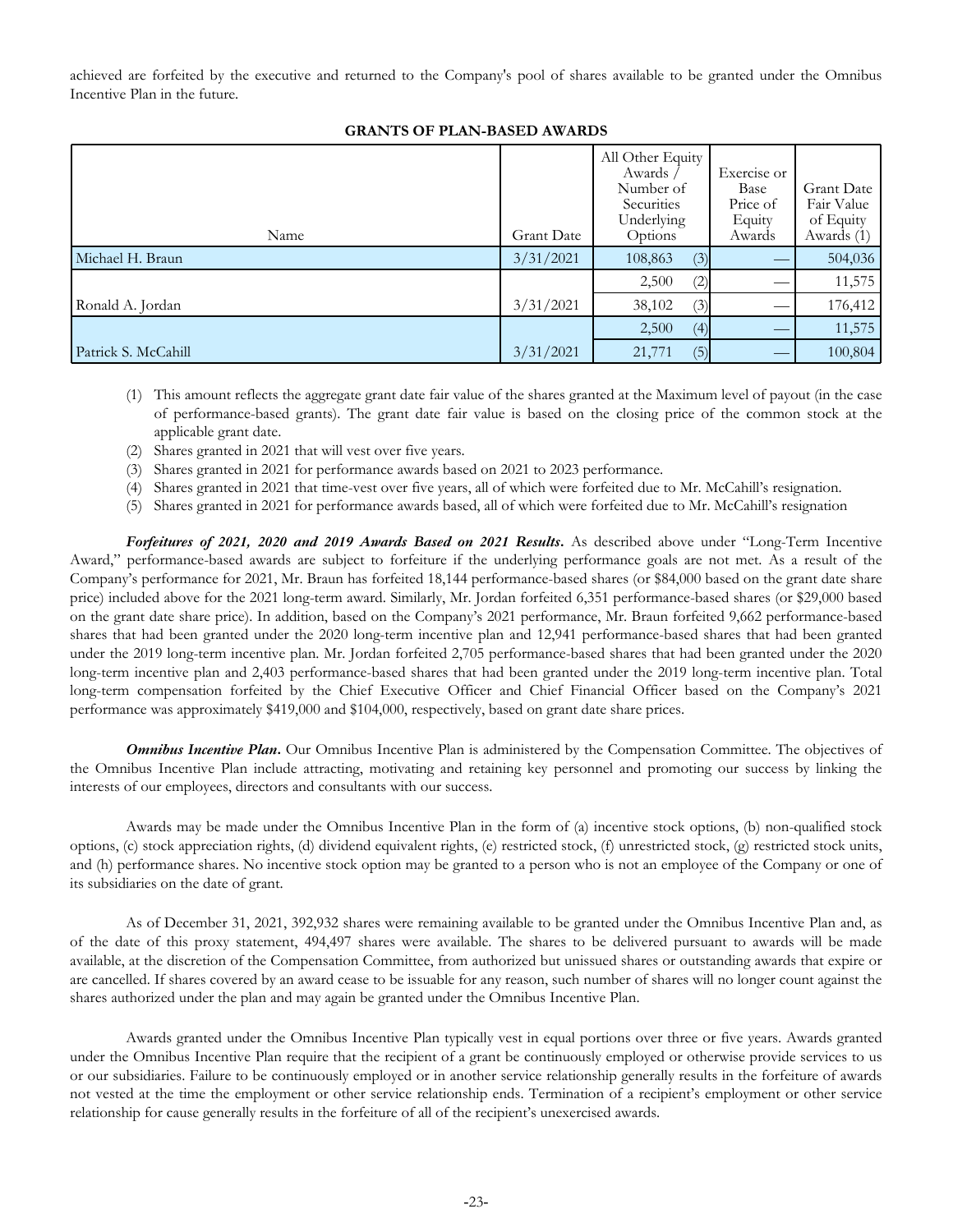*Outstanding Equity Awards at Fiscal Year-End.* The following table summarizes the equity awards held by our Named Executive Officers as of December 31, 2021.

| <b>SLUCK OPHOH AWAIUS</b><br>Resultued block Awards |                                                                     |                                                                       |                                                                 |                              |                                          |                                                                       |                                                                                         |                                                                                                   |
|-----------------------------------------------------|---------------------------------------------------------------------|-----------------------------------------------------------------------|-----------------------------------------------------------------|------------------------------|------------------------------------------|-----------------------------------------------------------------------|-----------------------------------------------------------------------------------------|---------------------------------------------------------------------------------------------------|
| Name                                                | Number of<br>Securities<br>Underlying<br>Exercisable<br>Options (#) | Number of<br>Securities<br>Underlying<br>Unexercisable<br>Options (#) | Option<br><b>Exercise Price</b><br>$\left( \frac{6}{2} \right)$ | Option<br>Expiration<br>Date | Shares That<br>Have Not<br>Vested $(\#)$ | Market Value<br>of Shares<br>That Have<br>Not Vested<br>$($ \$ $)(1)$ | Number of<br>Unearned<br>Shares, Units<br>or Other<br>Rights That<br>Have Not<br>Vested | Market or Payout<br>Value of Unearned<br>Shares, Units or<br>Other Rights That<br>Have Not Vested |
| Michael H. Braun                                    |                                                                     |                                                                       |                                                                 |                              | $40,000$   \$                            | 56,400                                                                |                                                                                         | (2)                                                                                               |
|                                                     |                                                                     |                                                                       |                                                                 |                              | 19,323                                   | 27,245                                                                |                                                                                         | (3)                                                                                               |
|                                                     |                                                                     |                                                                       |                                                                 |                              | 72,575                                   | 102,331                                                               |                                                                                         | (4)                                                                                               |
| Ronald A. Jordan                                    |                                                                     |                                                                       |                                                                 |                              | 2,000                                    | 2,820                                                                 |                                                                                         | (5)                                                                                               |
|                                                     |                                                                     |                                                                       |                                                                 |                              | 3,328                                    | 4,692                                                                 |                                                                                         | (6)                                                                                               |
|                                                     |                                                                     |                                                                       |                                                                 |                              | 2,318                                    | 3,269                                                                 |                                                                                         | (2)                                                                                               |
|                                                     |                                                                     |                                                                       |                                                                 |                              | 5,410                                    | 7,628                                                                 |                                                                                         | (3)                                                                                               |
|                                                     |                                                                     |                                                                       |                                                                 |                              | 2,500                                    | 3,525                                                                 |                                                                                         |                                                                                                   |
|                                                     |                                                                     |                                                                       |                                                                 |                              | 25,401                                   | 35,815                                                                |                                                                                         | (4)                                                                                               |
| Patrick McCahill                                    |                                                                     |                                                                       |                                                                 |                              |                                          |                                                                       |                                                                                         |                                                                                                   |

**Stock Option Awards Restricted Stock Awards**

(1) Based on the market value per share of \$1.41 on 12/31/2021.

- (2) Restricted stock vested as to  $20\%$  as of  $12/31/2021$ , the remaining  $80\%$  vest as follows:  $20\%$  on  $3/6/2022$ ,  $20\%$  on 3/6/2023, 20% on 3/6/2024 and 20% on 3/6/2025.
- (3) This grant vests based on performance achieved each year from 2020 to 2022. The Threshold level of Company performance was not achieved for 2020 and 2021, therefore the annually measured component of the grant for those years was forfeited.
- (4) This grant vests based on performance achieved each year from 2021 to 2023. The Threshold level of Company performance was not achieved for 2021, therefore the annually measured component of the grant for that year was forfeited.
- (5) Restricted stock vested as to  $80\%$  as of  $12/31/2021$ , the remaining  $20\%$  vests on  $5/12/2022$ .
- (6) Restricted stock vested as to  $40\%$  as of  $12/31/2021$ , the remaining  $60\%$  vest as follows:  $20\%$  on  $3/6/2022$ ,  $20\%$  on 3/6/2023 and 20% on 3/6/2024.
- (7) Restricted stock unvested as of  $12/31/2021$ , of which  $100\%$  vest as follows:  $20\%$  on  $3/31/2022$ ,  $20\%$  on 3/31/2023, 20% on 3/31/2024, 20% on 3/31/2025 and 20% on 3/31/2026.

*Option Exercises and Stock Vested.* The following table sets forth certain information with respect to stock options exercised and restricted stock awards vested during calendar year 2021 by our Named Executive Officers.

|                  | <b>Stock Option Awards</b>               |                                         | <b>Restricted Stock Awards</b>             |                                        |
|------------------|------------------------------------------|-----------------------------------------|--------------------------------------------|----------------------------------------|
| Name             | Shares<br>acquired on<br>Exercise $(\#)$ | Value<br>Realized on<br>Exercise $(\$)$ | Shares<br>Acquired on<br>Vesting $($ # $)$ | Value<br>Realized on<br>Vesting $(\$)$ |
| Michael H. Braun |                                          |                                         | 6,263                                      | 35,449                                 |
|                  |                                          |                                         | 10,000                                     | 68,600                                 |
| Ronald A. Jordan |                                          |                                         | 1,109                                      | 7,609                                  |
|                  |                                          |                                         | 2,000                                      | 8,620                                  |
|                  |                                          |                                         | 580                                        | 3,976                                  |
| Patrick McCahill |                                          |                                         |                                            |                                        |

# **Chief Executive Officer Pay Ratio Disclosure**

Under rules adopted pursuant to the Dodd-Frank Act of 2010, we have presented below the ratio of the annual total compensation of our median compensated employee, excluding our Chief Executive Officer, to the annual total compensation of our Chief Executive Officer.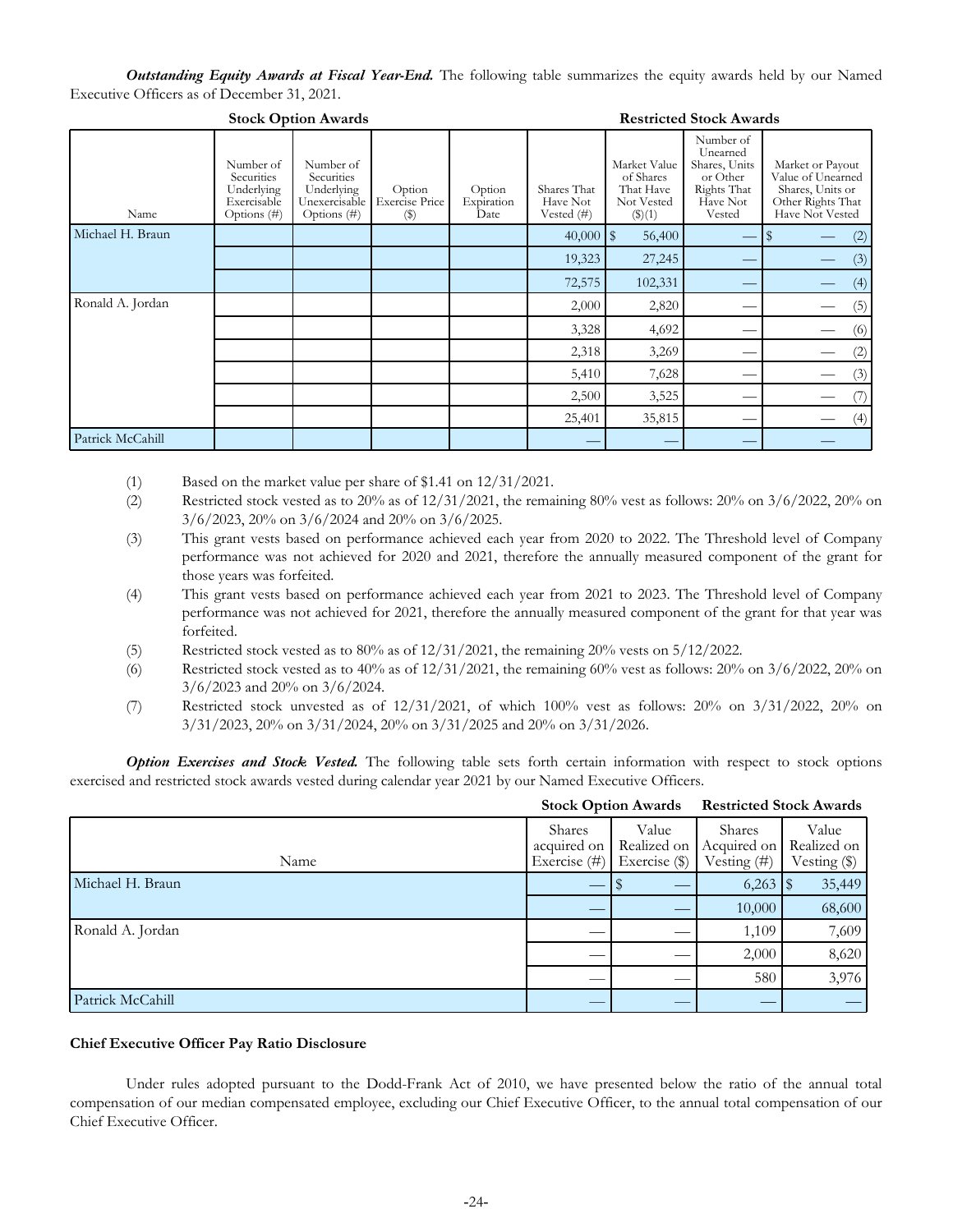We believe that the ratio presented below is a reasonable estimate calculated in a manner consistent with Item 402(u) of Regulation S-K of the SEC's rules. The SEC's rules for identifying the median compensated employee and calculating the pay ratio based on that employee's annual total compensation allow companies to adopt a variety of methodologies, apply certain exclusions and make reasonable estimates and assumptions that reflect their employee populations and compensation practices. Because other companies have different employee populations and compensation practices and may use different methodologies, exclusions, estimates and assumptions in calculating their own pay ratios, the pay ratios reported by other companies may not be comparable to the pay ratio we have reported below.

We identified our median compensated employee from the 341 full-time and part-time workers who were included as employees on our payroll records as of December 31, 2021 based on base salary, bonus, commissions and equity, with conforming adjustments for employees who were hired during the year but did not work the full 12 months.

The 2021 annual total compensation as determined under Item 402 of Regulation S-K for our Chief Executive Officer was \$1,269,416 as reported in the Summary Compensation Table included above. The 2021 annual total compensation as determined under Item 402 of Regulation S-K for our median employee, excluding our Chief Executive Officer, was \$63,478. The ratio of our Chief Executive Officer's annual total compensation to our median employee's total annual compensation for fiscal year 2021 is 20 to 1.

#### **Compensation Committee Interlocks and Insider Participation**

During fiscal 2021, the Compensation Committee was responsible for overseeing executive compensation. The members of the Compensation Committee as of December 31, 2021 were David W. Michelson, who served as Compensation Committee Chair, Jenifer G. Kimbrough, Thomas A. Rogers, David K. Patterson and Bruce F. Simberg. No member of the Compensation Committee was at any time during fiscal 2021 or at any other time an officer or employee of the Company. No member of the Compensation Committee had any relationship with the Company requiring disclosure under Item 404 of Regulation S-K of the SEC. No executive officer of the Company served on the board of directors or the compensation committee of any other entity that has or has had one or more executive officers who served as a member of the Board of Directors or the Compensation Committee of the Company during fiscal 2021.

# **DIRECTOR COMPENSATION**

# **Cash Compensation**

The Company's policy is that only our non-employee directors receive annual cash directors' fees and reimbursement of actual out-of-pocket expenses in connection with their service on the Board. Our Chief Executive Officer does not receive any additional compensation for his service on the Board. We ended 2021 with six non-employee directors.

During 2021, the non-employee directors received an annual retainer of \$78,750, payable in quarterly installments in January, April, and July and October. This annual retainer is in lieu of per-meeting directors' fees. The chairs of the Board and certain of the Board committees receive an additional annual fee for serving as chair, as follows: Board Chair, \$42,000; Audit Committee Chair, \$21,000; Investment Committee Chair, \$18,375; and Compensation Committee Chair, \$15,000. These annual chair fees are also payable in quarterly installments in January, April, July and October.

For 2022, the Board did not receive any increases in the cash annual retainer or chair fees.

### **Equity Compensation**

In addition to the cash annual retainers and chair fees, our non-employee directors receive compensation for their service in the form of grants of restricted stock. The Board believes that providing a substantial portion of the non-employee directors' total compensation in the form of equity aligns the directors' compensation with the interests of the Company's shareholders. These equity grants are at a price per share equal to the greater of book value per share or the closing price of the Company's common stock on the grant date.

In light of the Company's financial results, the Board elected to forego any grant of restricted stock to its non-employee members for 2022.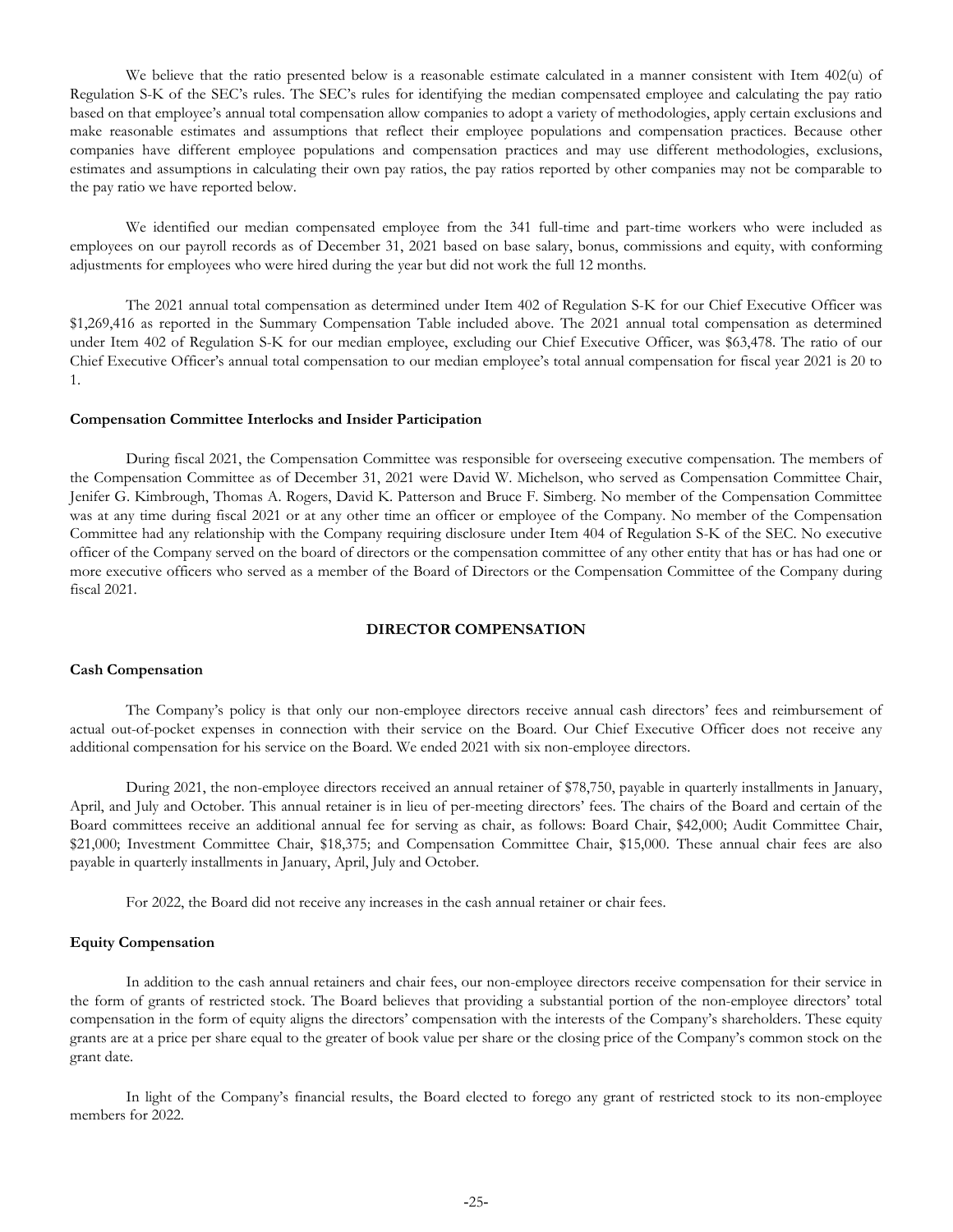Cash compensation paid to, and the dollar value of equity awards granted to, our non-employee directors in 2021 are shown in the table below.

| Name                     | Fees Earned<br>or Paid in<br>Cash | Equity<br>(Restricted)<br>Stock)<br>Awards (1) | Stock<br>Option<br>Awards<br>(1) | Non-Equity<br>Incentive Plan<br>Compensation | Non-Qualified<br>Deferred<br>Compensation<br>Earnings | All Other<br>Compensation<br>(2) | Total   |
|--------------------------|-----------------------------------|------------------------------------------------|----------------------------------|----------------------------------------------|-------------------------------------------------------|----------------------------------|---------|
| Jenifer G. Kimbrough     | 99,750                            | $\overline{15}$                                |                                  |                                              |                                                       | $16,802$   \$                    | 150,152 |
| Thomas A. Rogers         | 94,500                            | 33,600                                         |                                  |                                              |                                                       | 16,802                           | 144,902 |
| Bruce F. Simberg         | 120,750                           | 25,201                                         |                                  |                                              |                                                       | 25,201                           | 171,152 |
| William G. Stewart (3)   | 48,563                            | 50,402                                         |                                  |                                              |                                                       |                                  | 98,965  |
| Richard W. Wilcox Jr (3) | 24,938                            | 25,201                                         |                                  |                                              |                                                       | 25,201                           | 75,340  |
| Roberta N. Young         | 85,641                            | 33,600                                         |                                  |                                              |                                                       | 16,802                           | 136,043 |
| David W. Michelson       | 91,250                            | 33,600                                         |                                  |                                              |                                                       | 16,802                           | 141,652 |
| David K. Patterson       | 78,750                            | 33,600                                         |                                  |                                              |                                                       | 16,802                           | 129,152 |

# **NON-EMPLOYEE DIRECTORS' COMPENSATION SUMMARY**

(1) The following table provides certain additional information concerning the outstanding stock options and/or equity awards held by our non-employee directors as of the end of 2021.

(2) Represents the portion of the March 2021 director's annual incentive grants that were paid in cash at the election of the director.

(3) Retired from Board during 2021.

| Name                 | <b>Total Stock</b><br>Option/Equity<br>Awards<br>Outstanding<br>at 2021 Fiscal<br>Year<br>End (Shares) | Stock<br>Option $/$<br>Equity<br>Awards<br>Granted<br>During<br>Fiscal Year<br>2021<br>(Shares) | Grant Date Fair<br>Value of<br><b>Equity Awards</b><br>Granted<br>During Fiscal<br>Year 2021<br>$\left( \mathbb{S}\right)$ |
|----------------------|--------------------------------------------------------------------------------------------------------|-------------------------------------------------------------------------------------------------|----------------------------------------------------------------------------------------------------------------------------|
| Jenifer G. Kimbrough | 26,037<br>(a)                                                                                          | 7,257                                                                                           | $\sqrt{3}$<br>33,600<br>(b)                                                                                                |
| Thomas A. Rogers     | 12,967<br>(c)                                                                                          | 7,257                                                                                           | (b)<br>33,600                                                                                                              |
| Bruce F. Simberg     | 9,222<br>(d)                                                                                           | 5,443                                                                                           | 25,201<br>(b)                                                                                                              |
| William G. Stewart   | (c)                                                                                                    | 10,886                                                                                          | 50,402<br>(b)                                                                                                              |
| Richard Wilcox       | (d)                                                                                                    | 5,443                                                                                           | 25,201<br>(b)                                                                                                              |
| Roberta N. Young     | 15,423<br>(e)                                                                                          | 7,257                                                                                           | 33,600<br>(b)                                                                                                              |
| David W. Michelson   | 15,756<br>(f)                                                                                          | 7,257                                                                                           | (b)<br>33,600                                                                                                              |
| David K. Patterson   | 15,756<br>(f)                                                                                          | 7,257                                                                                           | 33,600<br>(b)                                                                                                              |

- (a) Includes 15,000 fully vested options granted on April 6, 2012 with an exercise price of \$4.40 and an expiration date of April 6, 2022; 1,850 shares of restricted stock, which began vesting over three years with an initial vest date of March 6, 2020, 1930 shares of restricted stock, which began vesting over three years with an initial vest date of March 6, 2021 and 7,257 shares of restricted stock, which began vesting over three years with an initial vest date of March 31, 2022.
- (b) Based on the market value per share of \$8.50 on March 31, 2021.
- (c) Includes 1,849 shares of restricted stock, which began vesting over three years with an initial vest date of March 6, 2020, 3,861 shares of restricted stock, which began vesting over three years with an initial vest date of March 6, 2021 and 7,257 shares of restricted stock, which began vesting over three years with an initial vest date of March 31, 2022. William Stewart retired from Board during 2021.
- (d) Includes 1,849 shares of restricted stock, which began vesting over three years with an initial vest date of March 6, 2020, 1,930 shares of restricted stock, which began vesting over three years with an initial vest date of March 6, 2021 and 5,443 shares of restricted stock, which began vesting over three years with an initial vest date of March 31, 2022. Richard Wilcox retired from Board during 2021.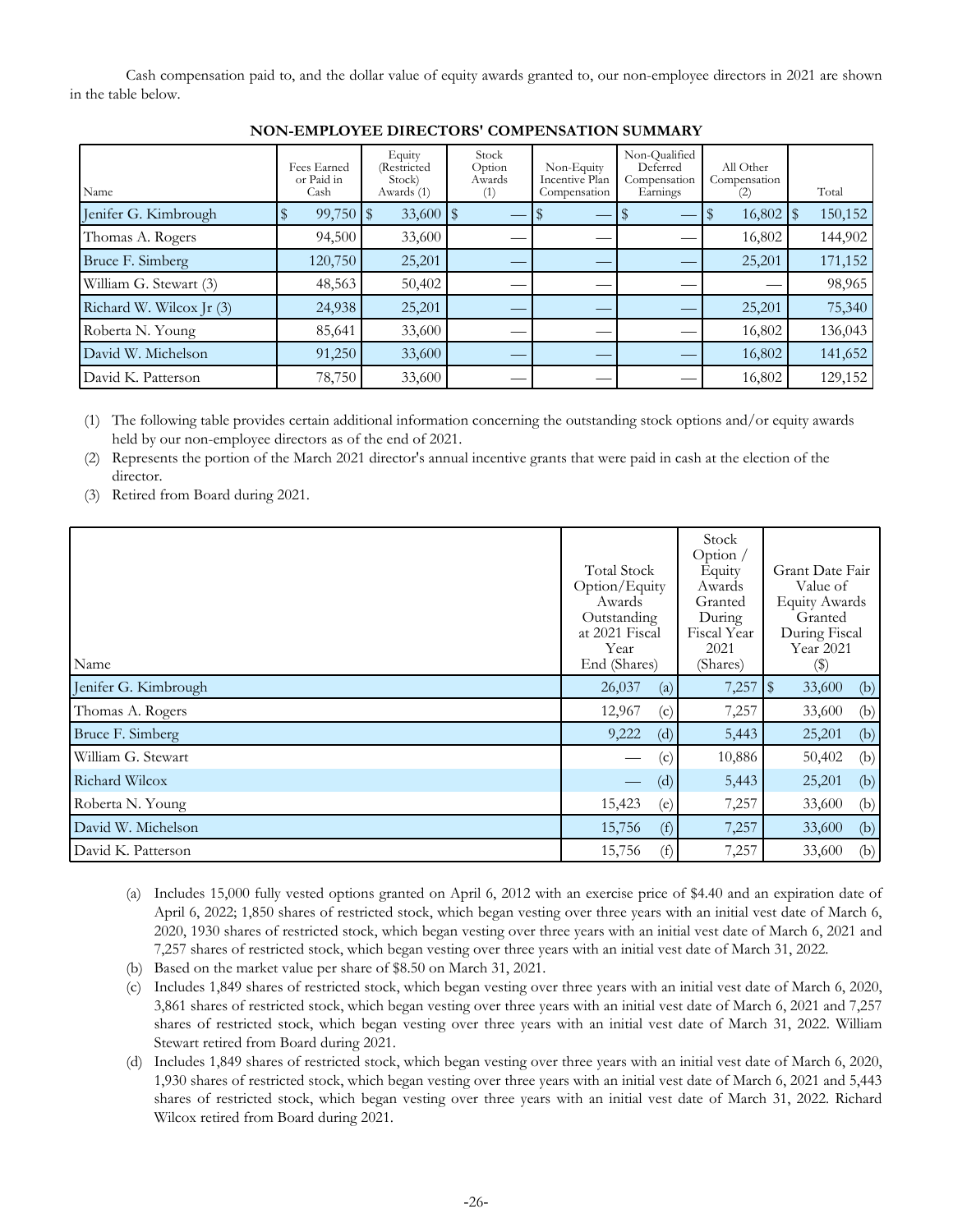- <span id="page-29-0"></span>(e) Includes 2,456 shares of restricted stock, which began vesting over five years with an initial vest date of March 16, 2019, 1,849 shares of restricted stock, which began vesting over three years with an initial vest date of March 6, 2020, 3,861 shares of restricted stock, which began vesting over three years with an initial vest date of March 6, 2021 and 7,257 shares of restricted stock, which began vesting over three years with an initial vest date of March 31, 2022.
- (f) Includes 3,861 shares of restricted stock, which began vesting over three years with an initial vest date of March 6, 2021, 4,638 shares of restricted stock, which began vesting over five years with an initial vest date of March 6, 2021 and 7,257 shares of restricted stock, which began vesting over three years with an initial vest date of March 31, 2022.

#### **Director Stock Ownership and Retention Guidelines**

The Board approved stock ownership and retention guidelines applicable to our directors. Under these guidelines, our outside, non-employee directors are each required to hold shares of the Company's common stock with a value of at least four times the annual retainer. The guidelines further provide that the outside directors should achieve the guideline amounts within five years of the policy's adoption and, until the guideline amounts are achieved, our directors must retain 66-2/3% of any shares received as equity grants from the Company, net of share withheld or sold to pay taxes. The Board also prohibited hedging the Company's common stock and prohibited pledging the Company's common stock except in limited circumstances as approved by the Board. Prior to the recent decline in the Company's share price, all of our directors beyond the five-year transition period were in compliance with these guidelines.

# **ITEM 12. SECURITY OWNERSHIP OF CERTAIN BENEFICIAL OWNERS AND MANAGEMENT AND RELATED STOCKHOLDER MATTERS**

The following table sets forth, as of April 25, 2022, information with respect to the beneficial ownership of our common stock by (i) each person who is known by us to beneficially own 5% or more of our outstanding common stock, (ii) each of our executive officers named in the Summary Compensation Table in the section "Executive Compensation," (iii) each of our directors, and (iv) all directors and executive officers as a group.

As used herein, the term beneficial ownership with respect to a security is defined by Rule 13d-3 under the Securities Exchange Act of 1934, as amended, (the "Exchange Act") as consisting of sole or shared voting power (including the power to vote or direct the vote) and/or sole or shared investment power (including the power to dispose or direct the disposition of) with respect to the shares through any contract, arrangement, understanding, relationship or otherwise, including a right to acquire such power(s) during the next 60 days. Unless otherwise noted, beneficial ownership consists of sole ownership, voting and investment rights, and the address for each person is c/o FedNat Holding Company, 14050 N.W. 14<sup>th</sup> Street, Suite 180, Sunrise, Florida 33323.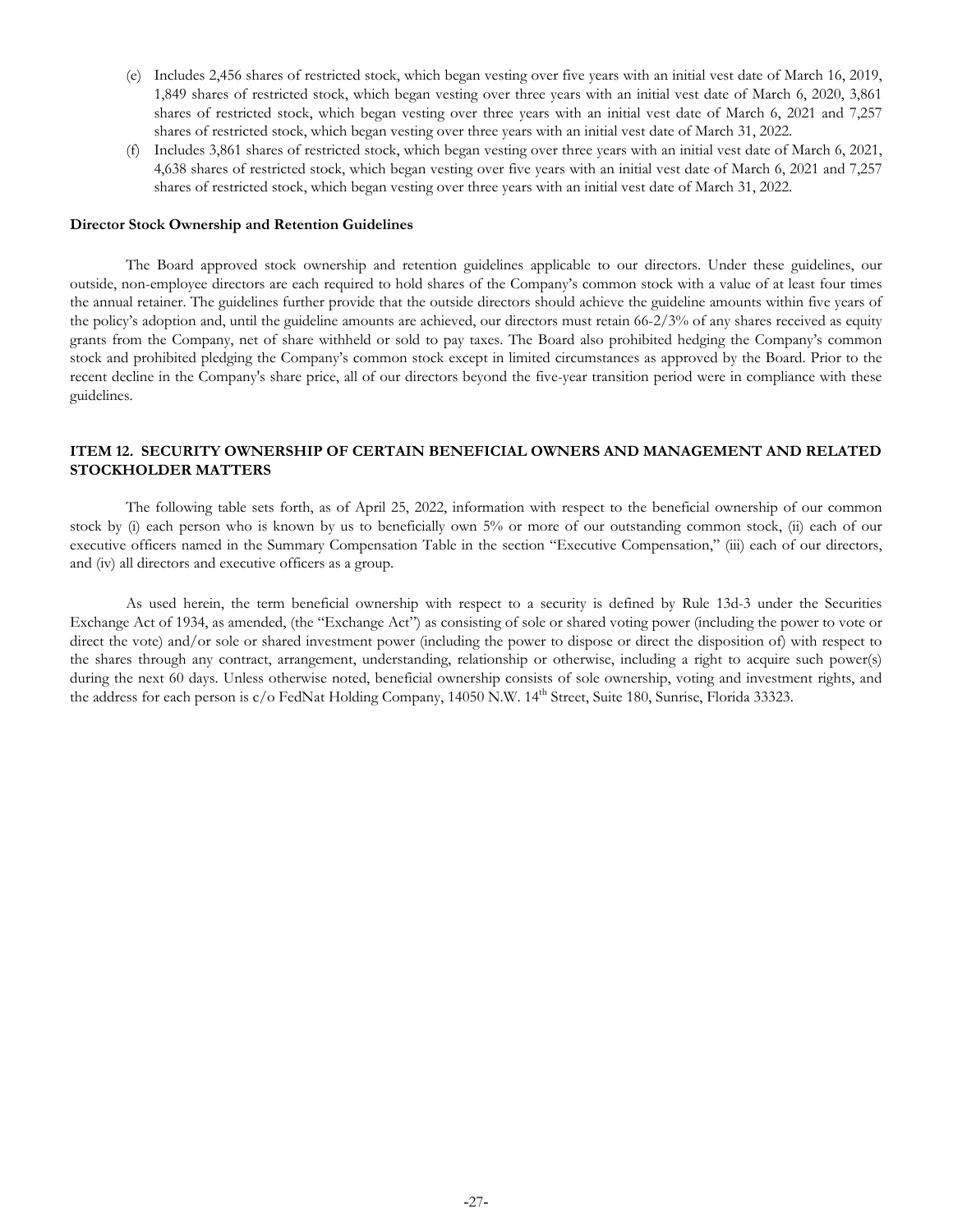| Name and Address of Beneficial Owner (1)                                                                                                                                                  | <b>Number of Shares</b><br><b>Beneficially Owned</b> | <b>Percent of Class</b><br>Outstanding (1) |
|-------------------------------------------------------------------------------------------------------------------------------------------------------------------------------------------|------------------------------------------------------|--------------------------------------------|
| Michael H. Braun (2)                                                                                                                                                                      | 610,077                                              | $3.42\%$                                   |
| Bruce F. Simberg (3)                                                                                                                                                                      | 522,991                                              | $2.94\%$                                   |
| Ronald A. Jordan (4)                                                                                                                                                                      | 53,311                                               |                                            |
| Thomas A. Rogers (5)                                                                                                                                                                      | 36,058                                               | $\ast$                                     |
| Jenifer G. Kimbrough (6)                                                                                                                                                                  | 36,045                                               | $\ast$                                     |
| Roberta N. Young (7)                                                                                                                                                                      | 30,035                                               | $\ast$                                     |
| David W. Michelson (8)                                                                                                                                                                    | 19,851                                               | $\ast$                                     |
| David K. Patterson (8)                                                                                                                                                                    | 19,851                                               |                                            |
| All directors and executive officers as a group (8 persons) (9)                                                                                                                           | 1,328,219                                            | 7.45 %                                     |
|                                                                                                                                                                                           |                                                      |                                            |
| 5% or greater holders:                                                                                                                                                                    |                                                      |                                            |
| Hale Partnership Capital Management, LLC (10)<br>Hale Partnership Capital Advisors, LLC<br>Hale Partnership Fund, L.P.<br>Steven A. Hale II<br>2115 E. 7th Street<br>Charlotte, NC 282204 | 2,008,294                                            | 11.27 %                                    |
| Lenox Capital Management, Inc. (11)<br>Douglas Ruth<br>322 Alana Drive<br>New Lenox, IL 60451                                                                                             | 1,315,243                                            | 7.38 %                                     |

 $*$  Less than  $1\%$ .

- (1) Unless otherwise indicated, the address of each beneficial owner listed is  $c/o$  FedNat Holding Company, 14050 N.W. 14<sup>th</sup> Street, Suite 180, Sunrise, Florida 33323. For the Company's executive officers, directors and director nominees, the percentage of class outstanding is based on 17,797,316 shares outstanding as of April 25, 2022. For all other shareholders, the percentage of class outstanding is as reported in the shareholder's Schedule 13G/A or 13D/A, as applicable.
- (2) Includes 19,323 shares of restricted stock, which began vesting over three years based on performance with an initial vest date of March 10, 2021, 30,000 shares of restricted stock, which began vesting over five years with an initial vest date of March 6, 2021, and 72,575 shares of restricted stock, which began vesting over three years based on performance with an initial vest date of March 31, 2022.
- (3) Includes 965 shares of restricted stock, which began vesting over three years with an initial vest date of March 6, 2021, and 3,629 shares of restricted stock, which began vesting over three years with an initial vest date of March 31, 2022.
- (4) Includes 2,000 restricted shares, which began vesting over five years with an initial vest date of May 12, 2018, 2,219 shares of restricted stock, which began vesting over five years with an initial vest date of March 6, 2020, 5,410 shares of restricted stock, which began vesting over three years based on performance with an initial vest date of March 6, 2021, 1,738 shares of restricted stock, which began vesting over five years with an initial vest date of March 6, 2021, 25,401 shares of restricted stock, which began vesting over three years based on performance with an initial vest date of March 31, 2022, 2,000 shares of restricted stock, which began vesting over five years with an initial vest date of March 31, 2022 and 10,000 shares of restricted stock, which begin vesting over 5 years with an initial vest date of April 26, 2023.
- (5) Includes 1,930 shares of restricted stock, which began vesting over three years with an initial vest date of March 6, 2021 and 4,838 shares of restricted stock, which began vesting over three years with an initial vest date of March 31, 2022.
- (6) Includes 965 shares of restricted stock, which began vesting over three years with an initial vest date of March 6, 2021, and 4,838 shares of restricted stock, which began vesting over three years with an initial vest date of March 31, 2022.
- (7) Includes 1,228 shares of restricted stock, which began vesting over five years with an initial vest date of March 16, 2019, 1,930 shares of restricted stock, which began vesting over three years with an initial vest date of March 6, 2021, and 4,838 shares of restricted stock , which began vesting over three years with an initial vest date of March 31, 2022.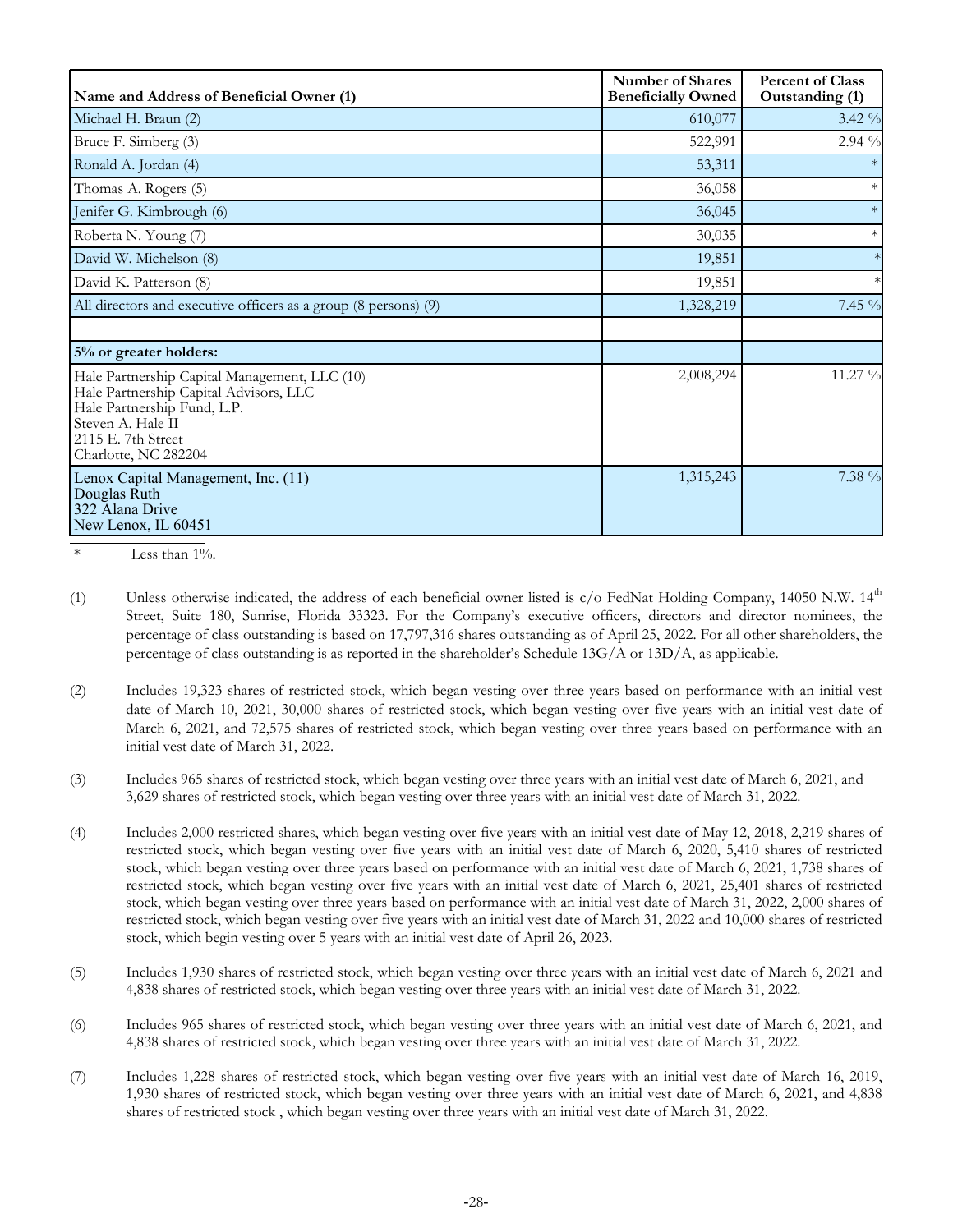- <span id="page-31-0"></span>(8) Includes 3,478 shares of restricted stock, which began vesting over five years with an initial vest date of March 6, 2021, 1,930 shares of restricted stock, which began vesting over three years with an initial vest date of March 6, 2021, and 4,838 shares of restricted stock, which began vesting over three years with an initial vest date of March 31, 2022.
- (9) Includes 206,319 shares of unvested restricted stock, which are detailed above.
- (10) This information is based on the Schedule 13D filed with the SEC on August 11, 2021. Each of Hale Partnership Capital Management, LLC, Hale Partnership Capital Advisors, LLC, Hale Partnership Fund, L.P. and Steven A. Hale II beneficially own more than 5% of our outstanding common stock. The group also includes Clark - Hale Fund, L.P., MGEN II - Hale Fund, L.P., Smith - Hale Fund, L.P., and Dickinson - Hale Fund, L.P., each of which individually is a beneficial owner of less than 5% of our outstanding common stock.
- (11) This information is based on the Schedule  $13G/A$  filed with the SEC on February 2, 2022. Represents amounts held directly by Douglas Ruth and which he has shared power to vote through Lenox Capital Management, Inc.

# **ITEM 13. CERTAIN RELATIONSHIPS AND RELATED TRANSACTIONS, AND DIRECTOR INDEPENDENCE**

# **Family Relationships**

There are no family relationships between or among our executive officers and directors.

# **Related Transactions**

The following is a summary of transactions since the beginning of the 2021 fiscal year between the Company and its executive officers, directors, nominees for director, principal shareholders and other related parties involving amounts in excess of \$120,000 or that the Company has chosen to voluntarily disclose.

During 2021, the brother of Michael H. Braun, the Company's Chief Executive Officer and President, received \$161,542 for his services in 2021 as Director of Budgets and Forecasts. We believe that the compensation provided to this individual is comparable to that paid by other companies in our industry and market for similar positions.

Beginning in August 2021, the Strategic Review Committee of the Company's Board of Directors has enlisted the assistance of Steven Hale, the Company's largest shareholder, as an advisor to the Committee. Mr. Hale has not received any compensation from the Company for these services. By letter agreement dated February 4, 2022, the Company agreed to reimburse Mr. Hale for his reasonable and documented out-of-pocket expenses under certain circumstances.

We have adopted a written policy that any transactions between the Company and executive officers, directors, principal shareholders or their affiliates take place on an arm's-length basis and require the approval of a majority of our independent directors, as defined in the Nasdaq Rules.

The Board has determined that the following directors and director nominees are independent pursuant to the Nasdaq Rules applicable to the Company: Bruce F. Simberg, Jenifer G. Kimbrough, Thomas A. Rogers, Roberta N. Young, David W. Michelson, and David K. Patterson.

# **ITEM 14. PRINCIPAL ACCOUNTANT FEES AND SERVICES**

The Audit Committee, which is responsible for the appointment, compensation and oversight of our independent auditors, has engaged Ernst & Young LLP ("E&Y") as independent auditors to audit our consolidated financial statements for the year ending December 31, 2022.

Our Audit Committee requires that management obtain the prior approval of the Audit Committee for all audit and permissible non-audited services to be provided by E&Y. The Audit Committee considers and approves at each meeting, as needed, anticipated audit and permissible non-audit services to be provided by E&Y during the year and estimated fees. The Audit Committee Chair may approve permissible non-audit services with subsequent notification to the full Audit Committee. All services rendered to us by E&Y in 2021 were pre-approved in accordance with these procedures.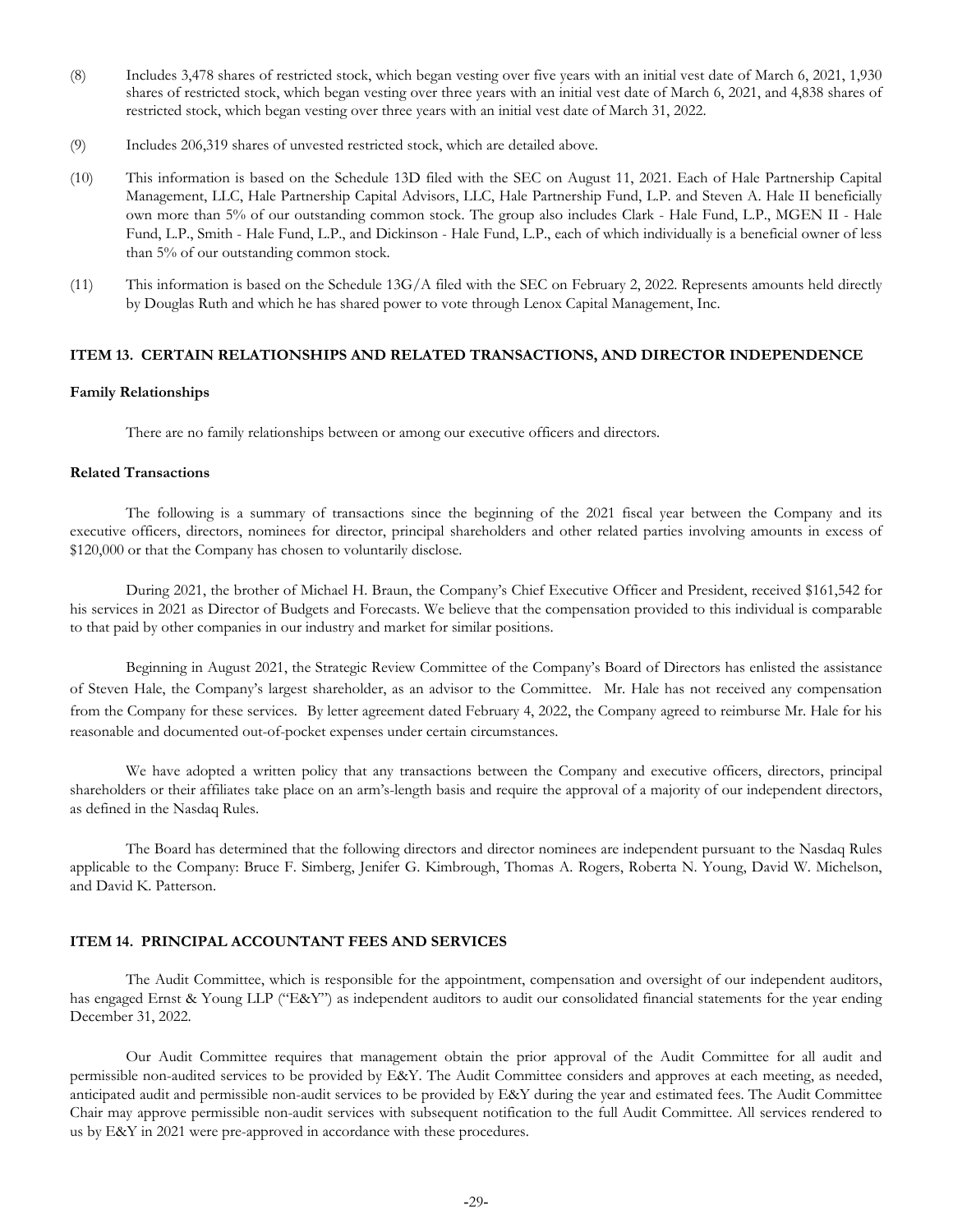The Company's independent auditors for the 2021 fiscal year, E&Y, has advised the Company that neither it, nor any of its members, has any direct financial interest in the Company as a promoter, underwriter, voting trustee, director, officer or employee. All professional services rendered by E&Y during the fiscal year ended December 31, 2021 were furnished at customary rates and were performed by full-time, permanent employees.

The following table shows fees that we paid (or accrued) for professional services rendered by E&Y for fiscal 2021 and 2020. Audit fees increased in 2021 as a result of fluctuations in the out of scope fees during the periods.

|                        | Year Ended December 31, |  |           |  |
|------------------------|-------------------------|--|-----------|--|
|                        | 2021                    |  | 2020      |  |
| Audit Fees (1)         | $1,617,044$ \$          |  | 1,520,700 |  |
| Audit-Related Fees (2) |                         |  |           |  |
| Tax fees $(3)$         | 200,000                 |  | 283,154   |  |
| Total                  | 1,817,044               |  | 1,803,854 |  |

(1) Audit fees consisted of audit work performed in the preparation of financial statements, as well as work generally only the independent auditor can reasonably be expected to provide, such as statutory audits.

(2) Audit-related fees consist of fees billed for assurance and related services that are reasonably related to the performance of the audit or review of our consolidated financial statements and are not reported under "Audit Fees."

(3) Tax fees consist of fees billed for professional services rendered for tax compliance, tax advice, and tax planning. These services include assistance regarding federal, state, and international tax compliance, acquisitions and international tax planning.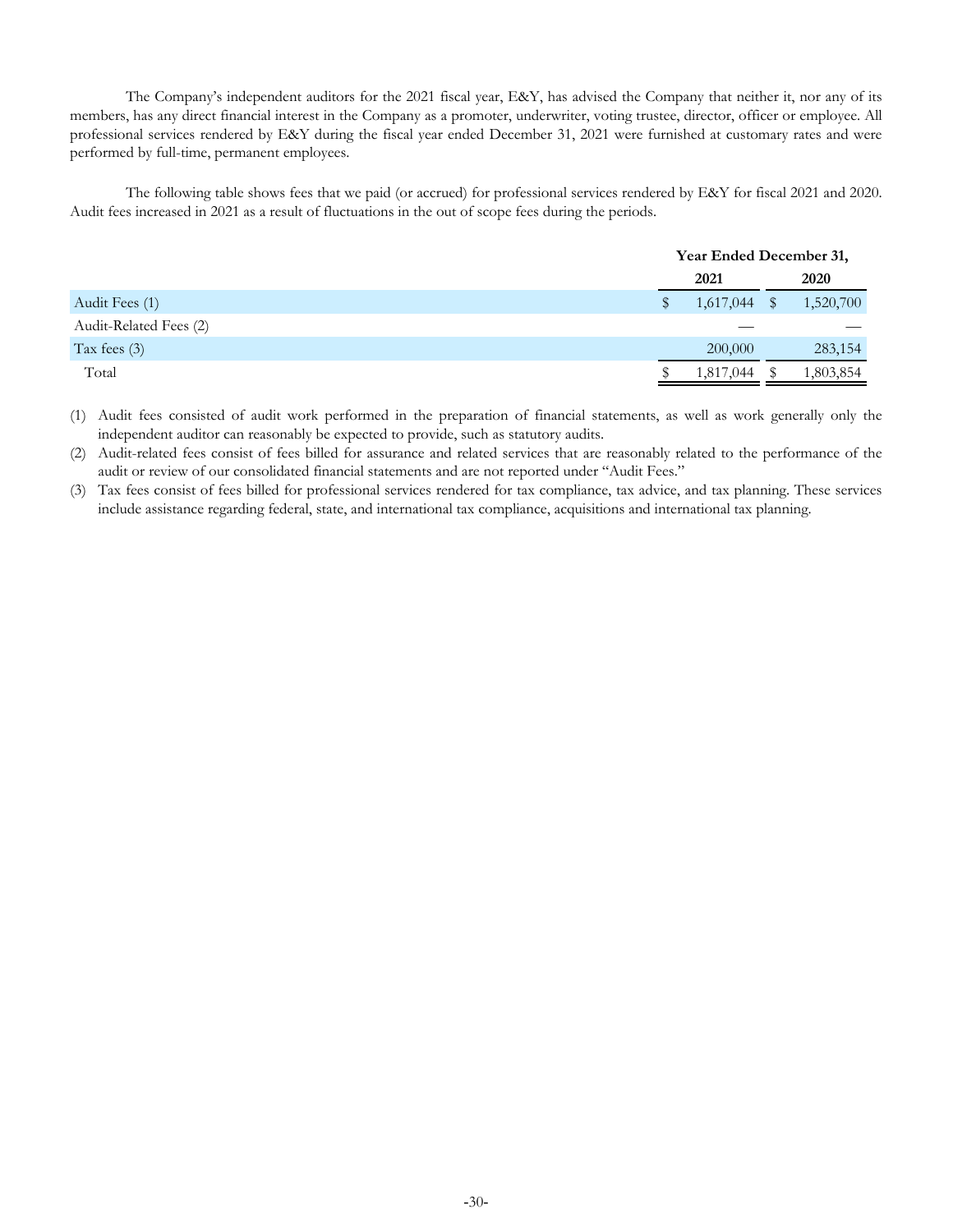# **PART IV**

# <span id="page-33-0"></span>**ITEM 15. EXHIBITS AND FINANCIAL STATEMENT SCHEDULES**

- (a) The following documents are filed as part of this report.
- (1) Financial Statements

The following consolidated financial statements of the Company and the reports of our independent registered public accounting firm thereon are filed with this report:

Reports of Independent Registered Public Accounting Firm

Consolidated Balance Sheets as of December 31, 2021 and 2020

Consolidated Statements of Operations for the years ended December 31, 2021, 2020 and 2019.

Consolidated Statements of Comprehensive Income (Loss) for the years ended December 31, 2021, 2020 and 2019.

Consolidated Statements of Shareholders' Equity for the years ended December 31, 2021, 2020 and 2019.

Consolidated Statements of Cash Flows for the years ended December 31, 2021, 2020 and 2019.

Notes to Consolidated Financial Statements for the years ended December 31, 2021, 2020 and 2019.

# (2) Financial Statement Schedules.

The following are included herein under Item 8, Financial Statements and Supplementary Data:

Schedule II, Condensed Financial Information of Registrant

Schedule V, Valuation and Qualifying Accounts

Schedule VI, Supplemental Information Concerning Insurance Operations

(3) Exhibits.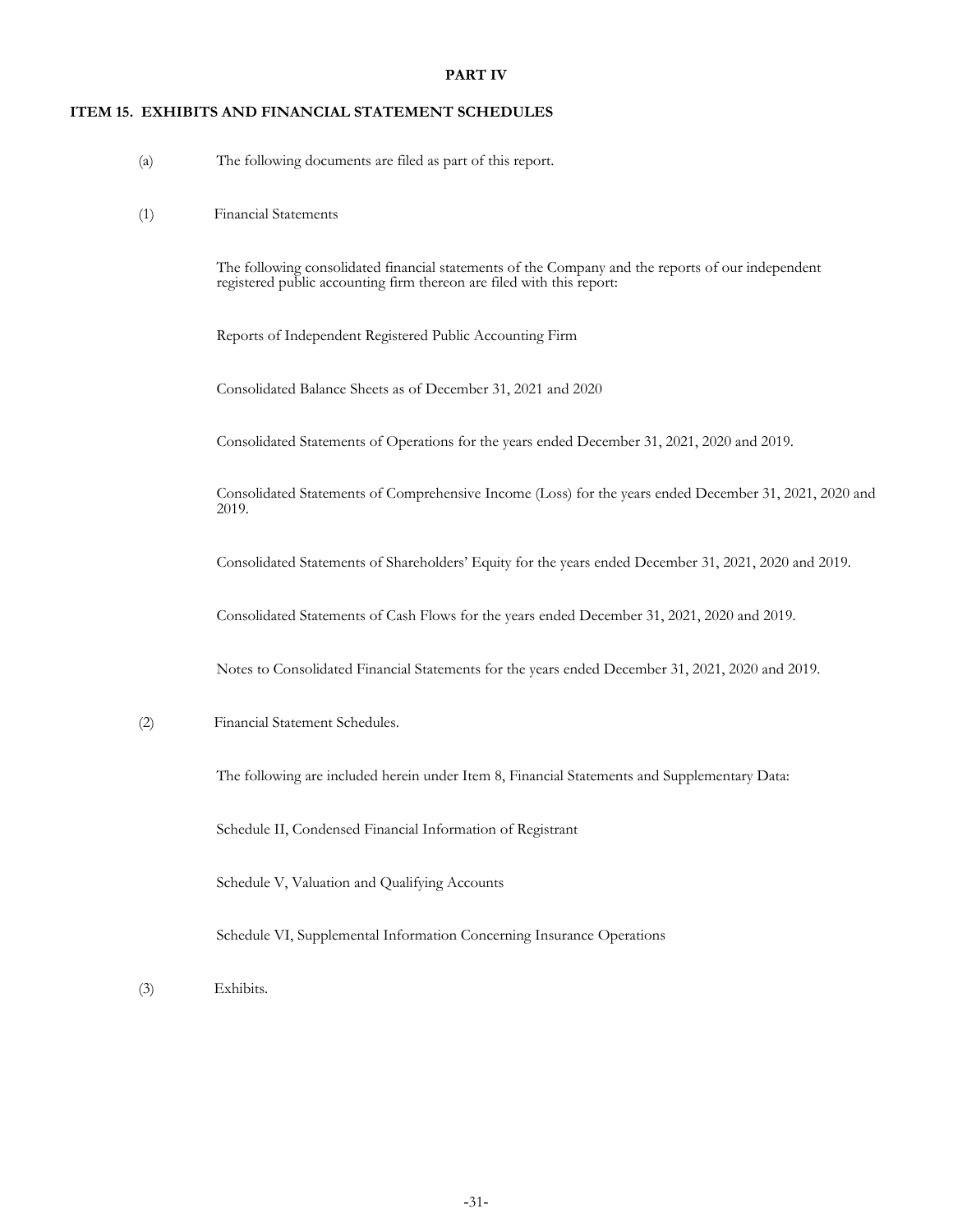# **EXHIBIT INDEX**

| Exhibit<br>Number | <b>Exhibit Description</b>                                                                                                                                                                                              | <b>Incorporated by Reference</b> | Filed<br>Herewith |                    |  |
|-------------------|-------------------------------------------------------------------------------------------------------------------------------------------------------------------------------------------------------------------------|----------------------------------|-------------------|--------------------|--|
|                   |                                                                                                                                                                                                                         | Form                             | Exhibit           | <b>Filing Date</b> |  |
| 3.1               | Second Restated Articles of Incorporation, as amended,<br>of FedNat Holding Company                                                                                                                                     | $10-Q$                           | 3.1               | August 9, 2021     |  |
| 3.2               | Second Amended and Restated Bylaws of FedNat<br><b>Holding Company</b>                                                                                                                                                  | $10-Q$                           | 3.2               | November 7, 2018   |  |
| 4.1               | Description of Registrant's Securities                                                                                                                                                                                  | $10-K$                           |                   | April 25, 2022     |  |
|                   |                                                                                                                                                                                                                         | $S-3$                            |                   |                    |  |
| 4.2               | Form of Senior Indenture                                                                                                                                                                                                | File No. 333-257983              | 4.2               | July 16, 2021      |  |
| 4.3               | Form of Subordinated Indenture                                                                                                                                                                                          | $S-3$<br>File No. 333-257983     | 4.3               | July 16, 2021      |  |
| 4.4               | Indenture dated March 5, 2019 between FedNat<br>Holding Company and The Bank of New York Mellon,<br>as Trustee, Paying Agent, and Registrar                                                                             | $8-K$                            | 4.1               | March 6, 2019      |  |
| 4.5               | First Supplemental Indenture by and between FedNat<br>Holding Company and The Bank of New York Mellon,<br>as trustee                                                                                                    | 8-K                              | 4.1               | March 5, 2020      |  |
| 4.6               | Second Supplemental Indenture dated April 19, 2021<br>between FedNat Holding Company and The Bank of<br>New York Mellon, as Trustee                                                                                     | $8-K$                            | 4.1               | April 21, 2021     |  |
| 4.7               | Indenture dated April 19, 2021 between FedNat<br>Holding Company and The Bank of New York Mellon,<br>as Trustee, Paying Agent, and Registrar                                                                            | 8-K                              | 4.2               | April 21, 2021     |  |
| 4.8               | Form of Convertible Senior Unsecured Note due 2026<br>of FedNat Holding Company                                                                                                                                         | $8-K$                            | 4.3               | April 21, 2021     |  |
| 4.9               | Form of Registration Rights Agreement dated April 19,<br>2021 between FedNat Holding Company and the<br>Purchasers of Convertible Senior Unsecured Notes due<br>2026<br>Form of 7.50% Senior Unsecured Note due 2029 of | $8-K$                            | 10.1              | April 21, 2021     |  |
| 4.1               | <b>FedNat Holding Company</b><br><b>Excess Catastrophe Reinsurance Contract effective</b><br>March 2, 2021 by and among FedNat Insurance                                                                                | $S-4$                            | 4.5               | January 16, 2020   |  |
| $10.1*$           | Company, Monarch National Insurance Company,<br>Maison Insurance Company and subscribing reinsurers                                                                                                                     | $10-Q$                           | 10.1              | May 6, 2021        |  |
| $10.2*$           | <b>Excess Catastrophe Reinsurance Contract effective</b><br>March 1, 2021 by and among FedNat Insurance<br>Company, Monarch National Insurance Company,<br>Maison Insurance Company and subscribing reinsurers          | $10-Q$                           | 10.2              | May 6, 2021        |  |
| $10.3*$           | <b>Excess Catastrophe Reinsurance Contract effective</b><br>March 1, 2021 by and among FedNat Insurance<br>Company, Monarch National Insurance Company,<br>Maison Insurance Company and subscribing reinsurers*         | $10-Q$                           | 10.3              | May 6, 2021        |  |
| $10.4*$           | <b>Excess Catastrophe Reinsurance Contract effective</b><br>March 1, 2021 by and among FedNat Insurance<br>Company, Monarch National Insurance Company,<br>Maison Insurance Company and subscribing reinsurers          | $10-Q$                           | 10.4              | May 6, 2021        |  |
| $10.5*$           | <b>Property Aggregate Excess of Loss Reinsurance</b><br>Contract effective January 1, 2021 by and between<br>Maison Insurance Company and subscribing reinsurers                                                        | $10-Q$                           | 10.5              | May 6, 2021        |  |
| $10.6*$           | <b>Property Aggregate Excess of Loss Reinsurance</b><br>Contract effective January 1, 2021 by and between<br>Maison Insurance Company and subscribing reinsurers                                                        | $10-Q$                           | 10.6              | May 6, 2021        |  |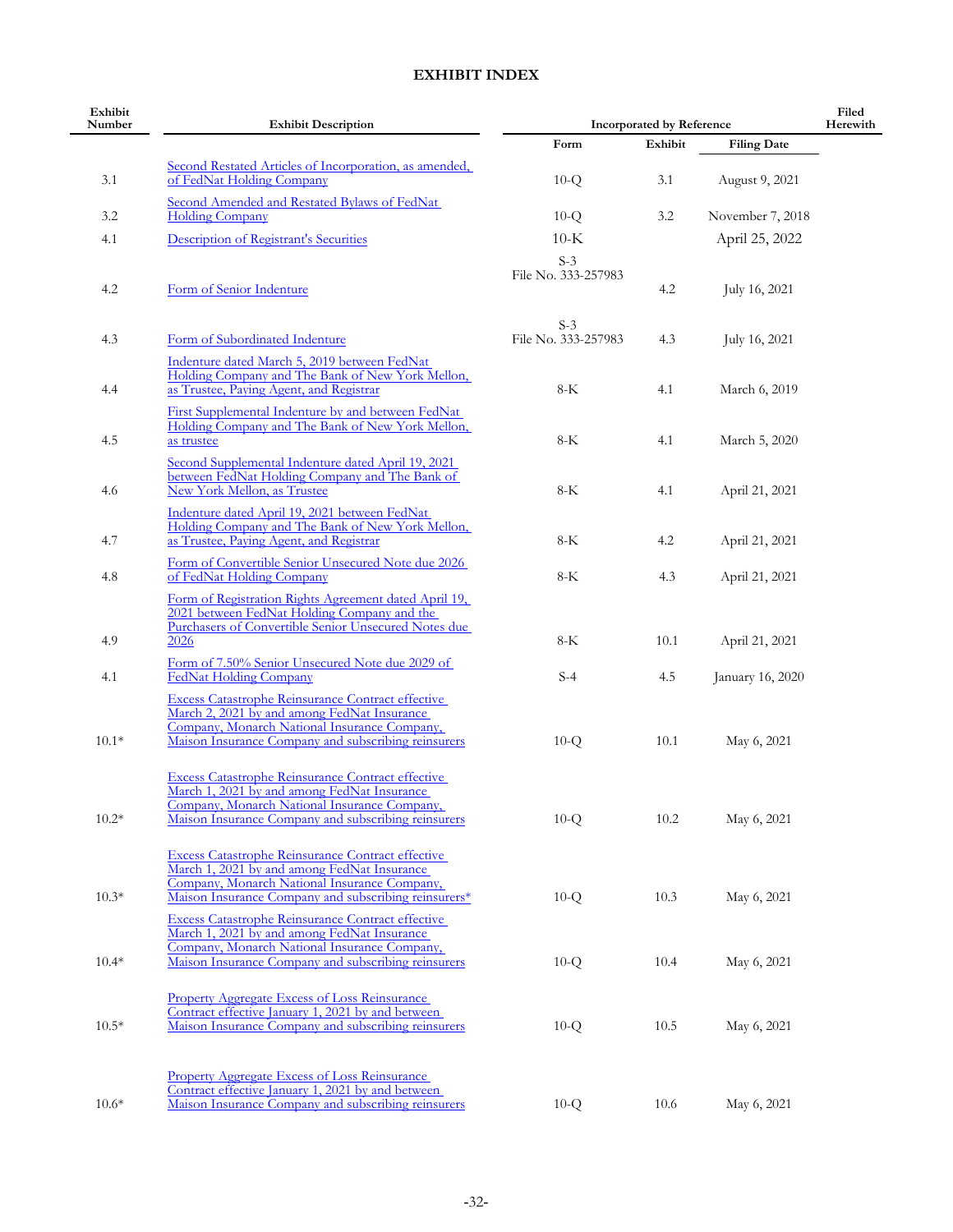|          | <b>Property Aggregate Excess of Loss Reinsurance</b><br>Contract effective January 1, 2021 by and<br>between Maison Insurance Company and                                                                                                                               |        |       |                  |
|----------|-------------------------------------------------------------------------------------------------------------------------------------------------------------------------------------------------------------------------------------------------------------------------|--------|-------|------------------|
| $10.7*$  | subscribing reinsurers                                                                                                                                                                                                                                                  | $10-Q$ | 10.7  | May 6, 2021      |
| $10.8*$  | Property Aggregate Excess of Loss Reinsurance<br>Contract effective January 1, 2021 by and between<br>Maison Insurance Company and subscribing reinsurers                                                                                                               | $10-Q$ | 10.8  | May 6, 2021      |
| $10.9*$  | <b>First-Third Excess Catastrophe Reinsurance Contract</b><br>effective July 1, 2021 by and among FedNat Insurance<br>Company, Monarch National Insurance Company,<br>Maison Insurance Company and subscribing reinsurers                                               | $10-Q$ | 10.1  | November 9, 2021 |
| $10.10*$ | Main Excess Catastrophe Reinsurance Contract effective<br>July 1, 2021 by and among FedNat Insurance Company,<br>Monarch National Insurance Company, Maison<br><b>Insurance Company and subscribing reinsurers</b><br>Main Reinstatement Premium Protection Reinsurance | $10-Q$ | 10.2  | November 9, 2021 |
| $10.11*$ | Contract effective July 1, 2021 by and among FedNat<br>Insurance Company, Monarch National Insurance<br>Company, Maison Insurance Company and subscribing<br>reinsurers<br>Third-Fourth Excess Catastrophe Reinsurance Contract                                         | $10-Q$ | 10.3  | November 9, 2021 |
| $10.12*$ | effective July 1, 2021 by and among FedNat Insurance<br>Company, Monarch National Insurance Company,<br>Maison Insurance Company and subscribing reinsurers                                                                                                             | $10-Q$ | 10.4  | November 9, 2021 |
| $10.13*$ | <b>Cascading Excess Catastrophe Reinsurance Contract</b><br>effective July 1, 2021 by and among FedNat Insurance<br>Company, Monarch National Insurance Company,<br>Maison Insurance Company and subscribing reinsurers                                                 | $10-Q$ | 10.5  | November 9, 2021 |
| $10.14*$ | Fourth-Fifth Excess Catastrophe Reinsurance Contract<br>effective July 1, 2021 by and among FedNat Insurance<br>Company, Monarch National Insurance Company,<br>Maison Insurance Company and subscribing reinsurers                                                     | $10-Q$ | 10.6  | November 9, 2021 |
| $10.15*$ | Second-Fifth Excess Catastrophe Reinsurance Contract<br>effective July 1, 2021 by and among FedNat Insurance<br>Company, Monarch National Insurance Company,<br>Maison Insurance Company and subscribing reinsurers                                                     | $10-Q$ | 10.7  | November 9, 2021 |
| $10.16*$ | Third and Fifth Excess Catastrophe Reinsurance<br>Contract effective July 1, 2021 by and among FedNat<br><b>Insurance Company, Monarch National Insurance</b><br>Company, Maison Insurance Company and subscribing<br>reinsurers                                        | $10-Q$ | 10.8  | November 9, 2021 |
| $10.17*$ | Main Sixth Layer Excess Catastrophe Reinsurance<br>Contract effective July 1, 2021 by and among FedNat<br>Insurance Company, Monarch National Insurance<br>Company, Maison Insurance Company and subscribing<br>reinsurers                                              | $10-Q$ | 10.9  | November 9, 2021 |
| $10.18*$ | Fourth-Fifth Reinstatement Premium Protection<br>Reinsurance Contract effective July 1, 2021 by and<br>among FedNat Insurance Company, Monarch National<br>Insurance Company, Maison Insurance Company and<br>subscribing reinsurers                                    | $10-Q$ | 10.10 | November 9, 2021 |
| $10.19*$ | Second Reinstatement Premium Protection Reinsurance<br>Contract effective July 1, 2021 by and among FedNat<br>Insurance Company, Monarch National Insurance<br>Company, Maison Insurance Company and subscribing<br>reinsurers                                          | $10-Q$ | 10.11 | November 9, 2021 |
|          | Third Reinstatement Premium Protection Reinsurance<br>Contract effective July 1, 2021 by and among FedNat<br><b>Insurance Company, Monarch National Insurance</b><br>Company, Maison Insurance Company and subscribing                                                  |        |       |                  |
| $10.20*$ | reinsurers                                                                                                                                                                                                                                                              | $10-Q$ | 10.12 | November 9, 2021 |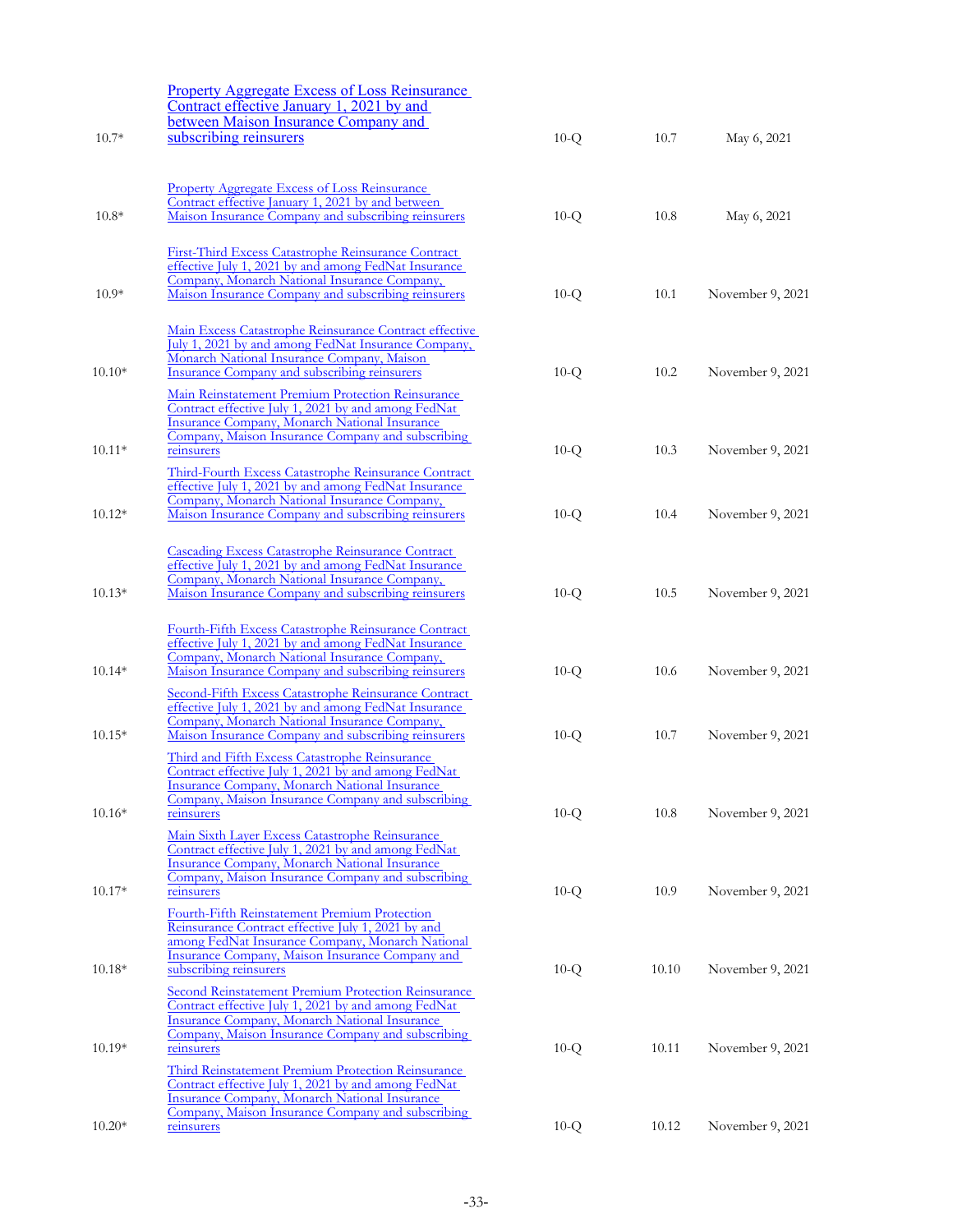|          | <b>Private Reinstatement Premium Protection Reinsurance</b>                                                          |        |       |                  |
|----------|----------------------------------------------------------------------------------------------------------------------|--------|-------|------------------|
|          | Contract effective July 1, 2021 by and among FedNat                                                                  |        |       |                  |
|          | <b>Insurance Company, Monarch National Insurance</b><br>Company, Maison Insurance Company and subscribing            |        |       |                  |
| $10.21*$ | reinsurers                                                                                                           | $10-Q$ | 10.13 | November 9, 2021 |
|          |                                                                                                                      |        |       |                  |
|          | Main Sixth Layer Reinstatement Premium Protection                                                                    |        |       |                  |
|          | Reinsurance Contract effective July 1, 2021 by and<br>among FedNat Insurance Company, Monarch National               |        |       |                  |
|          | Insurance Company, Maison Insurance Company and                                                                      |        |       |                  |
| $10.22*$ | subscribing reinsurers                                                                                               | $10-Q$ | 10.14 | November 9, 2021 |
|          |                                                                                                                      |        |       |                  |
|          | <b>Private Sixth Layer Reinstatement Premium Protection</b>                                                          |        |       |                  |
|          | Reinsurance Contract effective July 1, 2021 by and<br>among FedNat Insurance Company, Monarch National               |        |       |                  |
|          | Insurance Company, Maison Insurance Company and                                                                      |        |       |                  |
| $10.23*$ | subscribing reinsurers                                                                                               | $10-Q$ | 10.15 | November 9, 2021 |
|          |                                                                                                                      |        |       |                  |
|          | Main Top Layer Excess Catastrophe Reinsurance                                                                        |        |       |                  |
|          | Contract effective July 1, 2021 by and among FedNat                                                                  |        |       |                  |
|          | <b>Insurance Company, Monarch National Insurance</b><br>Company, Maison Insurance Company and subscribing            |        |       |                  |
| $10.24*$ | reinsurers                                                                                                           | $10-Q$ | 10.16 | November 9, 2021 |
|          |                                                                                                                      |        |       |                  |
|          |                                                                                                                      |        |       |                  |
|          | Excess Catastrophe Reinsurance Contract effective July<br>1, 2021, by and among FedNat Insurance Company,            |        |       |                  |
|          | Monarch National Insurance Company, Maison                                                                           |        |       |                  |
| $10.25*$ | <b>Insurance Company and subscribing reinsurers</b>                                                                  | $10-Q$ | 10.17 | November 9, 2021 |
|          |                                                                                                                      |        |       |                  |
|          | Reinstatement Premium Protection Reinsurance                                                                         |        |       |                  |
|          | Contract effective July 1, 2021 by and among FedNat                                                                  |        |       |                  |
|          | <b>Insurance Company, Monarch National Insurance</b><br>Company, Maison Insurance Company and subscribing            |        |       |                  |
| $10.26*$ | reinsurers                                                                                                           | $10-Q$ | 10.18 | November 9, 2021 |
|          |                                                                                                                      |        |       |                  |
|          | <b>Sixth Layer Reinstatement Premium Protection</b><br>Reinsurance Contract effective July 1, 2021 by and            |        |       |                  |
|          | among FedNat Insurance Company, Monarch National                                                                     |        |       |                  |
|          | Insurance Company, Maison Insurance Company and                                                                      |        |       |                  |
| $10.27*$ | subscribing reinsurers                                                                                               | $10-Q$ | 10.19 | November 9, 2021 |
|          | <b>Sixth Layer Excess Catastrophe Reinsurance Contract</b>                                                           |        |       |                  |
|          | effective July 1, 2021 by and among FedNat Insurance                                                                 |        |       |                  |
|          | Company, Monarch National Insurance Company,                                                                         |        |       |                  |
| $10.28*$ | Maison Insurance Company and subscribing reinsurers                                                                  | $10-Q$ | 10.20 | November 9, 2021 |
|          | <b>First Excess Catastrophe Reinsurance Contract effective</b>                                                       |        |       |                  |
|          | <u>June 1, 2021 by and among FedNat Insurance</u>                                                                    |        |       |                  |
| $10.29*$ | Company, Monarch National Insurance Company,                                                                         |        | 10.21 |                  |
|          | Maison Insurance Company and subscribing reinsurers                                                                  | $10-Q$ |       | November 9, 2021 |
|          | <b>Private Top Layer Excess Catastrophe Reinsurance</b>                                                              |        |       |                  |
|          | Contract effective July 1, 2021 by and among FedNat<br><b>Insurance Company, Monarch National Insurance</b>          |        |       |                  |
|          | Company, Maison Insurance Company and subscribing                                                                    |        |       |                  |
| $10.30*$ | reinsurers                                                                                                           | $10-Q$ | 10.22 | November 9, 2021 |
|          | Top Layer Excess Catastrophe Reinsurance Contract                                                                    |        |       |                  |
|          | effective July 1, 2021 by and among FedNat Insurance                                                                 |        |       |                  |
|          | Company, Monarch National Insurance Company,                                                                         |        |       |                  |
| $10.31*$ | Maison Insurance Company and subscribing reinsurers                                                                  | $10-Q$ | 10.23 | November 9, 2021 |
|          |                                                                                                                      |        |       |                  |
|          | Main Non-Florida Property Catastrophe Excess of Loss<br>Reinsurance Contract effective July 1, 2021 by and           |        |       |                  |
|          | between FedNat Insurance Company and subscribing                                                                     |        |       |                  |
| $10.32*$ | reinsurers                                                                                                           | $10-Q$ | 10.24 | November 9, 2021 |
|          |                                                                                                                      |        |       |                  |
|          | First-Third Non-Florida Property Catastrophe Excess of                                                               |        |       |                  |
|          | Loss Reinsurance Contract effective July 1, 2021 by and<br>between FedNat Insurance Company and subscribing          |        |       |                  |
| $10.33*$ | reinsurers                                                                                                           | $10-Q$ | 10.25 | November 9, 2021 |
|          |                                                                                                                      |        |       |                  |
|          | <b>Private Non-Florida Property Catastrophe Excess of</b><br>Loss Reinsurance Contract effective July 1, 2021 by and |        |       |                  |
|          | between FedNat Insurance Company and subscribing                                                                     |        |       |                  |
| $10.34*$ | reinsurers                                                                                                           | $10-Q$ | 10.26 | November 9, 2021 |
|          |                                                                                                                      |        |       |                  |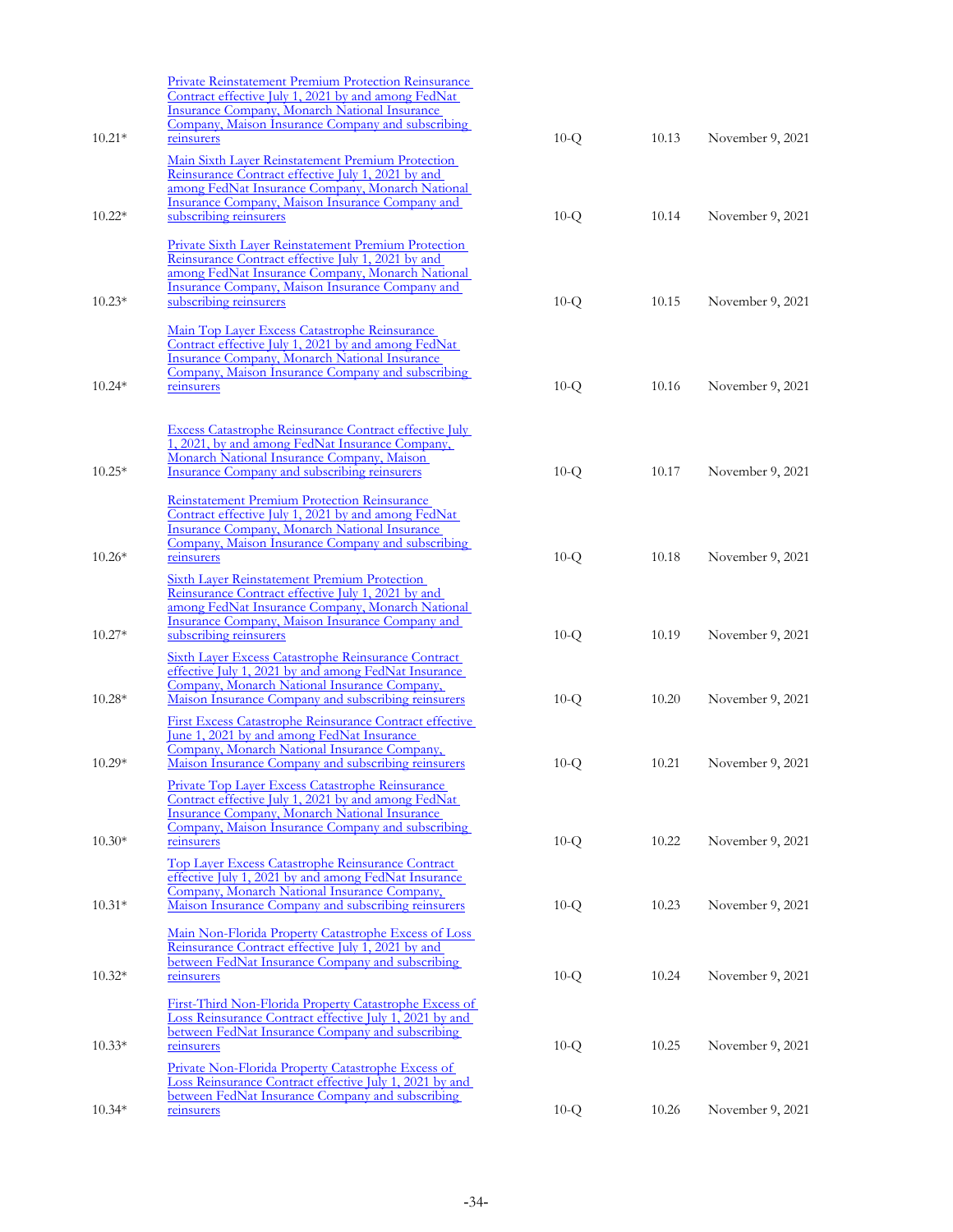| $10.35*$   | Main Non-Florida Reinstatement Premium Protection<br>Reinsurance Contract effective July 1, 2021 by and<br>between FedNat Insurance Company and subscribing<br>reinsurers                                                                   | $10-Q$ | 10.27   | November 9, 2021 |
|------------|---------------------------------------------------------------------------------------------------------------------------------------------------------------------------------------------------------------------------------------------|--------|---------|------------------|
|            | Main Fourth Layer Non-Florida Property Catastrophe<br>Excess of Loss Reinsurance Contract effective July 1,<br>2021 by and between FedNat Insurance Company and                                                                             |        |         |                  |
| $10.36*$   | subscribing reinsurers<br>Main Fourth Layer Non-Florida Property Catastrophe<br>Excess of Loss Reinsurance Contract effective July 1,                                                                                                       | $10-Q$ | 10.28   | November 9, 2021 |
| $10.37*$   | 2021 by and between FedNat Insurance Company and<br>subscribing reinsurers<br>Main Fourth Layer Non-Florida Reinstatement                                                                                                                   | $10-Q$ | 10.29   | November 9, 2021 |
| $10.38*$   | Premium Protection Reinsurance Contract effective July<br>1, 2021 by and between FedNat Insurance Company<br>and subscribing reinsurers                                                                                                     | $10-Q$ | 10.30   | November 9, 2021 |
| $10.39*$   | First Non-Florida Property Catastrophe Excess of Loss<br>Reinsurance Contract effective July 1, 2021 by and<br>between FedNat Insurance Company and subscribing<br>reinsurers                                                               | $10-Q$ | 10.31   | November 9, 2021 |
|            | Non-Florida Property Catastrophe Excess of Loss<br>Reinsurance Contract effective July 1, 2021 by and<br>between FedNat Insurance Company and subscribing                                                                                   |        |         |                  |
| $10.40*$   | reinsurers<br>Non-Florida Reinstatement Premium Protection<br>Reinsurance Contract effective July 1, 2021 by and                                                                                                                            | $10-Q$ | 10.32   | November 9, 2021 |
| $10.41*$   | between FedNat Insurance Company and subscribing<br>reinsurers<br>Non-Florida Second Event Property Catastrophe                                                                                                                             | $10-Q$ | 10.33   | November 9, 2021 |
| $10.42*$   | Excess of Loss Reinsurance Contract effective July 1,<br>2021 by and between FedNat Insurance Company and<br>subscribing reinsurers                                                                                                         | $10-Q$ | 10.34   | November 9, 2021 |
| $10.43*$   | Net Quota Share Reinsurance Agreement effective July<br>1, 2021 by and between FedNat Insurance Company<br>and Swiss Reinsurance America Corporation                                                                                        | $10-Q$ | 10.35   | November 9, 2021 |
| $10.44*$   | <b>Excess Catastrophe Reinsurance One-Month Extension</b><br>Contract effective June 1, 2021 by and among FedNat<br><b>Insurance Company, Monarch National Insurance</b><br>Company, Maison Insurance Company and subscribing<br>reinsurers | $10-Q$ | 10.36   | November 9, 2021 |
| $10.45*$   | Commutation Agreement dated April 22, 2021 between<br>FedNat Holding Company and SageSure Anchor Re,                                                                                                                                        |        | 10.2    |                  |
|            | Inc.<br>Administrator Agreement, effective July 1, 2013,<br>between Federated National Insurance Company and                                                                                                                                | $10-Q$ |         | August 9, 2021   |
| $10.46*$   | SageSure Insurance Managers LLC, as amended<br>Sixth Amendment, entered into November 4, 2020, to<br>Administrator Agreement, effective July 1, 2013,                                                                                       | $10-K$ | 10.9    | March 6, 2020    |
| $10.46.A*$ | between Federated National Insurance Company and<br>SageSure Insurance Managers LLC, as amended<br>Administrative Services Agreement dated November 1,<br>2015 between FedNat Underwriters Inc. and SageSure                                | $10-K$ | 10.34.A | March 29, 2021   |
| 10.47      | <b>Insurance Managers LLC</b><br>Insurance Agency Master Agreement dated February 4,<br>2013 between Ivantage Select Agency, Inc. and                                                                                                       | $10-K$ | 10.10   | March 6, 2020    |
| 10.48.A    | Federated National Underwriters, Inc.<br><b>First Amendment to Insurance Agency Master</b><br>Agreement dated February 12, 2013 between Ivantage                                                                                            | $10-Q$ | 10.5    | November 6, 2013 |
| 10.48.B    | Select Agency, Inc. and Federated National<br>Underwriters, Inc.<br><b>Second Amendment to Insurance Agency Master</b>                                                                                                                      | $10-Q$ | 10.6    | November 6, 2013 |
| 10.48.C    | Agreement dated February 12, 2013 between Ivantage<br>Select Agency, Inc. and Federated National<br>Underwriters, Inc.<br>Third Amendment to Insurance Agency Master                                                                        | $10-Q$ | 10.6    | May 11, 2015     |
| $10.48.D*$ | Agreement dated August 10, 2018 between Ivantage<br>Select Agency, Inc. and FedNat Underwriters, Inc.                                                                                                                                       | $10-K$ | 10.14   | March 6, 2020    |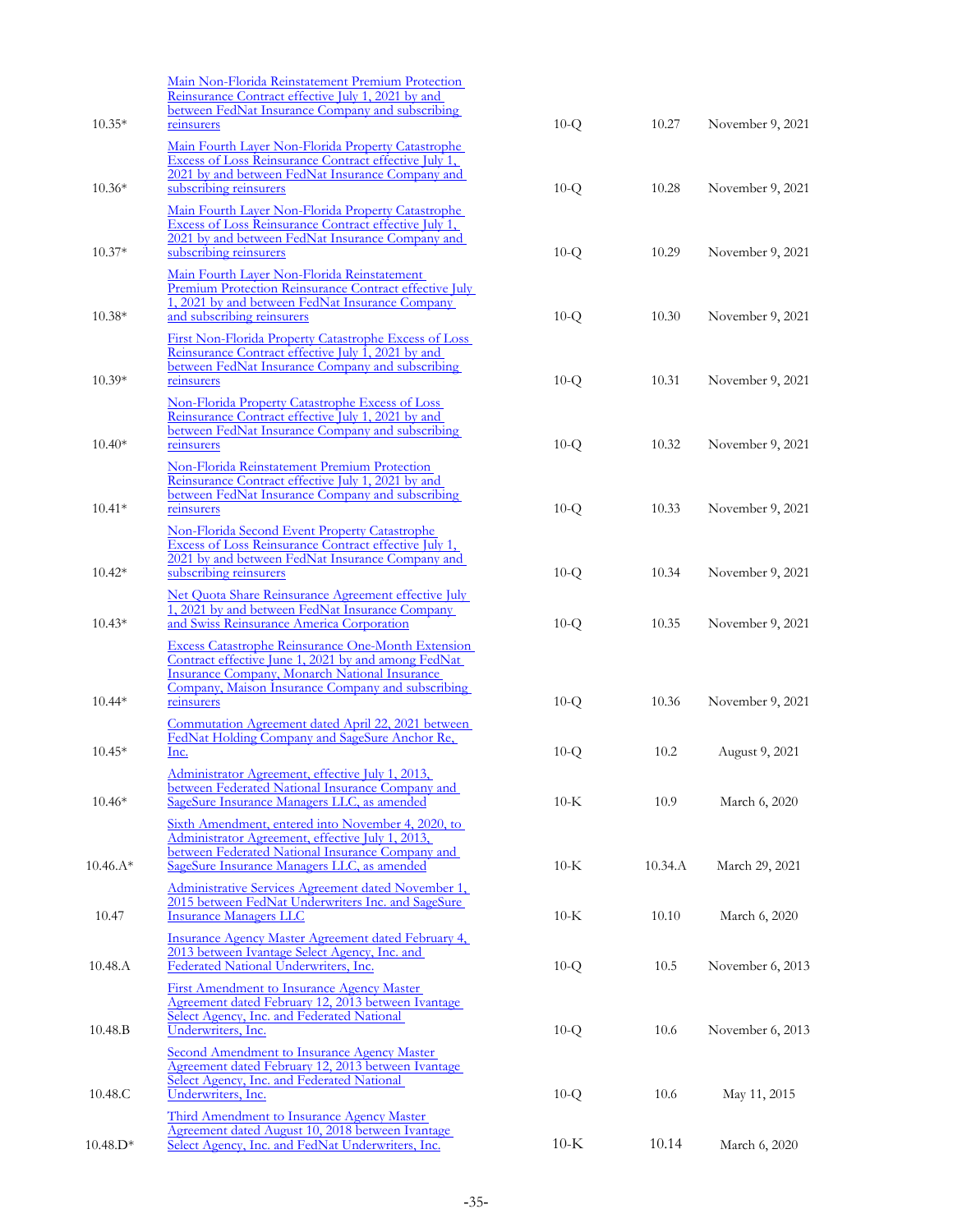| $10.49+$   | Confidential Information, Non-Solicitation and Non-<br>Competition Agreement dated as of April 17, 2017<br>between the Company and Ronald Jordan                                                                         | $10-Q$             | 10.3    | May 10, 2017     |   |
|------------|--------------------------------------------------------------------------------------------------------------------------------------------------------------------------------------------------------------------------|--------------------|---------|------------------|---|
| $10.50+$   | 2018 Omnibus Incentive Compensation Plan                                                                                                                                                                                 | DEF <sub>14A</sub> | Annex B | April 13, 2018   |   |
| $10.51+$   | Form of Restricted Stock Grant Summary of the<br>Company (Time-Based Vesting)                                                                                                                                            | $8-K$              | 99.2    | January 14, 2019 |   |
| $10.52+$   | Form of Restricted Stock Grant Summary Agreement of<br>the Company (Performance-Based Vesting)                                                                                                                           | $8-K$              | 99.3    | January 14, 2019 |   |
| $10.53+$   | Form of Indemnification Agreement between the<br>Company and its directors and executive officers                                                                                                                        | $10-K$             | 10.14   | March 17, 2008   |   |
| $10.54+$   | Form of Amended and Restated Non-Competition,<br>Non-Disclosure and Non-Solicitation Agreement<br>between the Company and certain employees of the<br>Company                                                            | $8-K$              | 10.1    | August 7, 2013   |   |
| $10.55+$   | Second Amended and Restated Employment Agreement<br>dated January 18, 2012 between the Company and<br>Michael H. Braun                                                                                                   | $8-K$              | 10.1    | January 20, 2012 |   |
| $10.56+$   | Amendment to Employment Agreement and Restrictive<br>Covenant Agreement effective as of March 17, 2015<br>between Monarch Delaware Holdings LLC and Michael<br>H. Braun                                                  | $10-Q$             | 10.3    | May 11, 2015     |   |
| $10.57+$   | Non-Competition, Non-Disclosure and Non-<br>Solicitation Agreement effective as of March 17, 2015<br>between Monarch Delaware Holdings LLC and Michael<br>H. Braun<br>Employment Agreement dated January 8, 2019 between | $10-Q$             | 10.4    | May 11, 2015     |   |
| $10.58.A+$ | the Company and Ronald A. Jordan                                                                                                                                                                                         | $8-K$              | 99.1    | January 14, 2019 |   |
| $10.58.B+$ | First Amendment dated November 4, 2020 to<br>Employment Agreement dated January 8, 2019 between<br>the Company and Ronald A. Jordan                                                                                      | $10-K$             | 10.47.B | March 29, 2021   |   |
| 10.59      | Standstill Agreement dated December 2, 2019 between<br>FedNat Holding Company and 1347 Property Insurance<br>Holdings, Inc.                                                                                              | $8-K$              | 10.2    | December 2, 2019 |   |
| 10.60      | Reinsurance Capacity Right of First Refusal Agreement<br>dated December 2, 2019 between FedNat Holding<br>Company and 1347 Property Insurance Holdings, Inc.                                                             | $8-K$              | 10.3    | December 2, 2019 |   |
| 10.61      | <b>Investment Advisory Agreement dated December 2,</b><br>2019 between Fundamental Global Advisors LLC and<br><b>FedNat Holding Company</b>                                                                              | $8-K$              | 10.4    | December 2, 2019 |   |
| 10.62      | Consent Order dated August 7, 2019 among the Florida<br>Office of Insurance Regulation, FedNat Holding<br>Company, 1347 Property Insurance Holdings, Inc., and<br>Maison Insurance Company.                              | $8-K$              | 10.1    | August 13, 2019  |   |
| 10.63      | Consent Agreement dated August 9, 2019 among the<br>Louisiana Department of Insurance, FedNat Holding<br>Company and Maison Insurance Company.                                                                           | $8-K$              | 10.2    | August 13, 2019  |   |
| 10.64      | Consent Order dated April 21, 2022 among FedNat<br>Insurance Company, Maison Insurance Company,<br>Monarch National Insurance Company and the Florida<br>Office of Insurance Regulation                                  | $10-K$             |         | April 25, 2022   |   |
| 21.1       | Subsidiaries of the Company                                                                                                                                                                                              | $10-K$             |         | April 25, 2022   |   |
| 23.1       | <b>Consent of Independent Registered Public Accounting</b><br>Firm                                                                                                                                                       | $10-K$             |         | April 25, 2022   |   |
| 31.1       | Certification of Chief Executive Officer pursuant to<br>Section 302 of the Sarbanes-Oxley Act                                                                                                                            | $10-K$             |         | April 25, 2022   |   |
| 31.2       | Certification of Chief Financial Officer pursuant to<br>Section 302 of the Sarbanes-Oxley Act                                                                                                                            | $10-K$             |         | April 25, 2022   |   |
| 31.3       | Certification of Chief Executive Officer pursuant to<br>Section 302 of the Sarbanes-Oxley Act                                                                                                                            |                    |         |                  | X |
| 31.4       | Certification of Chief Financial Officer pursuant to<br>Section 302 of the Sarbanes-Oxley Act                                                                                                                            |                    |         |                  | X |
| 32.1       | Certification of Chief Executive Officer pursuant to<br>Section 906 of the Sarbanes-Oxley Act                                                                                                                            | $10-K$             |         | April 25, 2022   |   |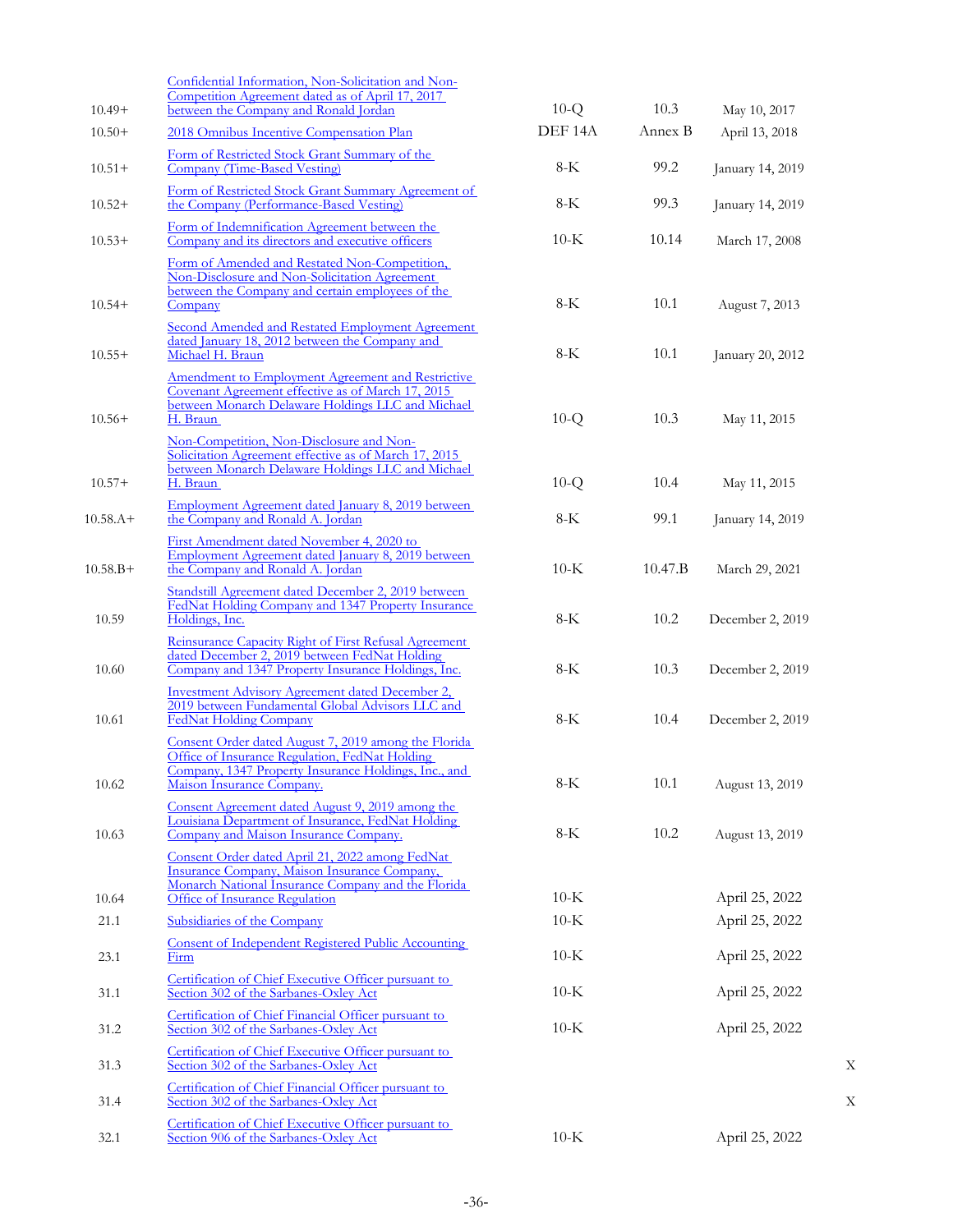| 32.2        | Certification of Chief Financial Officer pursuant to<br>Section 906 of the Sarbanes-Oxley Act | $10-K$ | April 25, 2022 |   |
|-------------|-----------------------------------------------------------------------------------------------|--------|----------------|---|
| $101.INS**$ | Inline XBRL Instance Document.                                                                |        |                | X |
| $101.SCH**$ | Inline XBRL Taxonomy Extension Schema Document.                                               |        |                | Χ |
| $101.CAL**$ | Inline XBRL Taxonomy Extension Calculation Linkbase<br>Document.                              |        |                | X |
| 101.DEF**   | Inline XBRL Taxonomy Extension Definition Linkbase<br>Document                                |        |                | X |
| $101.LAB**$ | Inline XBRL Taxonomy Extension Label Linkbase<br>Document.                                    |        |                | X |
| 101.PRE**   | Inline XBRL Taxonomy Extension Presentation<br>Linkbase Document.                             |        |                | X |
| 104         | Cover Page Interactive Data File (formatted in Inline<br>XBRL and contained in Exhibit 101)   |        |                | Χ |
|             |                                                                                               |        |                |   |

+ Indicates a Management Compensation Plan or Arrangement

 $\overline{\phantom{a}}$  , where  $\overline{\phantom{a}}$  , where  $\overline{\phantom{a}}$ 

Portions of this exhibit have been omitted from this exhibit in accordance with and as permitted by Item 601(b)(10)(iv) of Regulation S-K.

\*\* In accordance with Rule 406T of Regulation S-T, these interactive data files are deemed not filed for purposes of Section 18 of the Exchange Act, or otherwise subject to the liability of that section, and shall not be part of any registration statement or other document filed under the Securities Act or Exchange Act, except as shall be expressly set forth by specific reference in such filing.